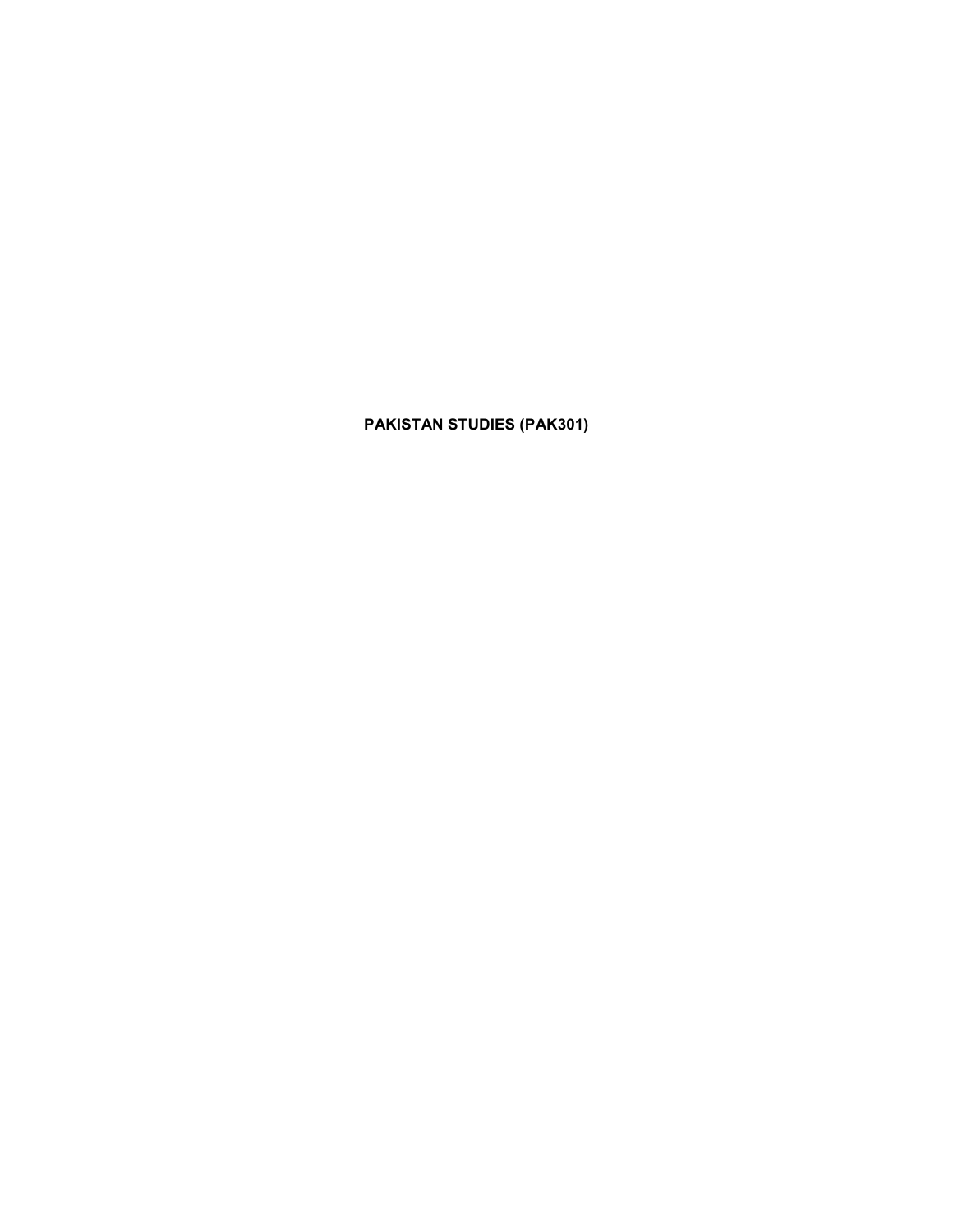## **TABLE OF CONTENTS:**

| IDEOLOGY OF PAKISTAN IN THE LIGHT OF STATEMENTS OF QUAID-I-AZAM AND ALLAMA IQBAL7 |                |
|-----------------------------------------------------------------------------------|----------------|
|                                                                                   |                |
|                                                                                   |                |
|                                                                                   |                |
|                                                                                   |                |
|                                                                                   |                |
|                                                                                   |                |
|                                                                                   |                |
|                                                                                   |                |
|                                                                                   |                |
|                                                                                   |                |
|                                                                                   |                |
|                                                                                   |                |
|                                                                                   |                |
|                                                                                   |                |
|                                                                                   |                |
|                                                                                   |                |
|                                                                                   |                |
|                                                                                   |                |
|                                                                                   |                |
|                                                                                   |                |
|                                                                                   |                |
|                                                                                   |                |
|                                                                                   |                |
|                                                                                   |                |
|                                                                                   |                |
|                                                                                   |                |
|                                                                                   |                |
|                                                                                   |                |
|                                                                                   |                |
|                                                                                   |                |
|                                                                                   |                |
|                                                                                   |                |
|                                                                                   | $\overline{2}$ |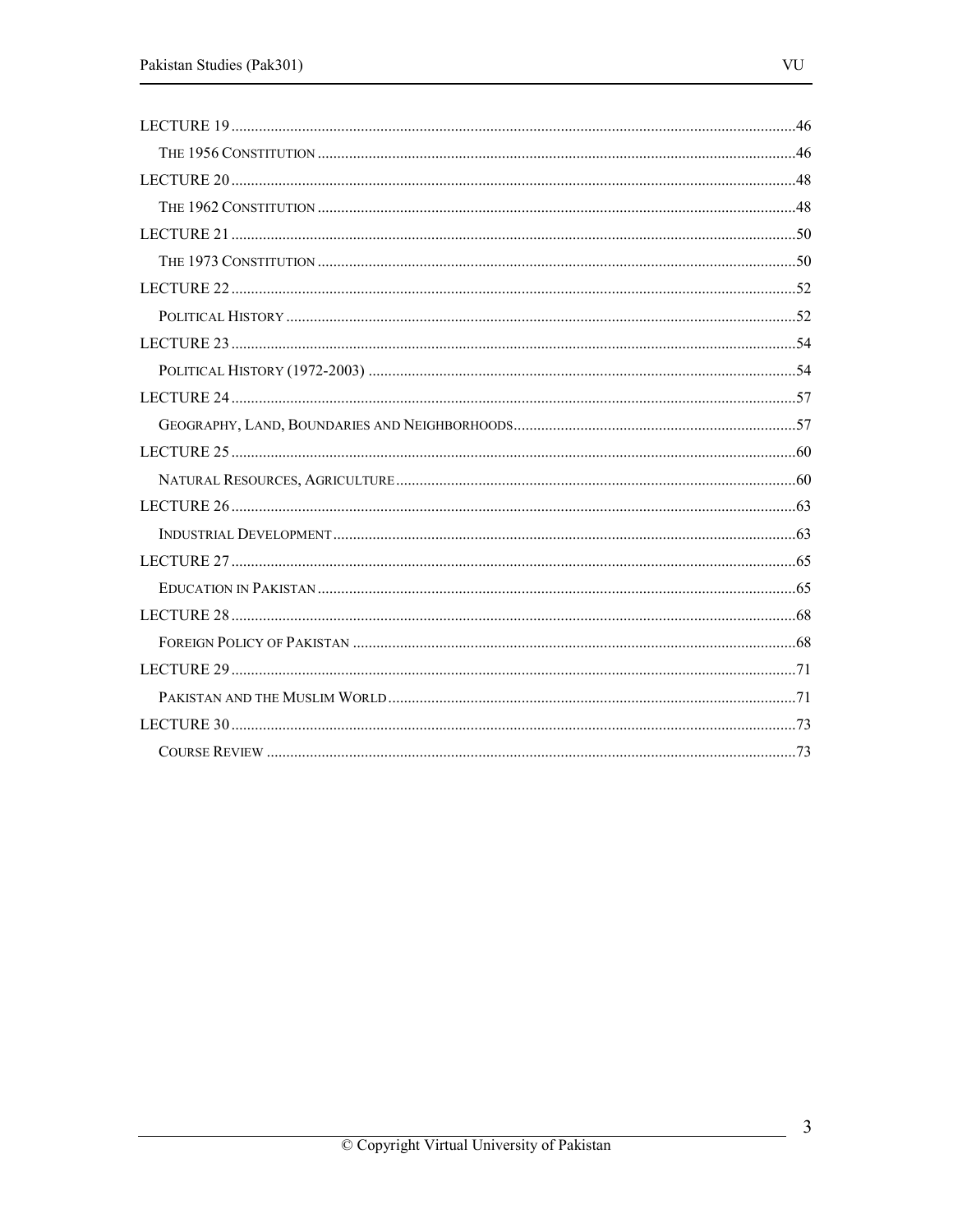## Ideology of Pakistan

Ideology is a set of beliefs, values and ideals of a group and a nation. It is deeply ingrained in the social consciousness of the people. It is a set of principles, a framework of action and guidance system that gives order and meaning to life and human action.

Ideology emphasizes on some particular principles, ideals and blueprint for the future. It is a review of the existing political, social and economic arrangements that create consciousness based on its principles. It legitimizes or delegitimizes certain actions and philosophies. Ideology gives nation a direction and worldview and its implementation is the responsibility of the concerned people.

## Ideology of Pakistan

The ideology of Pakistan took shape through an evolutionary process. Historical experience provided the base; Allama Iqbal gave it a philosophical explanation; Quaid-i-Azam translated it into a political reality; and the Constituent Assembly of Pakistan, by passing Objectives Resolution in March 1949, gave it legal sanction. It was due to the realization of the Muslims of South Asia that they are different from the Hindus that they demanded separate electorates. However when they realized that their future in a 'Democratic India' dominated by Hindu majority was not safe, they changed their demand to a separate state.

The ideology of Pakistan stemmed from the instinct of the Muslim community of South Asia to maintain their individuality in the Hindu society. The Muslims believed that Islam and Hinduism are not only two religions, but are two social orders that produced two distinct cultures. There is no compatibility between the two. A deep study of the history of this land proves that the differences between Hindus and Muslims are not confined to the struggle for political supremacy but are also manifested in the clash of two social orders. Despite living together for more than one thousand years, they continue to develop different cultures and traditions. Their eating habits, music, architecture and script, all are poles apart.

The basis of the Muslim nationhood was neither territorial nor racial or linguistic or ethnic rather they were a nation because they belonged to the same faith, Islam. They demanded that the areas where they were in majority should be constituted into a sovereign state, wherein they could order their lives in accordance with the teachings of Holy Quran and Sunnah of Holy Prophet (PBUH).

## Evolution of 'Two Nation Theory'

 Concept of Muslims as a Nation developed before the establishment of Pakistan. Pakistan was the product of this concept of nationhood rather than Pakistan creating a concept of nationhood. Retrospectively the Muslim nationalism emerged with the advent of Islam that introduced new principles pertinent to every sphere of life. It pledged the redemption of the humankind establishing a benign society based on Qur'anic teachings. The beginning of the Muslim nationalism in the Sub-Continent may be attributed to the first Indian who accepted Islam. The Arab traders had introduced the new religion, Islam, in the Indian coastal areas. Muhammad bin Qasim was the first Muslim invader who conquered some part of India and after that, Mahmud of Ghazna launched 17 attacks and opened the gate to preach Islam. The Muslim sufi (saints) like Ali Hejveri, Miran Hussain Zanjani etc. entered Sub-Continent. They, rejecting the vices in the Indian society, presented the pure practical picture of the teachings of Islam and got huge conversions. Qutub-ud-Din Aibuk permanently established Muslim dynasty in India that followed Sultanate and Mughal dynasties. Thus a strong Muslim community had emerged in India who had its own way of life, traditions, heroes, history and culture. Islam could not be absorbed in Hinduism. Deen-e-Ilahi, Bakhti movements, etc. created reaction amongst the Muslim ulama to preserve the pure Islamic character and save it from external onslaught. Role of Sheikh Ahmad Sirhindi and others is noteworthy. Equality and social justice inspired conversions to Islam.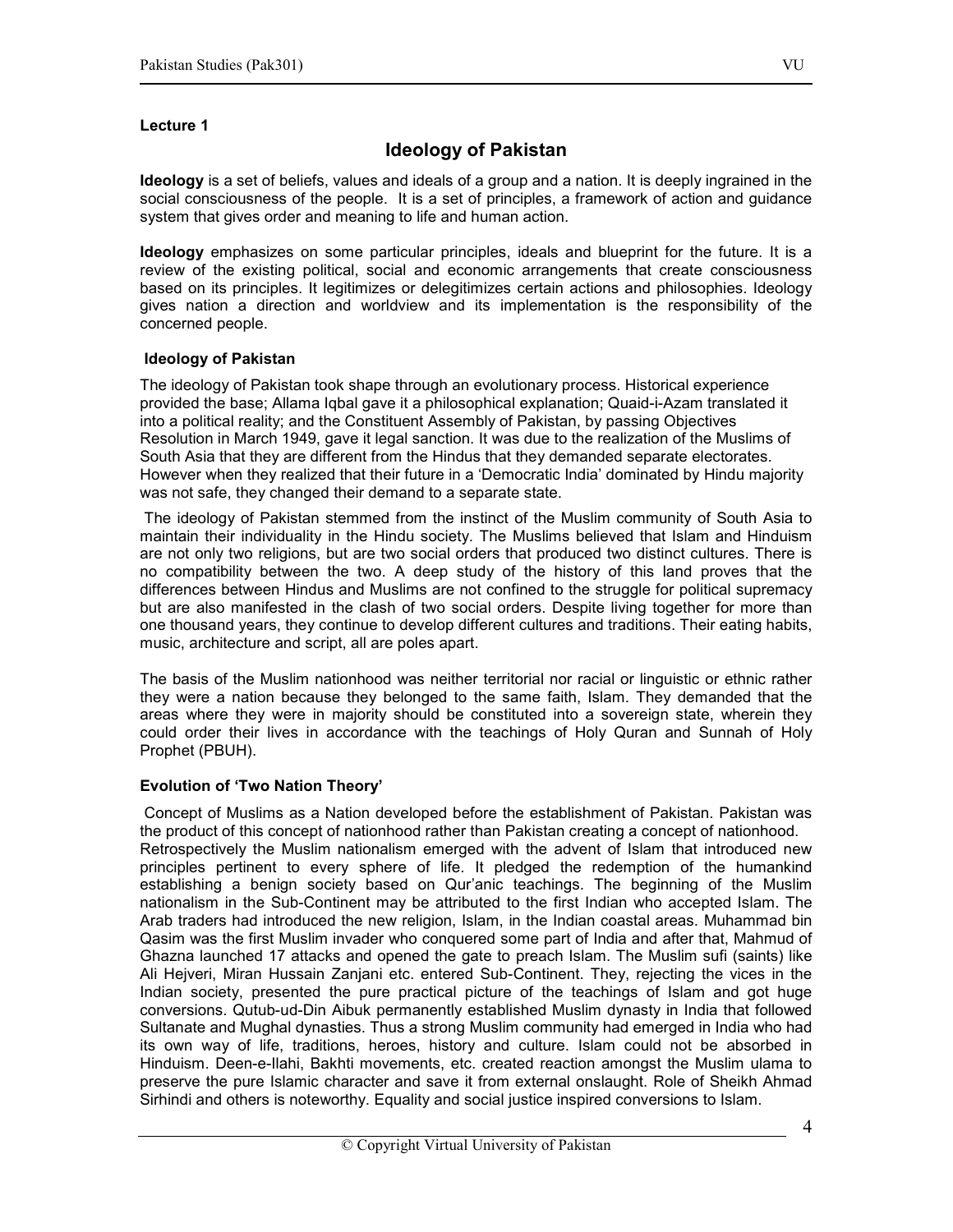The British won over the Muslim rulers due to the industrial and scientific developments and modern war strategy. The War of Independence (1857) was a shattering setback to the Indian Muslims who were held responsible for the rebellion by the British. The Muslims were put into the backwardness with the help of Hindus. This was one of the outstanding motivations that paved the way to declare the separate identity of nationalism, the Muslim nationalism. The Muslim scholars sought to reform the teaching of Islamic law and to promote its application in a Muslim society. The prominent name among them is Sir Syed Ahmad Khan (1817-98) who awakened and guided his community well in time. His educational drive, the Ali-Garh movement, proved to be the best means of social mobility for the Muslim gentry under colonial rule.

 In 1885 the Indian National Congress was founded to indicate the beginning of the Indian nationalist movement under the British. The Congress worked and helped the British rule. Sir Syed advised the Muslims not to join it because, he thought, the Muslims were not in position to involve into the anti-government activities. It has been argued that Sir Syed's fear of Hindu domination sowed the seeds for the "Two Nations Theory" later espoused by the All-India Muslim League, founded in 1906 and led to its demand for a separate state for the Muslims of India. Sir Syed argued that modern education and non-political activities might be the key to Muslim advancement. The Ali-Garh movement produced educated leadership who could protect the Muslims' rights on the Western political lines.

All India Muslim League had been founded in Dhaka to promote loyalty to the British and to protect and advance the political rights and interests of the Muslims of India. Thus the concept of 'separate electorates' was put forward to dawn a new day for the Indian Muslims.

The Two-Nation Theory served as the basis of demand for Pakistan by the Muslims in British India. There are two major nations in British India. The Muslims are not a community but a nation with a distinctive history, heritage, culture, civilization, and future aspirations.

The Muslims wanted to preserve and protect their distinct identity and advance their interests in India. They wanted to order their lives in accordance with their ideals and philosophy of life without being overwhelmed by an unsympathetic majority.

Initially, they demanded safeguards, constitutional guarantees and a federal system of government with powers to the provinces for protection and advancement of their heritage, identity and interests. Later, they demanded a separate state when neither the British nor the Hindu majority community was willing to offer those guarantees and safeguards.

## Hindi-Urdu Controversy

 Hindu revivalist movements turned more against the Muslims. Hindu nationalism was rival to the Muslim nationalism. The Indian nationalism forced Muslims to organize themselves politically to defend their interests effectively. After 1857, Hindi-Urdu Controversy was the major assault by the Hindus on Muslim heritage and legacy of the great Muslim Empire. Hindus were biased against Urdu as it was the Muslims' language. They demanded Hindi as the official language replacing Urdu. There were demonstrations against Urdu by the Hindus in Banaras in 1867. It was the start of the Hindi-Urdu controversy. On the very issue, Sir Syed foretold about the unstable future of Hindu-Muslim unity. Hindus struggled vigorously to replace Urdu by Hindi in the offices. This enhanced the importance of the sense of Muslim separatism.

The Muslim nationalism is manifested with the sublime principles to implement like:

- 1. Rule of Law, socio-economic justice, equity and fair play.
- 2. Equality of opportunity to all citizens irrespective of caste, sect, religion or region.
- 3. Religious and Cultural tolerance.
- 4. Respect for human dignity and rights.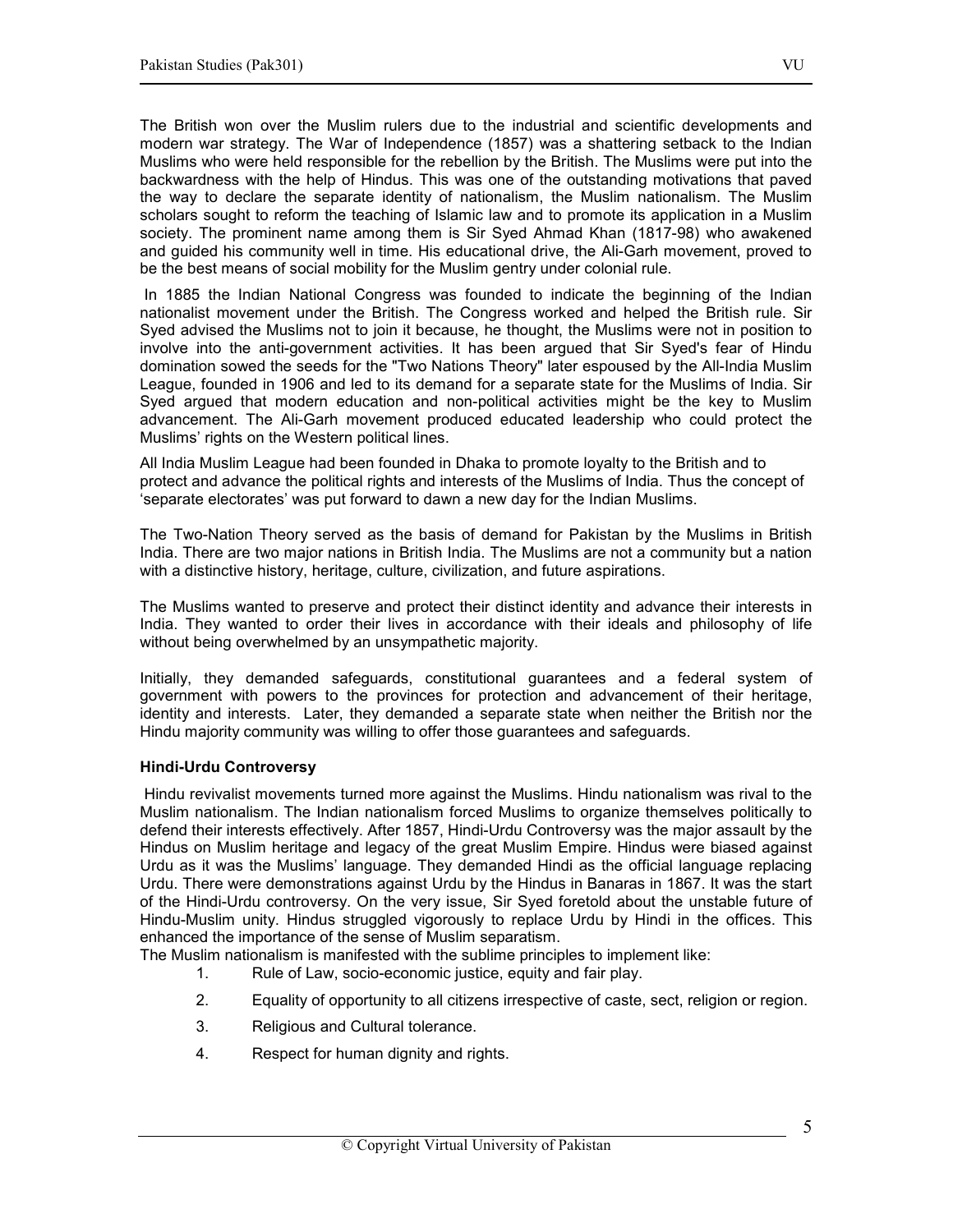- 5. Protection of the rights and interests of non-Muslims and freedom to practice
- their beliefs and religions.

These principles are enshrined in the constitutions. We ought to work towards realization of these goals in reality and create institutions and processes that reflect these principles and values.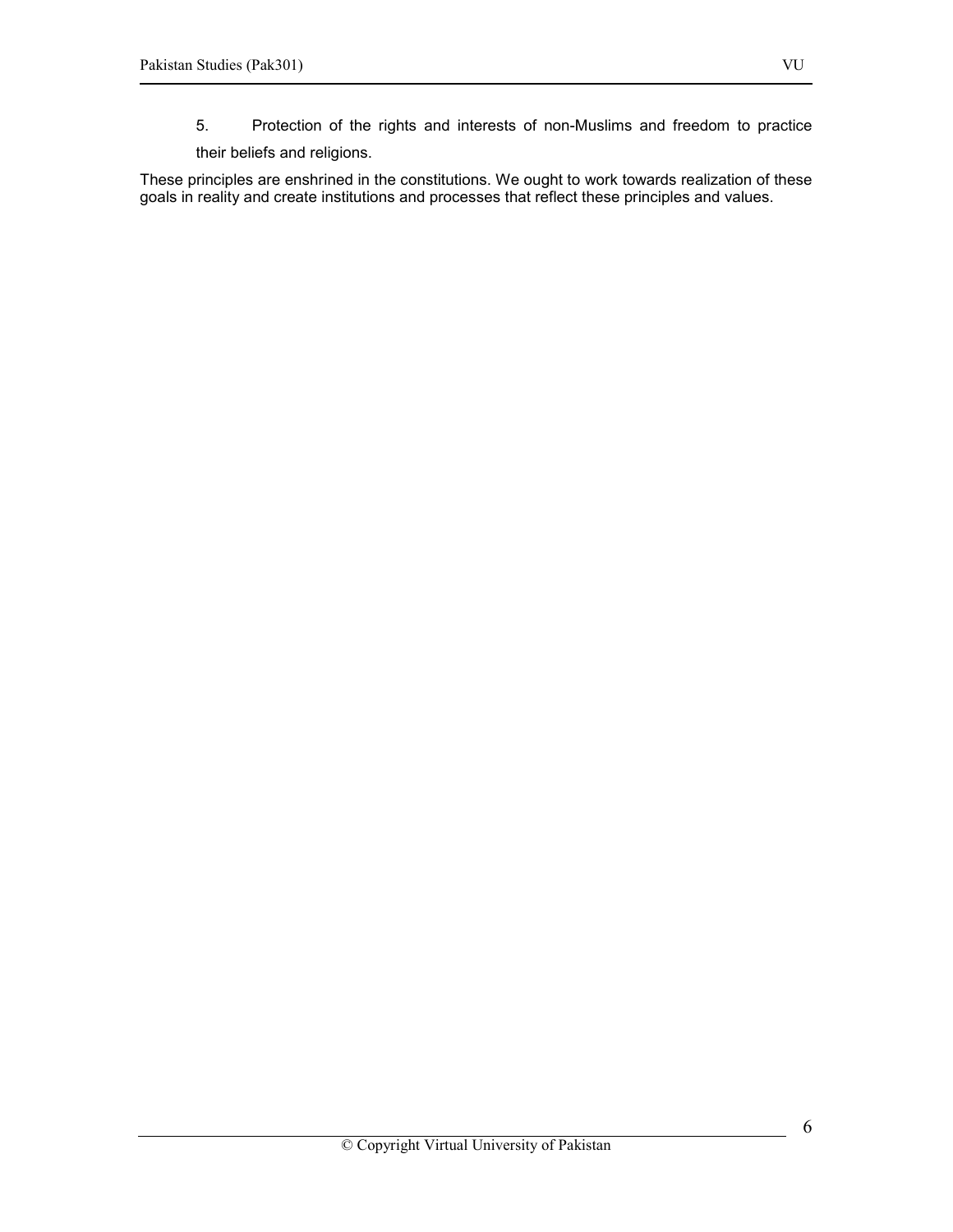## Ideology of Pakistan in the Light of Statements of QUAID-I-AZAM and ALLAMA IQBAL

#### The Development of Muslim Identity and Two-Nation Theory and Quaid-i-Azam and Allama Iqbal

The sense of nationhood developed among the Muslims before the establishment of Pakistan. Their goal was mostly to protect and promote their identity and interests and shape their lives in accord with their ideals and philosophy of life without being overwhelmed by an unsympathetic majority. They adopted the strategy to get constitutional safeguards from the British against the cruel majority of Hindus but because of the antagonistic treatment from the rivals they set the goal of a separate state. Islam had central place to their further developments.

The role of leadership is very important to put nation on the way. A good leadership infuses the qualities of awareness, consciousness, mobilization, sense of direction, and defense against the adversaries. The Muslims were lucky having such competent leadership.

#### Muhammad Ali JINNAH

M. A. Jinnah was a history-making leader who changed the course of history. He possessed a visionary leadership, commitment to the cause and political mobilization capacity. He was a Charismatic Leader in the real sense of the meaning.

#### ROLE OF JINNAH

Jinnah played a decisive role in articulating the Muslim demands and pursuing these faced strong opposition from the Hindus and the British. He started his political career in 1906 by joining the Indian National Congress. He was elected to the Legislative Council in 1909 and in 1913 he also joined the All India Muslim League (AIML). Now he was member of both the political parties. Having disagreement with Gandhi on the issue of Swaraj (self-rule), complete freedom from the British and on using extra-constitutional means, Jinnah resigned from the Congress in 1920.

His early efforts to promote Hindu-Muslim unity were materialized when THE LUCKNOW PACT (1916) was signed. The Hindus accepted the Muslim demands:

- Separate Electorate
- One-third Seats in Central Legislature
- protection of minority rights

In the Nehru Report, the accepted Muslim rights were ignored. Jinnah retaliated forcefully by presenting 14 Points in 1929. He defined Muslim identity and mobilized them with reference to Islam and convinced others that Muslims are different from the Hindus and the Congress. Islamic principles, concepts and symbols surfaced in his speeches and statements.

Jinnah used the term NATION for the Muslims of India in Feb 1935 (Legislative Assembly). He argued that the combination of religion, culture, race, arts, music and so forth make a minority a SEPARATE ENTITY. In March 1936 Bombay, he stated that the Muslims could arrive at a settlement with Hindus as TWO Nations. In 1937, he asserted that there is also a third party in India, the Muslims. In 1939, he roared that the Muslims and Hindus are two nations and they are going to live as a nation and playing part as a nation:

We are a nation with our own distinctive culture and civilization, language and literature, names and nomenclature, sense of values and proportion, legal laws and moral code, custom and calendar, history and tradition, aptitudes and ambitions; in short, we have our own distinctive outlook on life and of life. By all cannons of international law, we are a nation.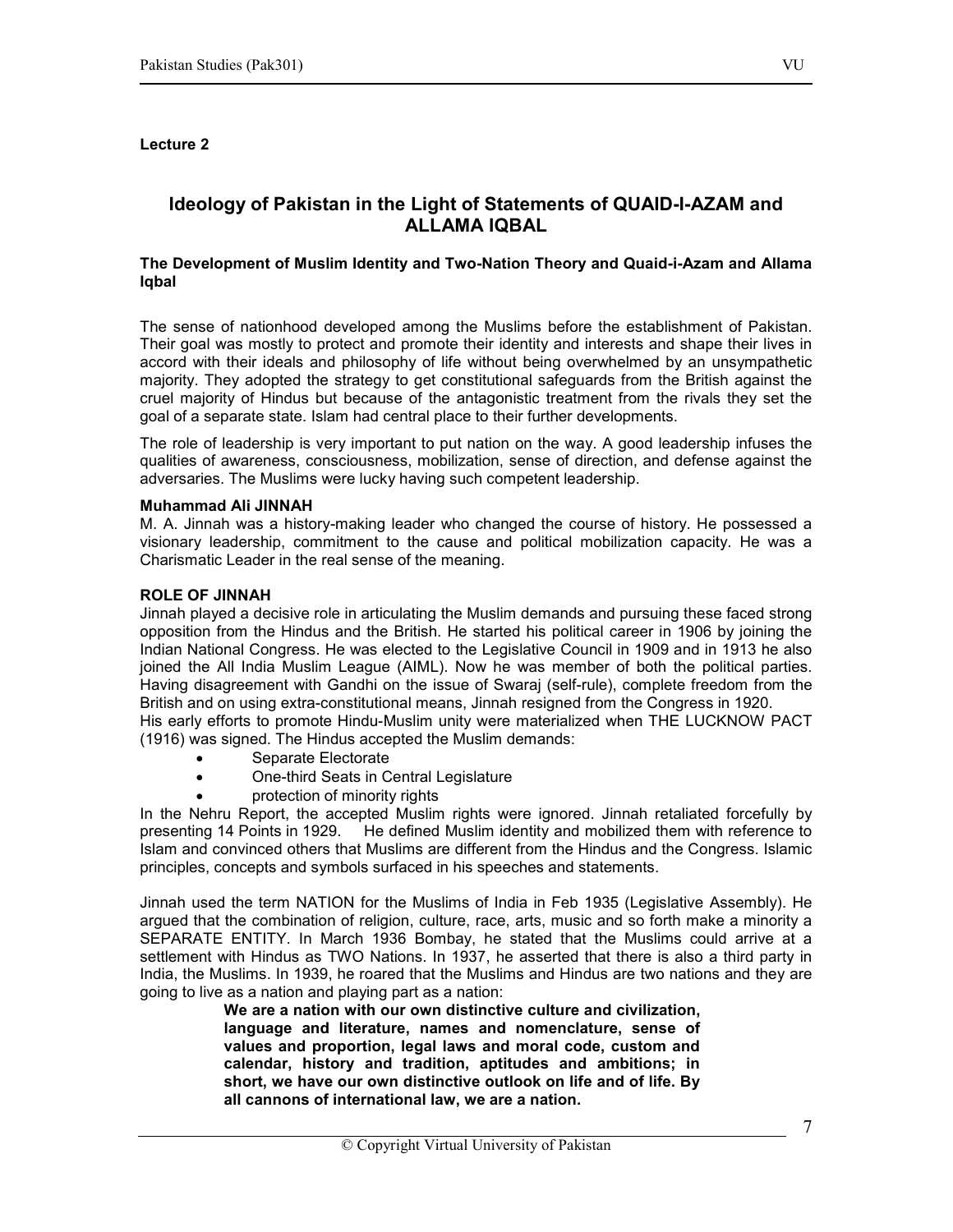#### Speeches and statements: 1940-47

Jinnah believed in the force of Islam as he said that Islam is a dynamic force that can unite the Muslims. It can help to overcome the present crisis. It's a source of inspiration and guidance providing ethical foundation, a framework, social order and civilization.

#### Guidance & inspiration for constitution-making and Governance

He also talked of the modern notions of state, constitution, civil and political rights and democracy. He assured that constitution of Pakistan would be framed by the elected assembly.

#### Modern democratic and Islamic State

He gave assurance of equality of all citizens and rights and freedom to religious minorities in the new state.

#### ALLAMA IQBAL: POET AND PHILOSOPHER

#### VISION OF A SEPARATE MUSLIM STATE

Men like Allama Iqbal are born but in centuries. He was conscious of significance of Islam in lives of the Muslims. His first public appearance was in 1899 at the annual session of Anjuman Himayat-i-Islam in Lahore when he presented the poem, Nala-i-Yatim.

At initial stages Dr Iqbal was a nationalist by ideas and his poetry contained verses like Tarana-i-Hind. His poetry was a critique of the existing societal conditions. Being educated from Europe, he knew all weak aspects of the Western culture. He criticized capitalism, materialism and lack of spiritualism.

## IQBAL- Focus on the conditions of the Indian Muslims

 Islam can salvage the Muslims Islam has always saved Muslim

 Islam is a living and dynamic ideology that can meet modern challenges

 Islam to help them to overcome their internal discord and enable them to meet external challenges

 With spiritualism based derived from Islam Ijtehad and Reinterpretation

(READ: Reconstruction of Religious Thought in Islam)

#### Address to the Muslim League Session, Allahabad, December 1930

I would like to see the Punjab, NWFP, Sind, Balochistan amalgamated into a single state as a self government within the British empire or without. This is the final destiny of the Muslims of N.W. India.

(Dr Iqbal's verses may be quoted) web site may also be visited:

http://brain.brain.net.pk/~wisetech/50/bio/quaid.htm http://brain.brain.net.pk/~wisetech/50/bio/iqbal.htm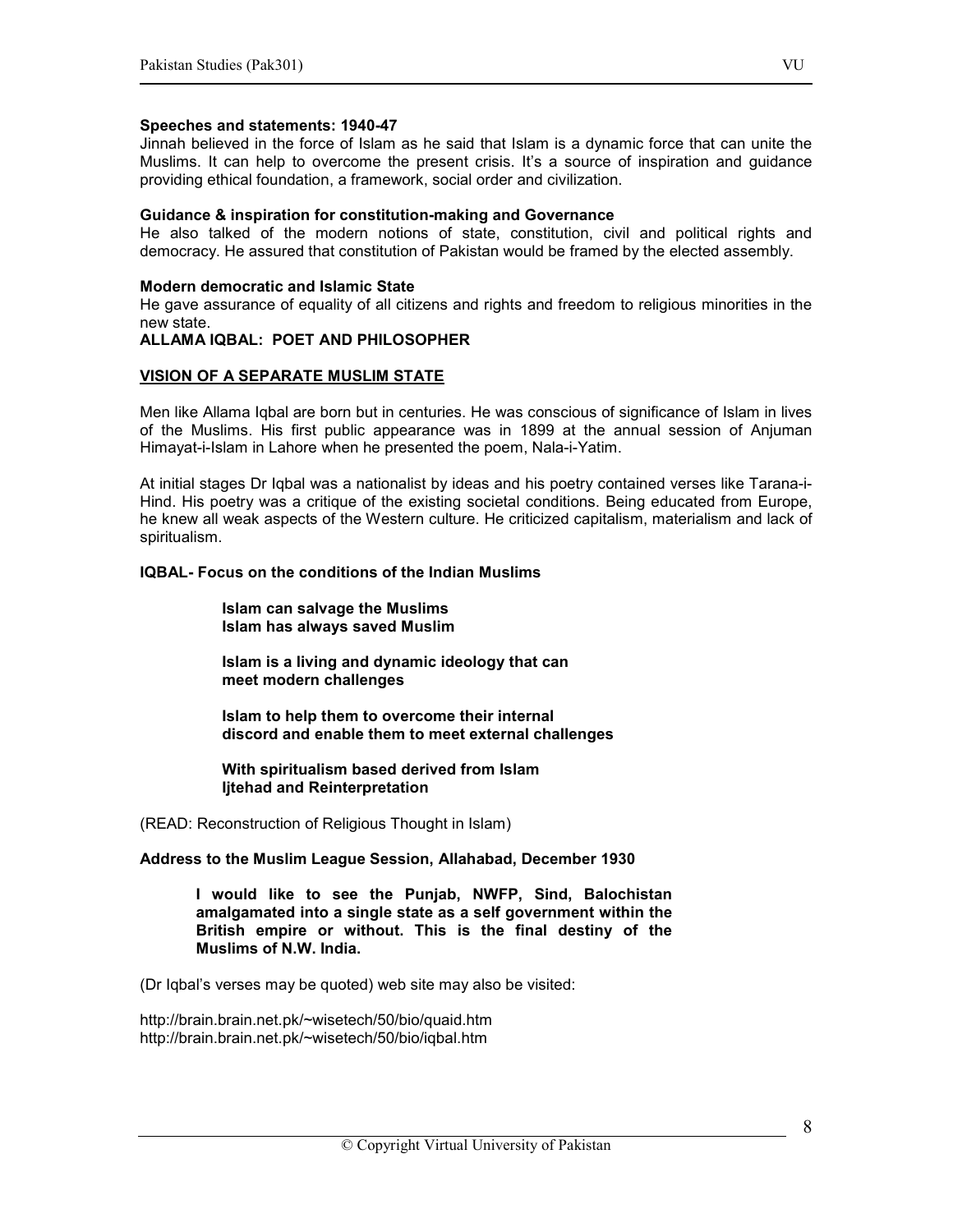## The Aligarh Movement



The War of Independence 1857 ended in a disaster for the Muslims. The British believed that the Muslims were responsible for the war of 1857 and therefore, they were subjected to ruthless punishment and merciless revenge. The British had always looked upon the Muslims as their enemies because they had ousted them from power. With the war of 1857 this feeling was intensified and every attempt was made to ruin and suppress the Muslims forever. Thus the Mughal rule came to an end and the subcontinent went directly under the British crown.



#### Sir Syed Ahmad Khan made modern education the way to progress

After the Muslim rule, the new rulers, the British, implemented a new educational policy with drastic changes. The policy restricted Arabic, Persian and religious education in schools and made English as the only medium of instruction as well as the official language in 1835. A wrong attitude of everything modern and Western, and disinclination to make use of the opportunities opening under the new regime was created among the Muslims. This tendency, had it continued long, would have proved disastrous for the Muslim community.

Such were the days of despair and despondency when Sir Syed appeared on the horizon of Muslim India to rescue them. Sir Syed had the conviction that regeneration of the Indian Muslims had not at all visualized that mankind had entered a very important phase of its existence, i.e. an era of science and learning which was the source of progress and prosperity for the British. Therefore, modern education became the pivot of his movement for the regeneration of the Indian Muslims, which brought a complete orientation in their lives. He tried to transform Muslim minds from medieval outlook to a modern one.

Hali and Shibli were also associated with the Aligarh Movement.



Sir Syed's first and foremost objective was to modernize the Muslims following the Western cultural values that could create friendly atmosphere for the two communities. He motivated his community to learn the Western philosophy and English literature to get along with the ruling people.

Therefore, in order to fulfill this desire he started the Aligarh movement. He had two immediate objectives in view:

1) To remove the state of tension between the Muslims and the British government, and

2) To induce them to get jobs and other facilities under the new government.

To him, this was the only way for the Muslims to prosper.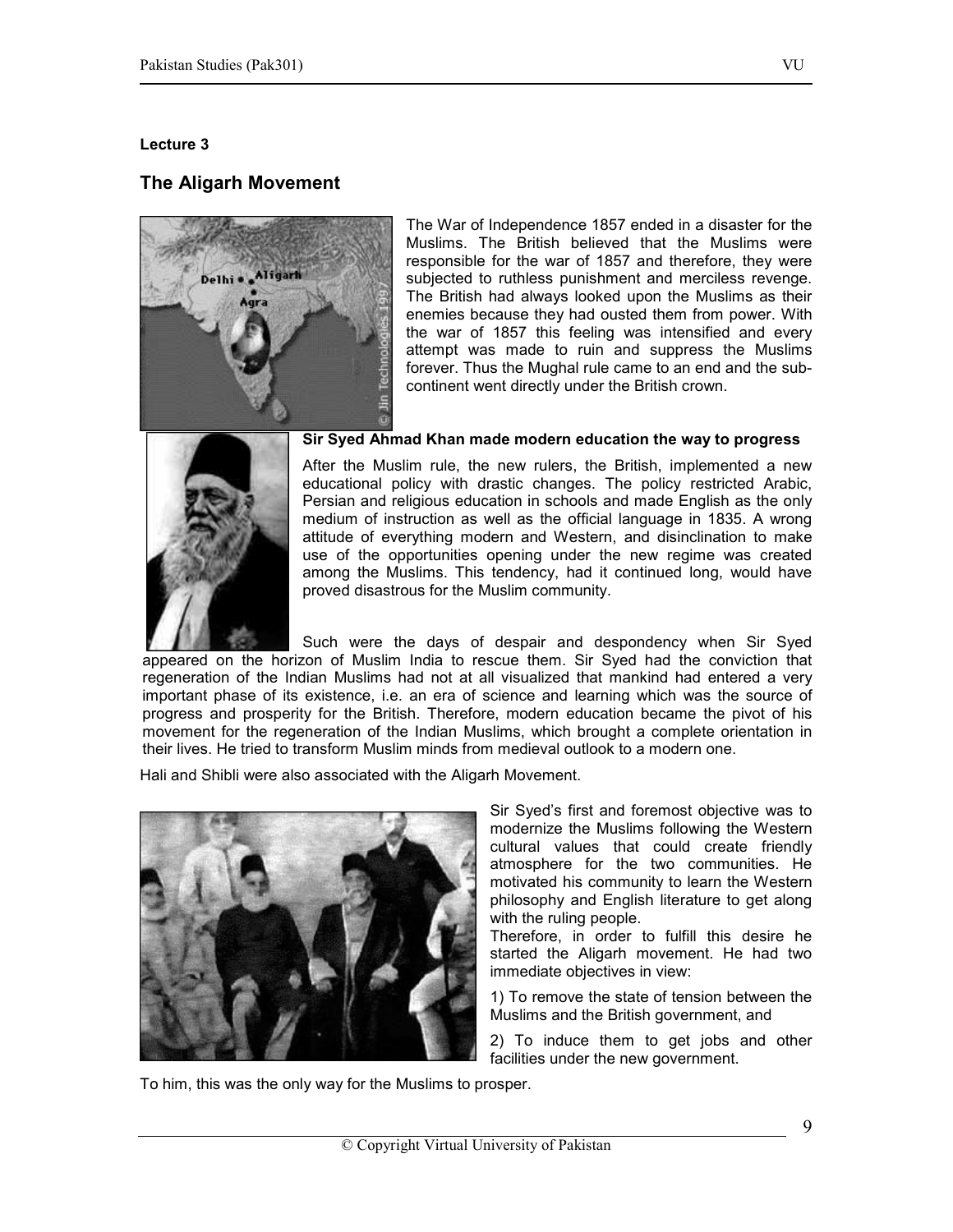The ideas of Sir Syed may be summed up as following:

- 1. To create an atmosphere of mutual understanding between the British government and the Muslims
- 2. To motivate the Muslims to learn Western education
- 3. To persuade Muslims to abstain from agitational politics

Fortunately, Syed Ahmad Khan was able to attract a number of sincere friends who shared his views and helped him. Among them were well-known figures like Nawab Mohsin ul Mulk, Nawab Viqar ul Mulk, Hali, Shibli, Nazir Ahmad, Chiragh Ali, Mohammad Hayat, and Zakaullah. All these personalities advocated the cause set by Sir Syed Ahmad Khan. Some English professors like Bech, Morison, Raleigh and Arnold also contributed greatly in building up the Aligarh college into a first rate institution.



Syed Ahmad launched his educational movement by setting up Gulshan School at Muradabad - 1859; Victoria School at Gazipur in 1863; Scientific Society for the translation of English works in the native language, Urdu, at Aligarh in 1864; Aligarh Institute Gazette imparting information on history -

ancient and modern, science of agriculture, natural sciences, physical sciences and Advanced Mathematics in 1866; Committee Striving for the Educational Progress of Muslims - 1870; Mohammedan Anglo-Oriental School (MAO) at Aligarh in 1875 at the pattern of English public schools and later raised to the level of college in 1877 and university in 1920; Mohammedan Educational Conference (1886), which met every year to take stock of the educational problems of the Muslims and to persuade them to get modern education and abstain from politics; it later became a political mouthpiece of the Indian Muslims and the forerunner of the All India Muslim league.

Besides his prominent role in the educational uplift of the Muslims, Syed Ahmad Khan's writings played important role in **social REFORMER** popularizing the ideals for which the Aligarh stood. His Risala Asbab-i-Baghawat-i-Hind in 1858; and other writings as Loyal



Mohammedans of India; Tabyin-ul-Kalam and Khutbat-i-Ahmadiya rooted out the misunderstandings about Islamic teachings and helped create a cordial relation between the British Government and the Indian Muslims and also helped to remove the misunderstanding about Islam and Christianity.

5285.3000000000 Publications of the **Movement** 

It was this platform from where Syed Ahmad Khan strongly forbade the Muslims to join the Hindu dominated political party, the Indian National Congress. He regretted the Urdu-Hindi controversy initiated by Hindus and predicted that both the Aligarh nations could no longer live together. He stood for reserved seats for Muslims and also promoted the idea that Hindus and Muslims are two distinct nations, which led to the Two Nation

#### theory.

Syed Ahmad Khan's Aligarh Movement played a significant role to bring about an intellectual revolution among the Indian Muslims. Thus Aligarh Movement succeeded in achieving its major objectives and boosted up the depressed Muslim community to the real status of nation.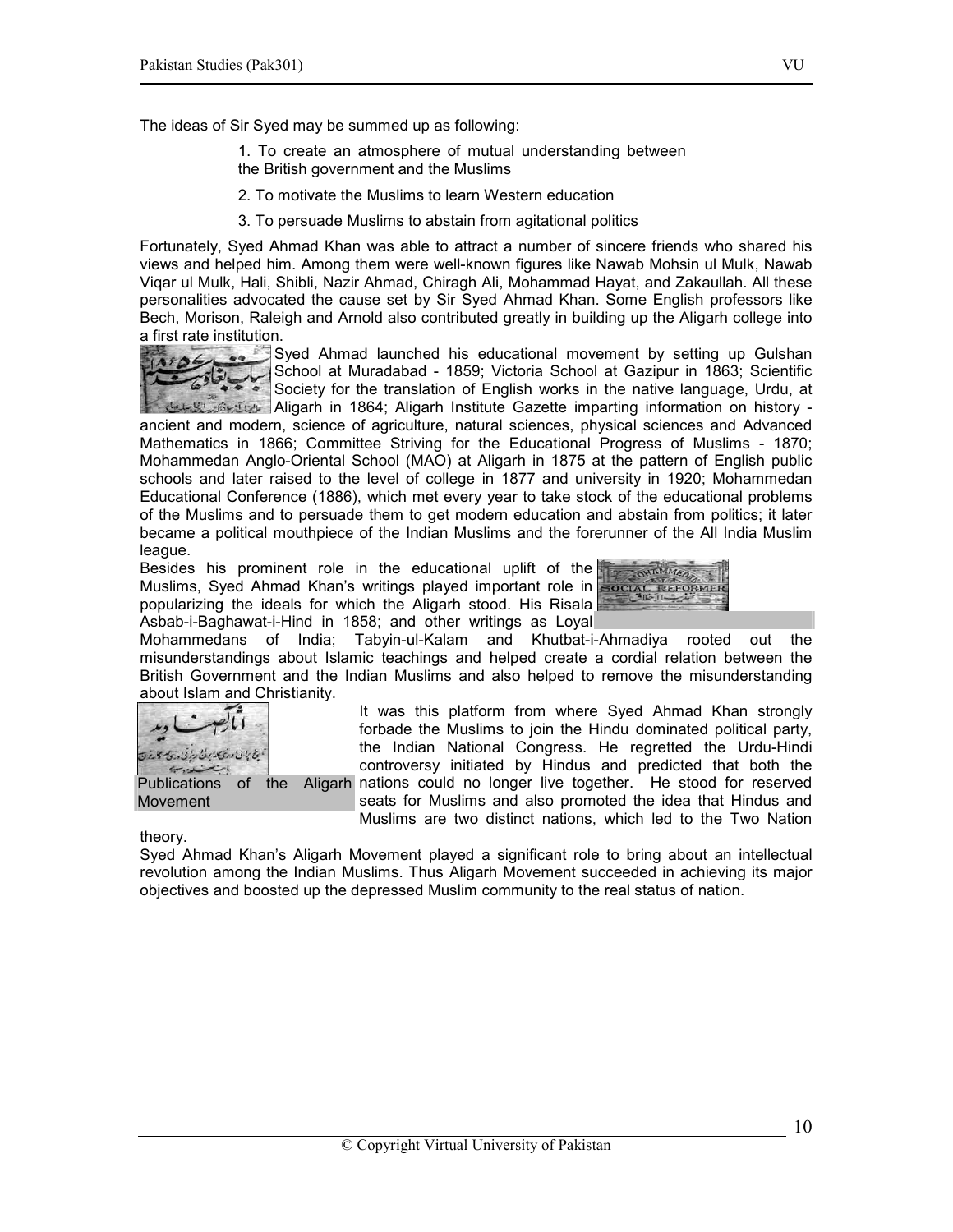# Sir Syed Ahmad Khan and His Contributions

The great emancipator of the Indian Muslims Sir Syed Ahmad Khan was born at Delhi in 1817. This is the period when the great Mughal Empire was close to a complete collapse. Sir Syed's family had already joined the East India Company and his maternal grandfather served in Iran and Burma under the British government. Sir Syed got interest in English from his maternal family. SM Ikram writes, "For this insight into the affairs of the state and first contacts with Western learning and civilization he was indebted to his maternal grandfather…" (S. M. Ikram, Modern Muslim India, p.18). Sir Syed was very healthy by birth and his grandfather remarked: "A Jat has been born in our family." (Ibid., p. 19) The death of Sir Syed forced him to join the British as head clerk in 1839. The death of his brother made him serious and energetic to face the neuroses of life courageously. Another event that changed him entirely was the War of Independence in 1857. In 1841, he passed examination and became sub-judge. At the eve of the War of Independence he was performing the duties as sub-judge in Bijnore. He established educational institutions and after coming at Aligarh he rejuvenated his aspirations to work for the depressed Muslims of the Subcontinent. He devoted his entire life for this purpose to bring the Muslims close to the British. He died on March 27, 1898 and was buried in Aligarh.

## His Services

He took responsibility of the Indian Muslims when they had been thrown in backwardness, depression andn humiliation. The British held them criminal of the War while the Hindus had won the British being anti-Muslim force. In such environment, Sir Syed guided his community to rejoin the life. To Dr Qalb-i-Abid, "Sir Syed Ahmad Khan was among a very few leaders produced by Muslim India, who like Mohammad Ali Jinnah made a tremendous contribution in guiding the destinies of the Indian Muslims." (Dr Q. Abid, Muslim Struggle for Independence, p. 11.)

#### Sir Syed and Politics

In the political arena, Sir Syed carved numerous successes; he eradicated misunderstandings between the Muslims and the British infused due to the past particular incidents. Awakening among the Muslims about the political ups and downs and co-existence in the presence of other nations in India was another contribution of Sir Syed. He motivated the Muslims to absorb the modern education of the West because this was the very motive of the Western expansion in the world. He visualized the bright future of the Muslims if they engaged themselves in the Western learning.

Sir Syed won the British confidence and cordial relationship by saving their lives during the War of Independence. He utilized this relationship for the betterment of the Muslims. It was a subtle situation because the government had put the War crimes on the Muslim shoulders and assaulted their every aspect of life: "These events were a trauma for the Muslims; …the methods used by them shocked the civilized world. The detestation of Delhi as a centre of Muslim culture was horrendous; Bahadur Shah Zafar…was exiled to Rangoon; Lt. Hodson shot three Mughal princes and later 24 princes were tried and executed; a vast ocean of blood there was; Some Muslims were shot dead and their dead bodies were thrown into the river Jamna…" (Ibid., p. 14). All Muslims were ousted from land, property and employments that made them third class citizens of India. This created revengeful sentiments among the Muslims who detested British, their culture and civilization. Sir Syed was of the view that British were a civilized, educated, wise and disciplined nation and occupied India with the new war strategy and munitions that could not be matched by the locals and particularly by the Muslims. Therefore at the juncture the Muslims should mould themselves according to the pace of time to avoid more disaster.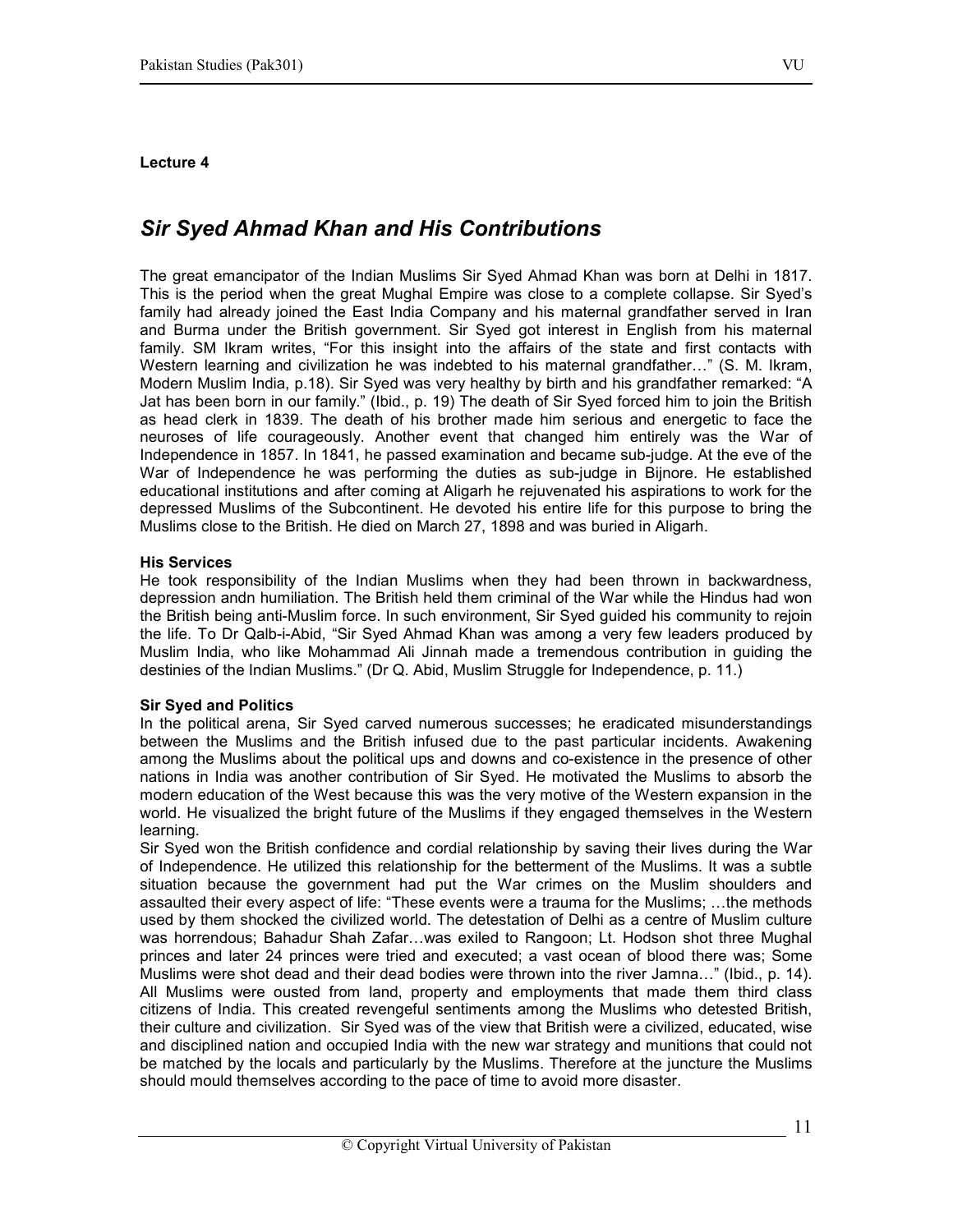Sir Syed published Loyal Mohammedans of India and Risala Asbab-i-Baghawat-i-Hind that helped both the nations to redress their grievances. In 1885 the Indian National Congress was founded but Sir Syed warned the Muslims from the sinister aspirations of the Hindus. Another factor was that he intended the Muslims to abstain from the politics that could result in friction with the ruling nation.

## Urdu-Hindi Controversy

Urdu grew as common language of all the Indians regardless of origin or religion but in 1867 the Benarsi Hindus started campaign to replace Urdu by Hindi. To gain the objectives, they declared numerous organizations, which discouraged Sir Syed who said to Shakespeare that since now both the nations could not live together. Later the followers of Sir Syed tried their level best to save Urdu language. Mohsin ul Mulk was the outstanding person who organized the Muslims in defense of Urdu.

## Muslims-as a Nation

Sir Syed used the word 'nation' for the Muslims. Some writers criticize that he declared Hindus and Muslims one nation. But as a matter of fact, he advocated the Hindu-Muslim unity that meant 'the working relationship' between the two nations as once he said: "Hindus and Muslims should try to be of one mind in matters which affected their progress." He favored separate electorate for the Muslims in 1883 saying that the majority would override the interests of the minority. (P. Hardy, pp. 136-37)

## United Indian Patriotic Association

In 1888, he set up the Patriotic Association to meet the propaganda of the Congress. Muslims and Hindus joined the Association. It advocated the Muslims' emotions.

#### Mohammedan Defense Association

In December 1893, Sir Syed founded the Association. Its main purpose was to protect the political, religious and social rights of the Muslims.

Sir Syed was great because he contributed greatly to the Muslim struggle for identity. Otto von Bismarck served the German nation with the help of all government sources but Sir Syed did the same without all this. To Khalid Bin Sayeed, "Many tributes have been paid to Sir Sayyed, particularly by modern educated Muslims for being daring enough to put forward such views in an age which was by no means liberal or tolerant." (Dr Khalid Bin Sayeed, Pakistan, the Formative Phase, p. 17).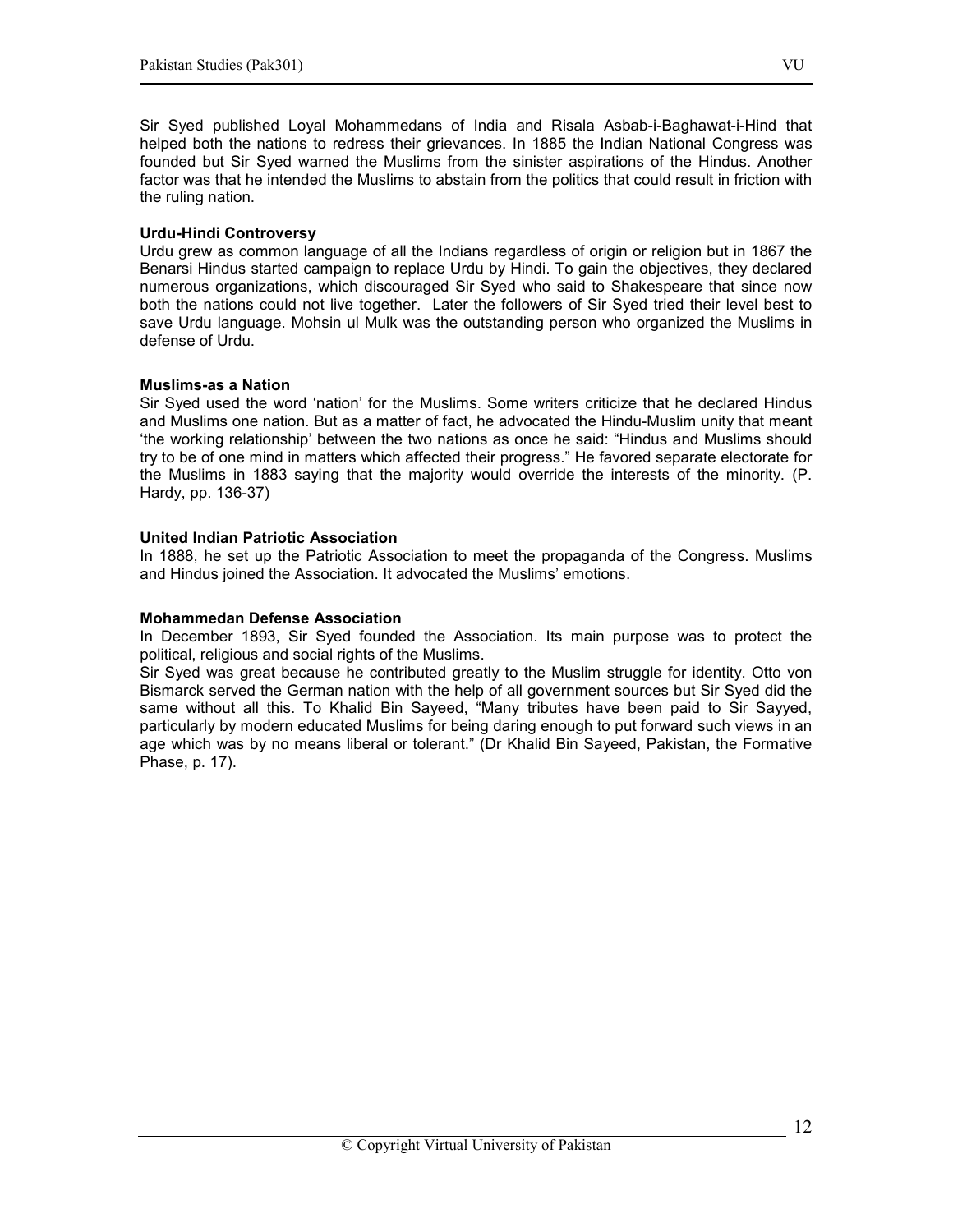## Major Political Developments 1857-1918

The year 1857 brought decline to the Muslim rule in India. Muslims and Hindus participated in the War of Independence but the British held only Muslims responsible for the rebellion. The Muslims were persecuted ruthlessly and left at the mercy of time. The post war era was disastrous for the Muslims but some personalities emerged on the national scene and played excellent role to guide their people in this critical situation. The Central Mohammedan Association of Justice Amir Ali Syed and the Aligarh movement are very prominent in this regard. Their efforts for revival of the self-identity and political positioning in the Indian society enabled them to face any challenge in the future.

Some important issues have already been discussed in the previous lectures. So a brief reference to events in historical context may be given:

- Decline after the 1857 Uprising
- Sir Syed and his colleagues' efforts for revival
- Removal of misunderstanding between the Muslims and the British
- Educational movement or acquisition of modern knowledge and English

• Hindi-Urdu Controversy was the issue that unearthed the hatred and enmity of Hindu community towards the Muslims.

• Formation of the Congress was a method to incorporate the Muslims in Hinduism. It popularized the agitational politics that Muslims could not afford because they were still recovering the past gaps.

• Hindu Revivalist movements mostly targeted the Muslims that accelerated the pace of widening the gulf between the two nations.

## Events Since the Beginning of  $20<sup>TH</sup>$  Century

- 1. Partition of Bengal, 1905
- 2. Simla Deputation, 1906<br>3. Formation of the Muslim
- 3. Formation of the Muslim League, 1906
- 4. Changes in the Goals of the Muslim League, 1913
- 5. Lucknow Pact, 1916

#### 1: Partition of Bengal: 1905

United Bengal's area covered 189,000 sq. miles with 80 million populations. Dr Abdul Hameed writes in his book, Muslim Separatism in India, that the partition was imperative even if Curzon had not initiated it. A Lt. Governor had problems in looking after the eastern areas. Mainly Muslim suffered because of the rotten administration by the British. Before 1905, many proposals of partition of Bengal had been under consideration but Lord Curzon decided to practicalise this administrative scheme. East Bengal became incidentally a Muslim majority province having 13000000 out of 31000000. West Bengal was a Hindu majority province. Muslims were very happy on the partition as this had enabled them to promote their life conditions. It was rightly an opportunity for compensation. The Muslim community supported it strongly but Hindus retaliated furiously saying it the division of motherland. The Congress joined the anti-partition movement. They started widespread agitation, violence and boycott of foreign goods. The main reason of Hindu protest was that they had loosened grip over the eastern parts.

#### Annulment of the Partition on 12 December 1911

The British government revoked the partition to avoid trouble on the visit of King George V. The Muslims were disappointed by the government response to the violent strategy of protests adopted by the Hindus.

#### 2: The Simla Deputation 1906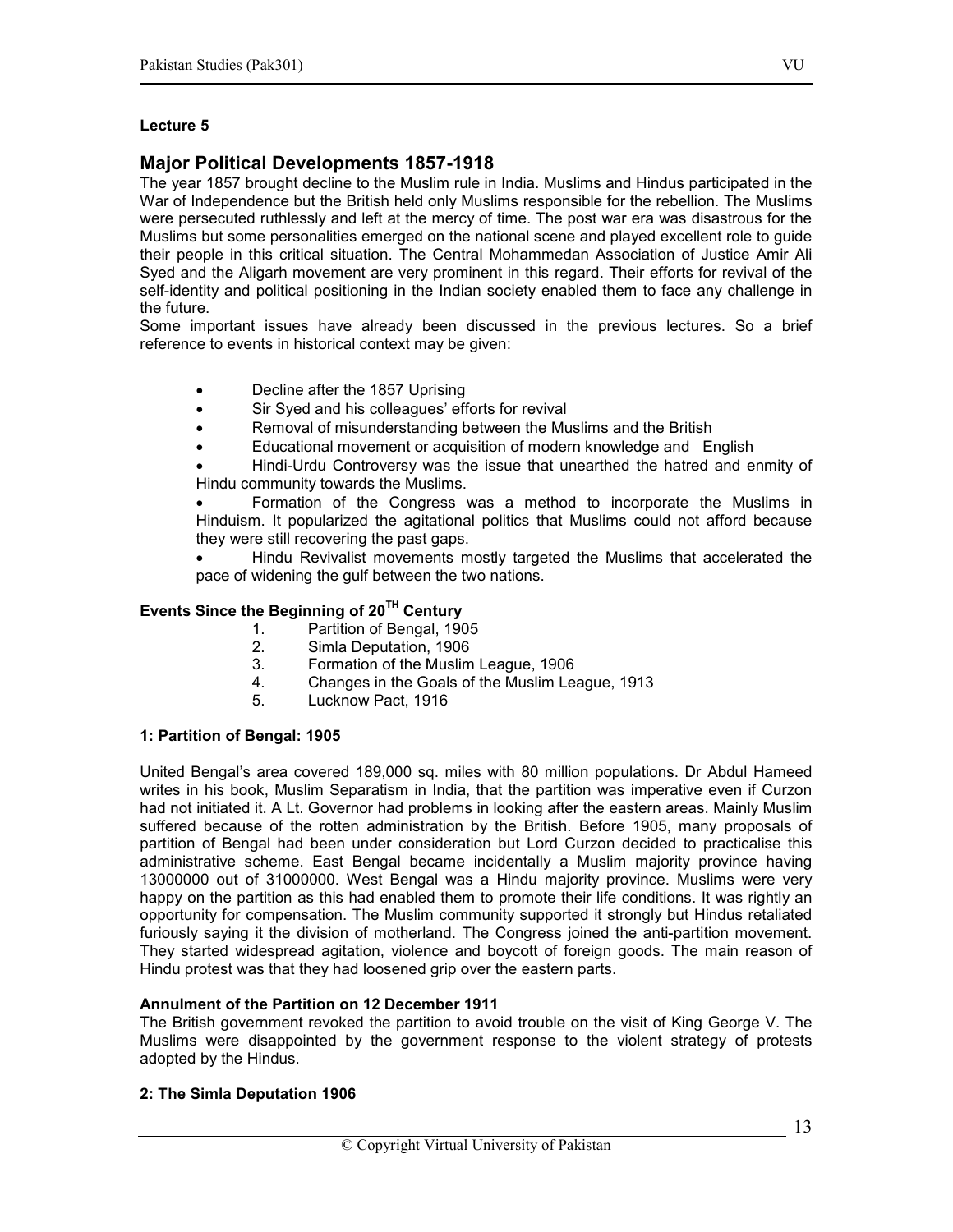In fact Simla Deputation was in line with a kind of thinking that was developing amongst the Muslims during that time i.e. they had certain interests and they must stand up to protect their rights and unless they do that that objective would not be achieved. The Simla Deputation of 1906 was the first systematic attempt on the part of the Muslims to present their demands, to the British government and to seek their acceptance. The Simla deputation comprised 35 Muslims from all over India. It was a galaxy of Muslims leaders from all the provinces, from one end of India to the other and it had Muslims of all background. Therefore, when in 1906, this deputation called on the Viceroy, it was the most representative Muslim delegation. This delegation was led by Sir Agha Khan and Nawab Mohsin ul Malik served as a secretary and this delegation met the Viceroy in Simla that was why it was called as Simla Deputation. The memorandum which they presented was a kind of demands which were the uppermost in the minds of the Muslims at that time. The delegation emphasized that the Muslims should not be viewed simply in numerical terms but they should take into account their historical importance and the kind of contribution the Muslims had made to British India and keeping in view that importance they should work towards accommodating their demands. The delegation emphasized that democratic principle should be introduced keeping in view the peculiar conditions and circumstances of India. The diversity, the fact that there different kinds of people living in India and the fact that the Muslims consider themselves to be a separate entity, all these things had to be taken into account because the India was not a homogenous amalgamated or monolithic political identity. It was a political identity comprising diversity, divergence in view, divergence in outlook and when you introduce some kind of system then these realities had to be accommodated. In view of this submission they presented some demands:

- Representation more than their population because of their importance.
- **Separate electorate**
- Reservations of Muslims seats in government jobs.
- Special share in Municipal or district boards University senates and syndicates
	- Muslim representation in Viceroy Executive Council.
	- Muslim University at Aligarh.

The Viceroy was sympathetic towards the demands. It encouraged the Muslims to launch struggle for their rights parallel to the Indian National Congress but it required an organized platform.

#### 3: Formation of the Muslim League in Dhaka: December 30, 1906

Time had come to formally organize the Muslims after the success of the Simla Deputation. The Muslim leaders desired to create a permanent political forum. After the meeting of the Mohammedan Educational Conference, the Muslim leaders met to set up the All India Muslim League. Wiqar-ul-Mulk chaired the meeting. Nawab Salimullah proposed Muslim League and Hakim Ajmal Khan and Maulana Zafar Ali Khan seconded.

In the Karachi session Dec. 1907 its constitution was approved and in March 1908 at Aligarh, Agha Khan was formally elected its president.

London Branch: May 1908

Justice Amir Ali Syed organised a branch of Muslim League at London and responded effectively to the misunderstandings and conspiracies of the Hindus against the Muslims.

## GOALS:

- 1. Protection and promotion of political rights and interests of the Muslims.
- 2. Cooperation with other communities without prejudice to the above goal.<br>3. Eostering sense of lovalty, among the Muslims, towards the government.
- 3. Fostering sense of loyalty, among the Muslims, towards the government.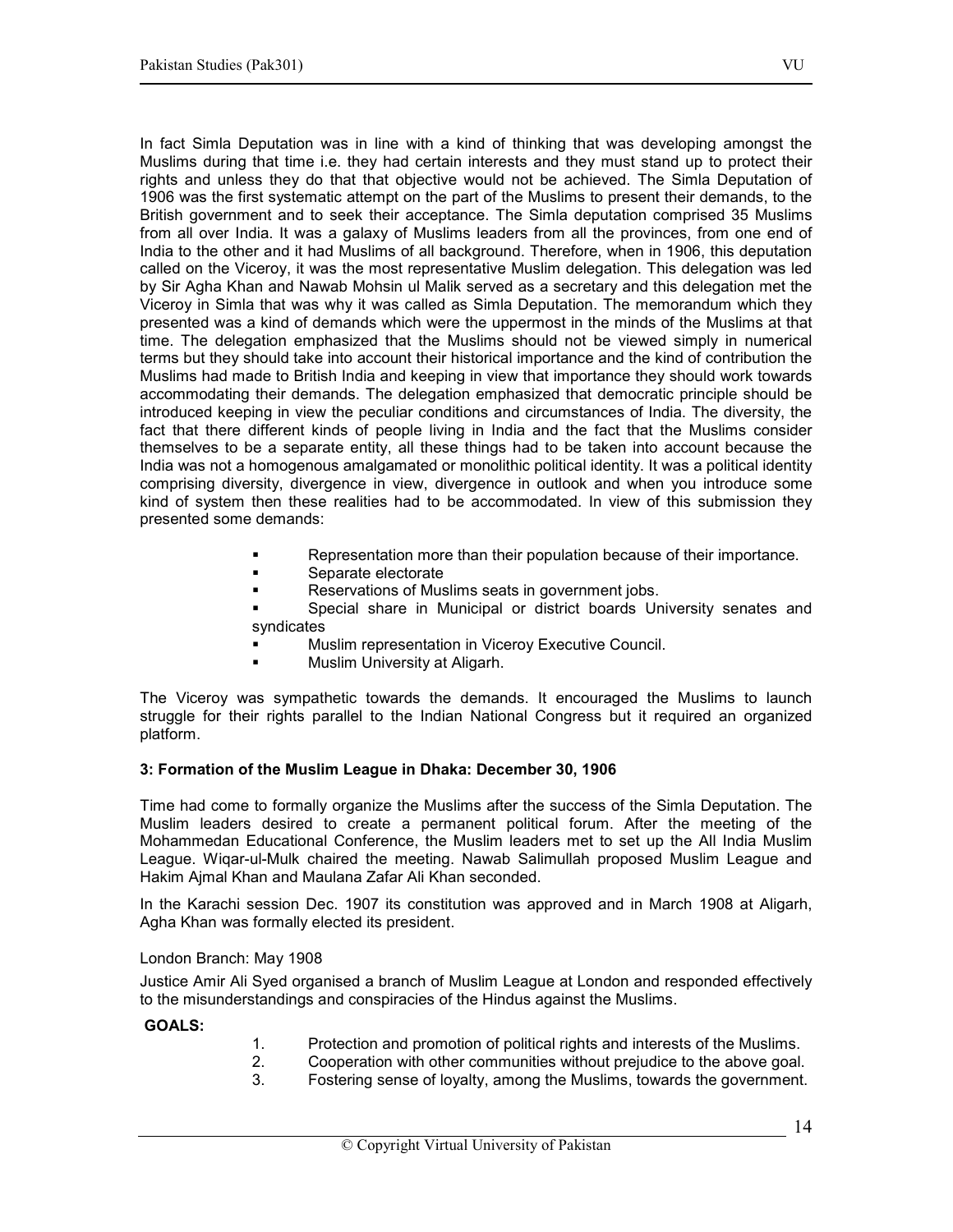## 4: Change in the Goals of the Muslim League 1913

Important developments occurred during the first decade of the 20th century like annulment of the Partition of Bengal and Western aggression towards Muslim countries, Balkan wars, Libya-Italy war, Demolition of the mosque in Kawnpur (1913), etc. weakened Muslim faith in the British. This led to a major drift in the Muslim League's policy. In 1913, the League changed its goals:

• Self government under the British Crown keeping in view the peculiar conditions in India.

• Good relations with other communities' cooperation with any party working for similar goals.

This change brought the ML and Congress closer. In this way the era of cooperation between Hindus and Muslims set in. The role of the Quaid-i-Azam is highly noteworthy to bring the Congress and the Muslim League to the table. He joined the Muslim League in 1913.

#### 5: Lucknow Pact, 1916

The Lucknow pact was the product of Hindu-Muslim unity envisaged by M. A. Jinnah. In December 1915, the ML and Congress met separately in Bombay. Both the parties set up committees for making a scheme for constitutional changes in consultation with other political parties.

#### Role of the Quaid-i-Azam

Jinnah did a lot to unite the two nations along with the recognition of the rights of Muslims. Meeting of both parties held at Lucknow in 1916. The constitutional proposals were approved:

- 1. One Third seats for Muslims in the Imperial Legislative Council.
- 2. Separate Electorate

3. Half members of the Executive Council to be elected by the Imperial Legislative Council.

- 4. Commissioned ranks of the army for Indians.
- 5. Expansion of Provincial Legislative Councils.

6. Half members of the Governor's Executive Council be elected by Provincial Legislative Council

7. Weightage to minorities in provinces.

#### Gains from Muslim Point-of-view

- 1. Separate Electorate
- 2. One Third Muslim seats in Central Legislature.

3. Unofficial bill, if opposed by three-fourth members of a community, it will not be passed.

#### August 20, 1917 Announcement by British Government

Secretary of State Montagu promised for:

- 1. Greater association of Indian in all branches of government.
- Responsible government
- 3. Induction of Indians in the commissioned ranks.

#### Conclusion:

The historical struggle of the Muslims confirmed their identity. They organized their political party to address the demands. They also got recognition by the Hindus as a separate nation. The British accepted their role in the political domain.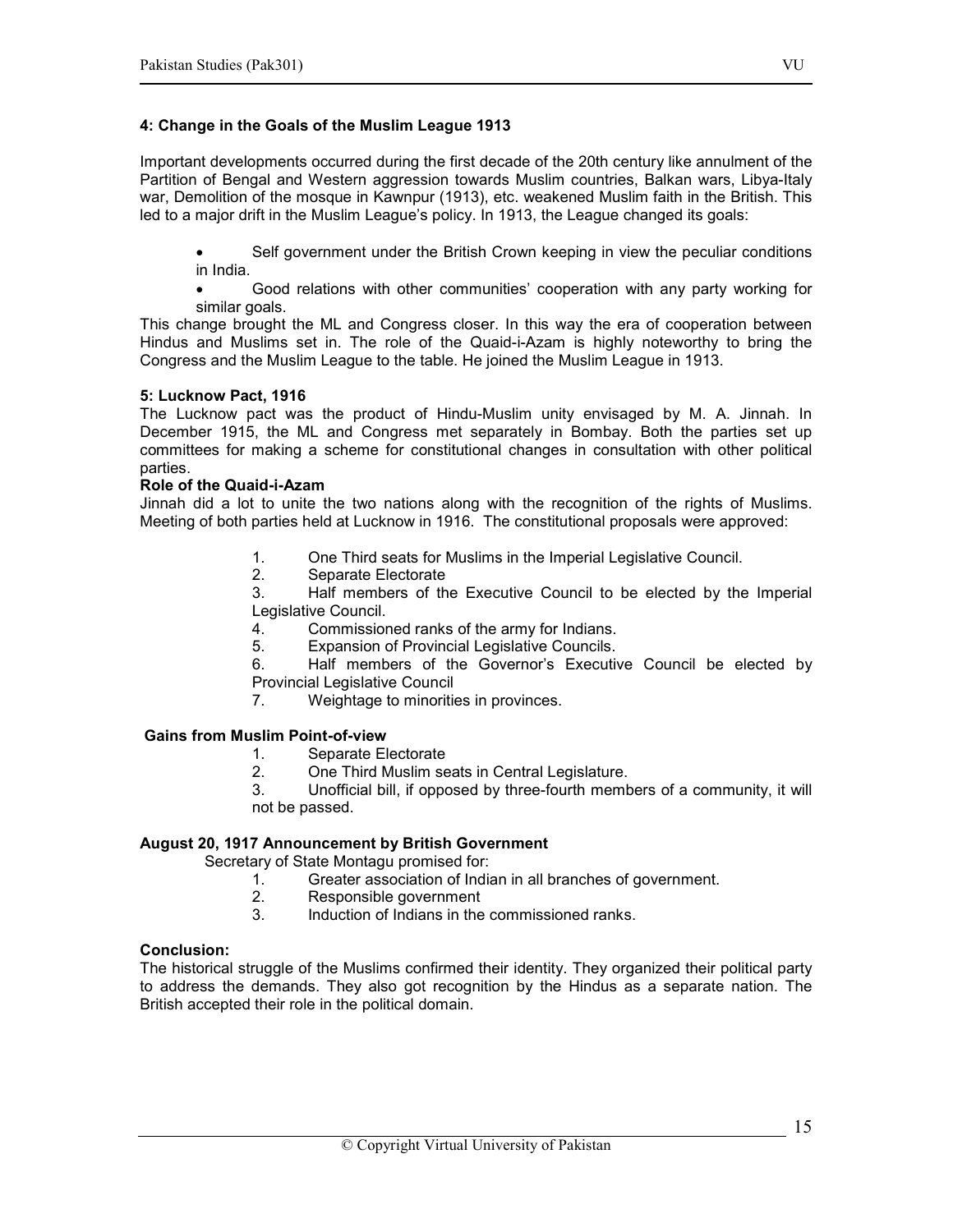## The Khilafat Movement

The Khilafat movement was a religio-political movement launched by the Muslims of British India for the retention of the Ottoman Caliphate and for not handing over the control of Muslim holy places to non-Muslims.

Turkey sided with Germany in World War 1. As it began to lose the war, concerns were expressed in India about the future of Turkey. It was a peak period from 1919 to 1922 casting demonstrations, boycott, and other pressure by the two major communities, the Hindus and the Muslims. Being brothers, the Indian Muslims realized their religious duty to help the Muslim country. It was the extra territorial attachments based on Islam. Another factor same to the first was that the Indian Muslims considered Ottoman Caliphate a symbol of unity of the Muslim world as Ummah.

#### Goals:

- 1. Ottoman Khilafat should be kept intact.
- 2. Territorial solidarity of Turkey be preserved.
- 3. Control of holy the places should not be given to non-Muslims.

#### Dimensions:

The writings of the Muslim intellectuals provoked the sentiments for the preservation of Khilafat and retention of the Muslims control of the holy places. The Muslims journalism played a vital role to steer the direction of the struggle. Zamindar of Zafar Ali Khan, Comrade and Hamdard of Maulana Muhammad Ali Jauhar, and Al-Hilal of Maulana Abul Kalam Azad etc. were the prominent newspapers and magazines which performed their duties to express their resentment. The Allies imposed humiliating terms on vanquished Turkey.

## Protests in India:

All India Khilafat Committee was formed at Bombay in July 1919. The first Khilafat Conference at Delhi in November 1919 was arranged in which the Congress leaders like Gandhi and Nehru participated. In this way, the major political parties joined hands to assault the injustice with the Muslim community. These steps were announced:

- No participation in victory celebrations.
- Boycott of British goods
- Non Cooperation with the Government

The second Khilafat Conference (Amritsar) was held in Dec. 1919. Maulana Muhammad Ali and Shaukat Ali joined the session after being released from prison. In Jan. 1920, M. A. Ansari led a delegation to Viceroy while Maulana M. A. Jauhar to Europe. The Khilafat Committee decided to start non-cooperation in collaboration with the Congress in May 1920.

#### Rowlett Act, 1919

Rowlett Act was a black law introduced in India. To the law, the government got authority to persecute any Indian and the arrested had no facility of legal assistance and right to appeal just as the 'Lettres de Cachet' in France before the French Revolution. Jinnah resigned from the central legislature as a protest.

#### Jallianwala Bagh Incident, April 1919

The people gathered in Jallianwala Bagh at Amritsar but General Dyer opened fire to disperse the throng that cast a huge human casualties (379). It is considered one of the great tragedies in India. In 1940, by killing Governor Punjab, Sir Michaal O' Dayer, 'Ram Muhammad Singh Azad' got revenge of the Indian massacre.

The Nagpur Session of the Congress (Dec. 1920) approved non-cooperation with Government but Jinnah opposed and left the Congress because he was against the use of extra-constitutional means of protests.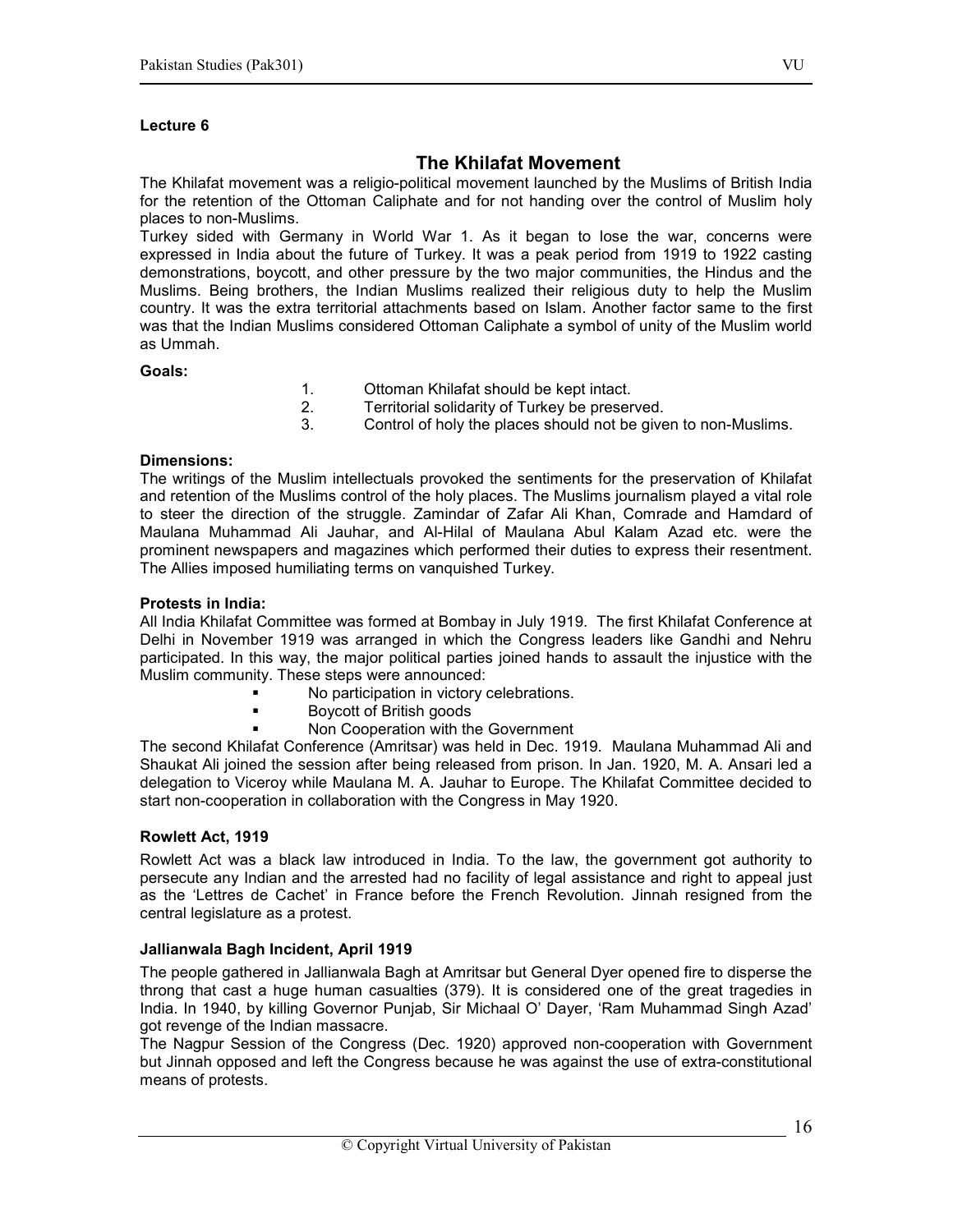## Non-Cooperation:

- Return Titles.
- Boycott of courts and educational institutions.
- **Resign from jobs.**
- Later resign from police and military jobs.
- Refusal to pay taxes.

#### Khilafat Conference, Karachi, July 1921

In the session the participants expressed their loyalty to Turkish Sultan. They decided to continue the agitation and supported Attaturk to expel foreign forces from Turkey.

## Hijrat Movement 1920-21

The Indian ulama (religious leaders) declared India 'Darul Harab.' Darul Harab means the place (country) where Muslims are not allowed to perform their religious practices. In the said situation, the Muslims should migrate to the nearest safe place. The ulama issued verdicts to go to Darul Islam, Afghanistan. There was an impression that King of Afghanistan would welcome them. So the migration took place at large scale. Initially Afghans welcomed them. Later, they closed the border and pushed the migrants back to the Indian territories. It resulted in loss of lives and money. Many died during this mission. Some went to Soviet Union from Afghanistan because they had nothing in India now.

#### End of the Movement

## Moplah Revolt Malabar Coast, near Kalicut

Moplahs were the descendents of the Arab Muslims settled in the Sub-Continent even before the arrival of Muhammad Bin Qasim. In August 1921, they revolted against Hindu landlords whose treatment was very brutal with them. Later this clash changed as Moplahs versus the Police and Hindu. This embittered the Hindu-Muslim relations.

There was an increase in violence day by day and the Chorachori Incident (UP) in February 1922 worsened the situation. The Congress volunteers set a police station on fire and 21 policemen were killed. Gandhi suddenly called off the movement.

#### Developments in Turkey

In 1922 Attaturk emerged as a national leader and restricted powers of Sultan. Next he was appointed Chief of the state by Grand National Assembly. In March 1924, Khilafat was abolished. This caused a widespread resentment among the Indian Muslims. They sent delegations to Turkey but failed to achieve their objectives.

#### Conclusions:

1. It was re-affirmation of the reality that religion is a mobilizing force and especially Islam has mobilization capacity to organize masses.

2. It was the movement launched on the basis of extra-territorialism. Later, no such movement but Pan-Islamic sentiments continued.

- 3. It resulted in the sufferings of the Muslims
- 4. Hindu-Muslim unity proved short-lived.

Reactivation of the Muslim League and other Muslim organizations to restart their activities as a separate nation was the great outcome.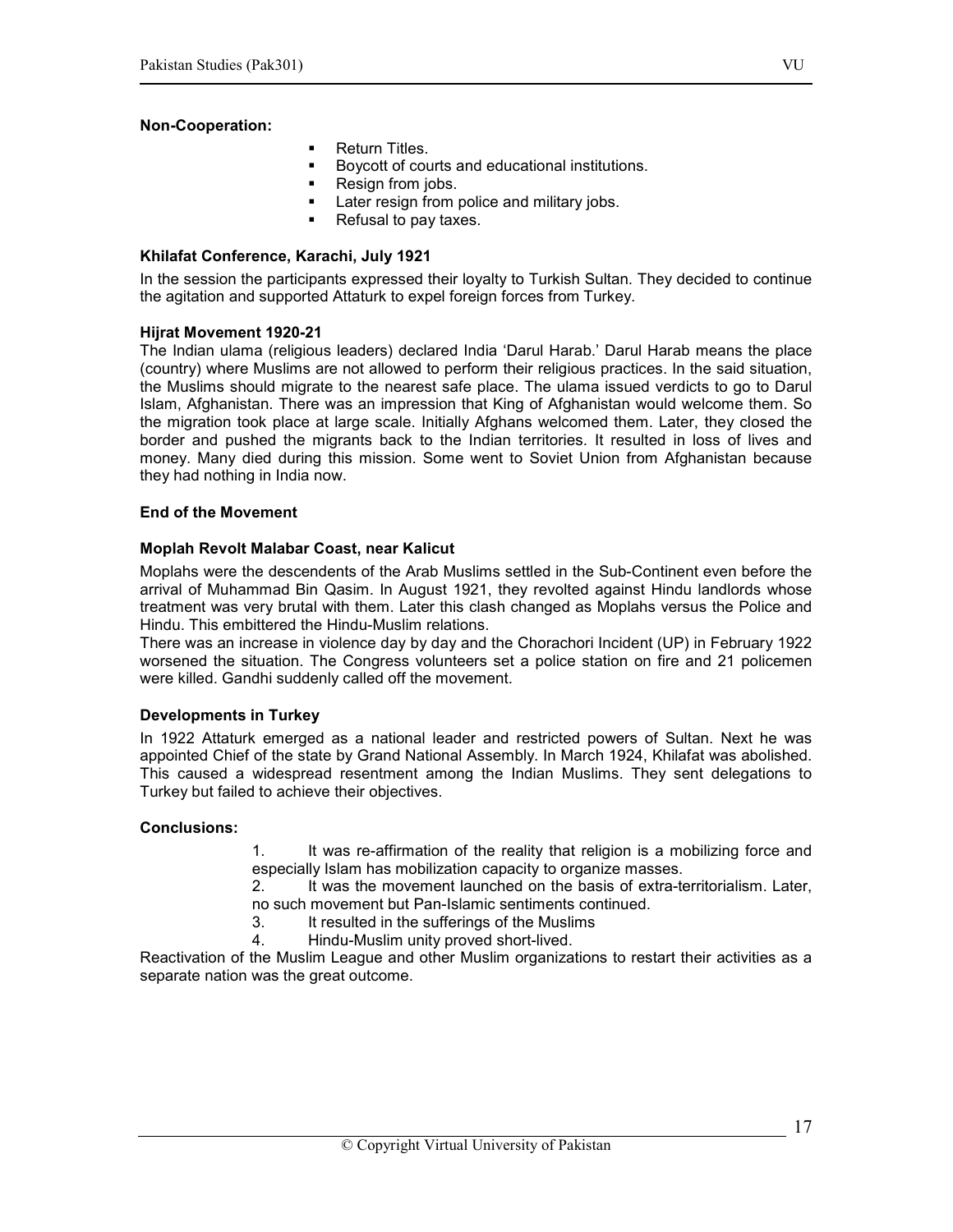## Muslim Politics in British India: 1924-1935

- 1. Delhi Muslim Proposals
- 2. Nehru Report
- 3. Quaid-i-Azam's Fourteen Points
- 4. Simon Commission
- 5. Round Table Conferences
- 6. Constitutional Proposals

## Backdrop:

The Khilafat movement brought Hindu-Muslim communities to cooperation. The leaders made the efforts to revive harmony for preparing constitutional proposals.

## 1: Delhi Muslim Proposals: March 1927

Important Muslim leaders on the initiative of the Quaid met in Delhi to discuss constitutional and political issues. The major demands were:

- **Punjab and Bengal: statuary Muslim majorities**
- No Weightage in provinces
- **Sind to be separated from Bombay**
- Constitutional Reforms in NWFP
- **EXECUTE:** One-third seats for Muslims in Central Legislature
- On communal issues, no law will be passed if three-fourth members of the concerned community oppose it.

If these demands are accepted, they will give up 'separate electorate.' Subsequently, the Muslim League was divided in the Punjab, Shafi League and Jinnah League. Sir Muhammad Shafi opposed Jinnah on the issues:

- **Separate electorate**
- Attitude towards the Simon Commission. Jinnah continued his unremitting efforts to promote Hindu-Muslim unity.

## 2: The Nehru Report: 1928

The main objective was to constitute proposals for the Indian Constitution. The Congress called All Parties Conference that appointed a 10-member committee in May 1928 under the Chairmanship of Motilal Nehru and Secretary ship of Jawaharlal Nehru.

Recommendations that threatened Muslim interests are:

- No Separate electorate
- No One-third seats for Muslims in Central Assembly
- No reservation of seats for Muslims in Punjab and Bengal. In Hindu- majority provinces, the Muslims may be given seats according to population
- Sind to be made a province if it can bear its expenses. Balochistan, NWFP were accepted to be given constitutional status on certain conditions.

 Quaid-i-Azam tried to get amendments in the Report in the All Parties Conference in Calcutta but did not succeed. This is the very moment when Jinnah remarked, "it is parting of the ways." He presented the 14 points as a Muslim leader.

## 3: Jinnah's Fourteen Points: 1929

18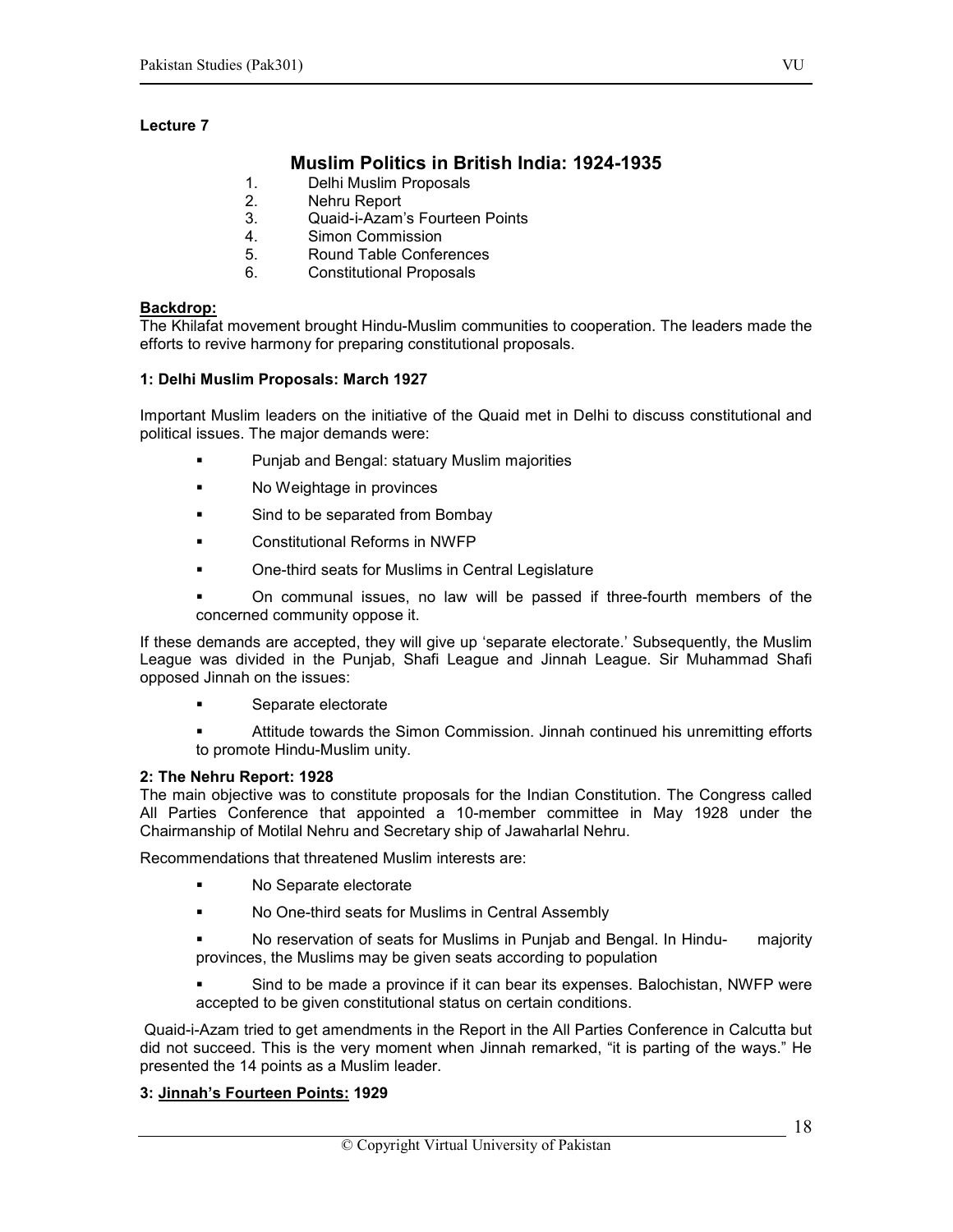- 1. Federal system with residuary powers with the provinces
- 2. Provincial autonomy.
- 3. Separate electorate for Muslims.<br>4. Effective representation to minor

Effective representation to minorities in the provinces but the majority should not be reduced to minority

5. One-third representation of Muslims in Central Legislature.

6. One third Muslim representation in cabinets.

7. No changes in the boundaries of the Punjab and Bengal that would adversely affect Muslim majority.

8. Religious freedom to all.

9. No law will be passed if three-fourth elected members of a community declare that it is against their interests.

10. Sind to be made a separate province.

11. Constitutional Reforms in NWFP and Balochistan.<br>12. Muslim representation in govt. jobs.

12. Muslim representation in govt. jobs.<br>13. Constitutional safeguards for Isl

13. Constitutional safeguards for Islamic culture and civilization, education, language, personal laws and Muslim institutions. Government should provide financial assistance.<br>14. No

14. No constitutional amendment unless all constituent units of the federation agree to it.

These points reflected the aspirations of every Muslim living in India.

## 4: The Simon Commission:

The British government sent a commission to seek the opinion of Indians on the future shape of constitutional arrangements. It arrived in India in 1927 and it published the report in 1930. Most political parties boycotted it. It presented its report containing several constitutional proposals:

- **Federal system of government with strong centre**
- **Two Houses.**<br>• Abolition of D
- Abolition of Dyarchy system in provinces
- More powers to provincial governments.
- Governor not to interfere in day to day affairs.
- Constitutional changes in NWFP

## 5: Roundtable Conferences: 1930, 1931, and 1932

## First Session of the Conference

In the first session, a number of prominent Muslims like M. A. Jinnah, Sir Shafi, Maulana M. A. Jauhar, Zafarullah Khan participated. They emphasized federalism, selfgovernment, safeguards for minorities, separate electorate, preferential representation in central legislature, secure majorities in Punjab and Bengal.

## Second Conference

Maulana M. A. Jauhar had died after the first conference. Iqbal, Jinnah and others participated in the second conference. Gandhi represented the Congress. The key issues of the session were 'Federation' and 'Minorities.'

## The Communal Award, August 1932

Prime Minister Ramsay MacDonald announced the Communal Award:

- 1. Separate electorate for all minorities of India.
- Weightage to minorities
- 3. No Muslim majorities in Punjab and Bengal as was followed in Lucknow Pact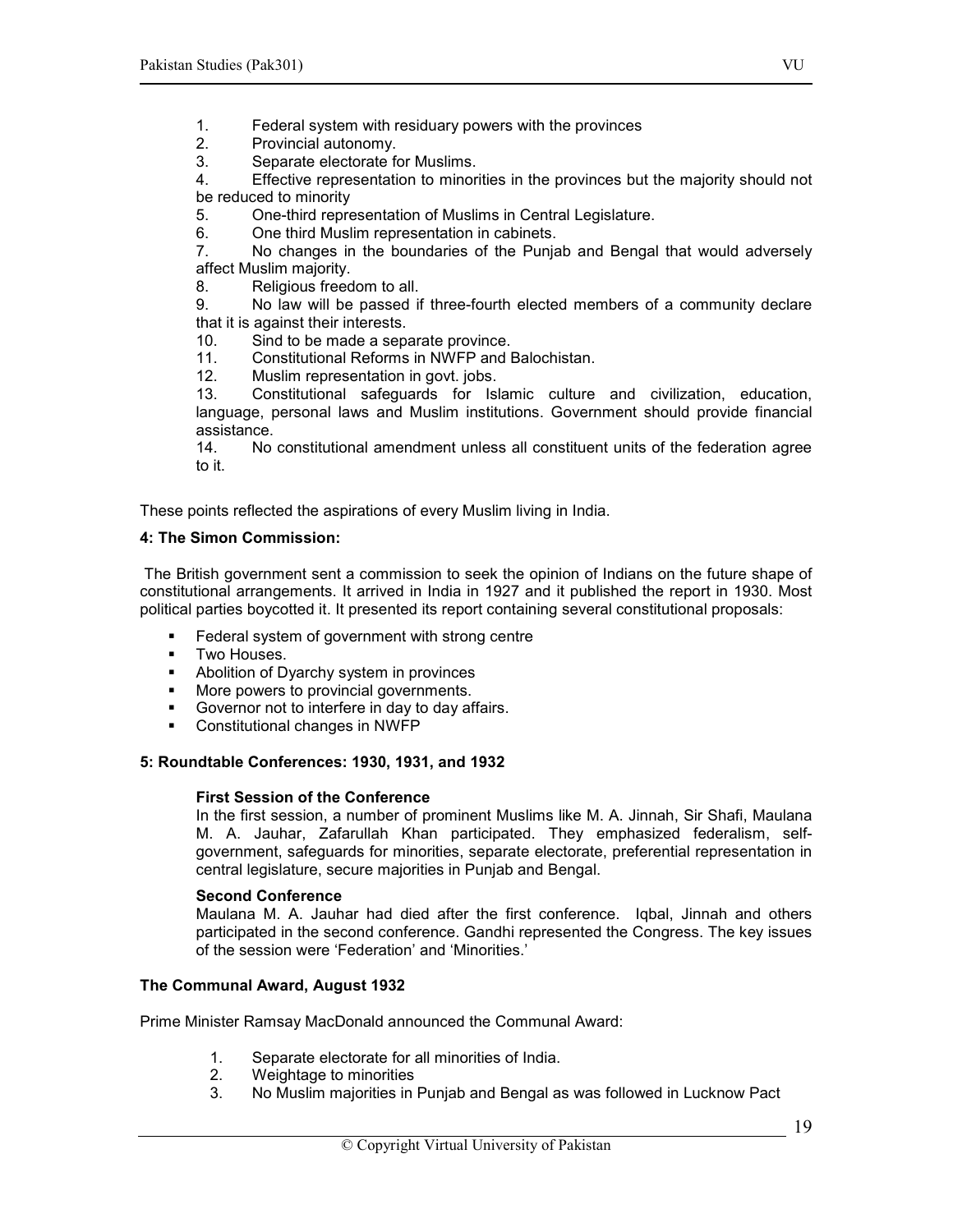- 5. One fourth representation for Muslims in services
- 6. Sind to be made a province

#### Poona Pact, September 1932

The Congress expressed strong reaction against the right of separate electorate to the Indian minorities, especially to low caste Hindus whom Gandhi named Harijan (sons of God). Dissonance in Gandhi is conspicuous that he observed fast unto death on the right to the 'sons of God.' An agreement with low caste to surrender the separate electorate right was concluded to save Gandhi's life.

## 3<sup>rd</sup> Roundtable Conference: Nov. 17-Dec. 24 1932

The main issues had been discussed in the first two conferences and now the rest of them were to be discussed. It was poorly attended conference. Quaid did not participate despite living in London. Gandhi did not attend as he had been detained.

The conference brought no change in party positions and widened Hindu-Muslim gulf.

## White Paper on Constitutional Proposals: March 1933

The British government issued a small document in the form the White Paper. It included detail of working basis of the Indian constitution with Dyarchy in the centre and full responsible governments in the provinces.

#### Government of India Act, 1935

Approved by the King: August 1935

Despite these efforts the communal problems could not be settled as satisfactory to the nations living in India particularly the Muslim. Therefore the key issues remained unchanged:

- **Hindu Muslim Relations**
- Failure to arrive at settlement

 Muslim demands transmuted from safeguarding rights to complete independence---Pakistan.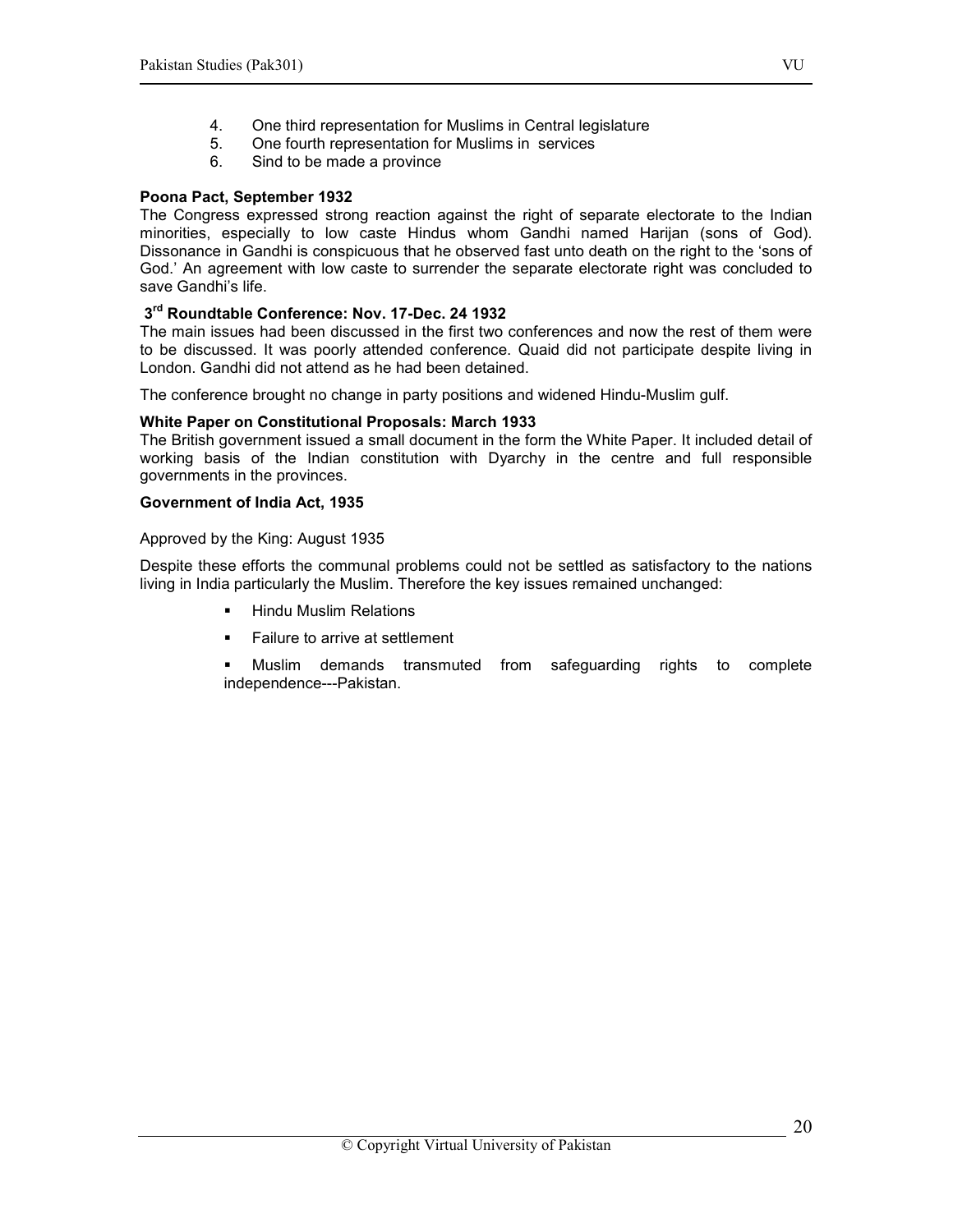## ALLAMA IQBAL's Presidential Address December 1930

Dr Allama Muhammad Iqbal ranks amongst the Muslim intellectuals who left a deep impact on history. He inspired Muslims of the Sub-Continent and beyond. He infused a moving spirit and identity in the Indian Muslims. He presented a framework of their political future and talked how that would help to achieve the goal of Ummah. He presented a vision and dream in his Allahabad Address.

## 1: Background

The Hindu-Muslim question had great importance and stood crucial to British Indian history after 1857, especially in the 20th century. To Muslims, the key issue remained 'separate identity.' They tried their level best to make the rival nations understand that the Muslims are a separate nation having different culture and civilization, interests and rights. The Two Nations theory could not fascinate the Hindus and the British peoples because they believed in 'territorial nationalism.' The Hindus desired to absorb them in their majority but they could not face the arguments of the Muslim intellectuals. By 1930, Muslims had developed a sense of identity and political demands. Iqbal delivered his Presidential address in this background.

Iqbal's stay in Europe, 1905-08, helped to crystallize his thoughts. He returned to India in 1908 and started work on the roots of Muslim decline and the mechanism to uplift the Muslims. He reminded them to follow the teachings of the Holy Prophet (PBUH) practically as the ideal leader. He emphasized on the ideals, teachings and principles of Islam. He sought salvation through Islam. He was awarded with many prominent social positions:

- Title of Sir was conferred in 1922
- Member Punjab Legislative Council (1927-1930)

He delivered lectures on Islam in Aligarh, Hyderabad and Madras (1928-29). At Allahabad, he presided over the meeting and delivered his famous address.

#### The Address, December 1930

Iqbal presented a review of the political and social situation of India and solution of the ills befalling India. He evaluated the importance of role of Islam in the lives of Muslims of British India. He said that the European view of duality of religion and state does not apply here in the Indian society. Rejecting the secularism he said, religion is not a totally personal affair.

He explained that Islam offers an ethical order, socio-political structure, legal framework, code of life, culture and civilization. It is a living, dynamic force that has a profound impact on the lives of Indian Muslims. With the force of Islam the scattered and disoriented people have been turned into an organized force.

The Muslims are not willing to submerge their religious individuality. They have lack of trust, fear of domination from Hindus. If the British want any sort of internal harmony it would be impossible unless the communal question is settled. It's historical reality that India is a continent inhabited by diverse people. No political arrangement may be acceptable without recognizing this reality.

If the Muslims have an opportunity to develop in accordance with their Islamic civilization and tradition, they would be willing to sacrifice their lives for India.

• Federalism cannot succeed without recognizing the national identity of the Muslims.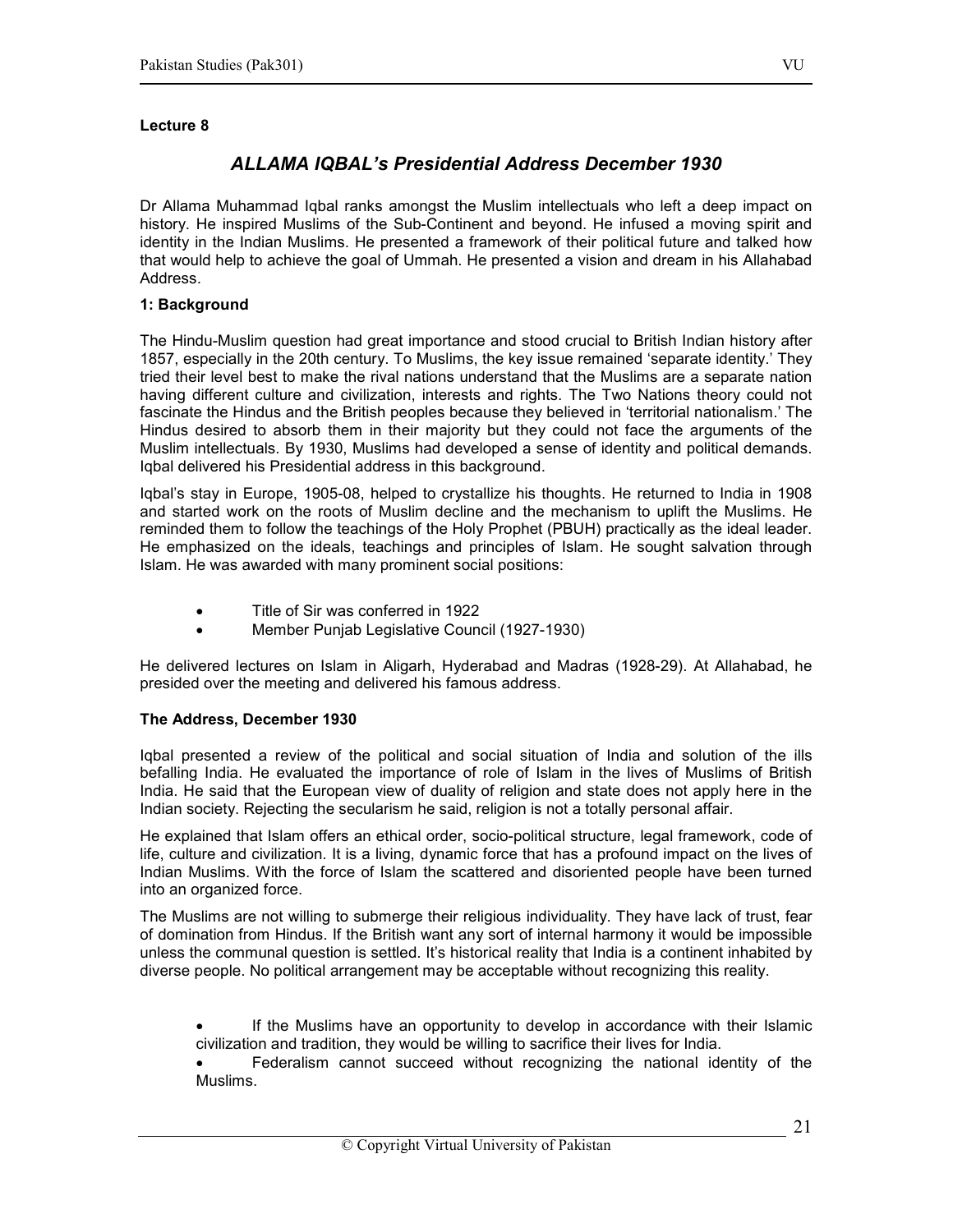• Territorial redistribution of British India on the basis of religion has become a need of time.

• Punjab, NWFP, Sind and Balochistan be amalgamated into a state, self government within the British empire or without it. The formation of such a consolidated North Western Muslim state appears to be the final destiny of the Muslims, at least of North West India. To India, it will offer peace and security due to internal balance of power.

• Islam is a people building force in India that has given moral consciousness and political identity to the people.

## Importance

Iqbal's address is a forceful and logical presentation of the Muslim case in India. Why should they be treated as a political entity rather than a minority?

• Territorial adjustments will enable the Muslims to develop themselves in accordance with their ideals and serve the cause of Ummah.

• Redistribution of territory developed later on concept of Muslim homeland.

• He further expressed these ideas in LETTERS TO JINNAH from May 1936 to November 1937. He talked of a separate federation of Muslim provinces. The North Western India and Bengal can be considered as entitled to self-determination like other nations in India and outside. Shariah's development is impossible without a free Muslim state or states. He advised the Muslims to be above self-interest and devote themselves to Islam.

- In difficult times, Islam has saved the Muslims.
- Faith, culture and historical traditions are more important than patriotism.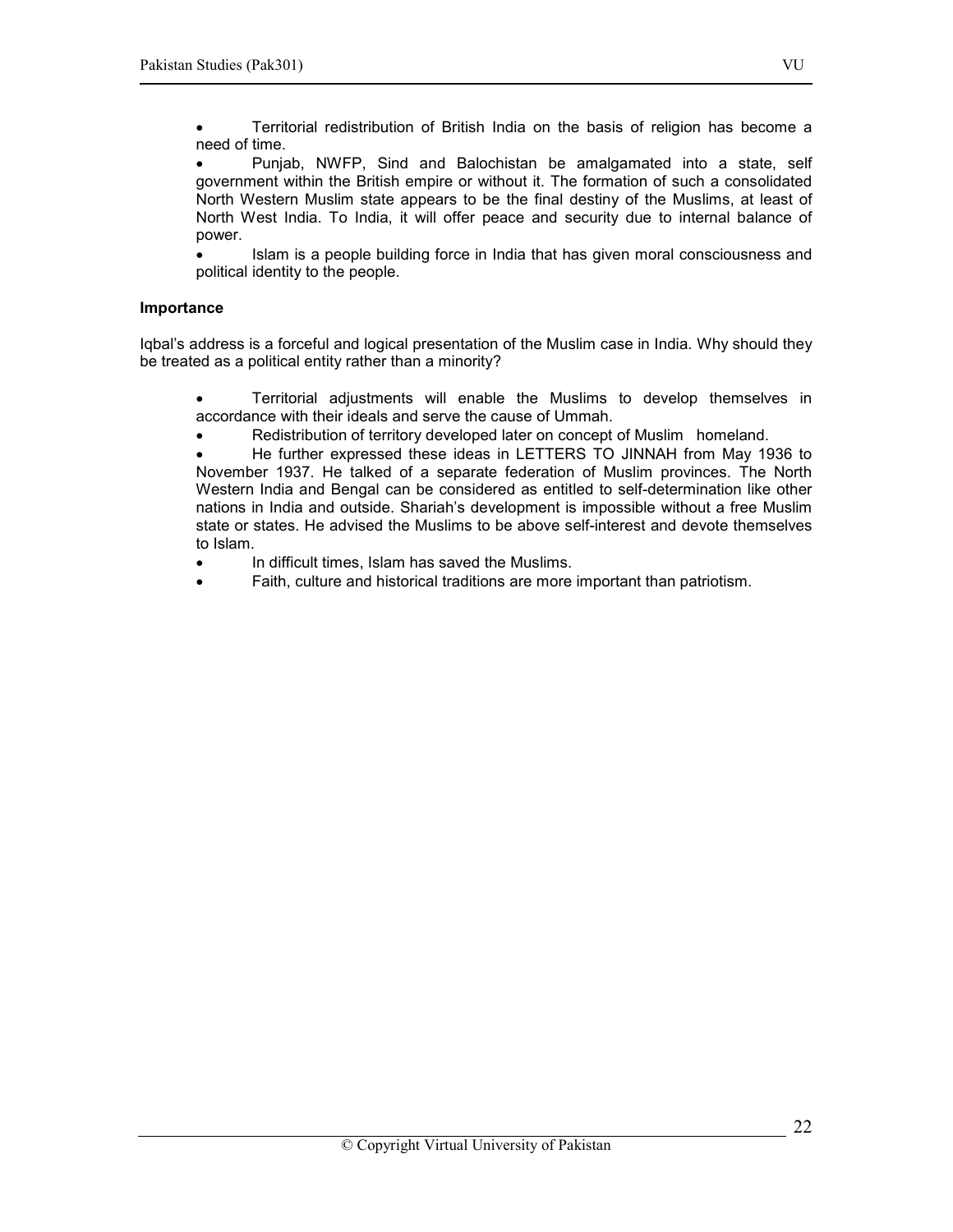## Muslim Politics and Chaudhry Rahmat Ali

Intellectuals give lines of movement, leaders act upon and the masses prove good soldiers and this way nations accomplish their achievements. Rahmat Ali was one of the eminent scholars who made a significant contribution to the movement for the establishment of Pakistan. He was conscious of Muslim identity and outlined proposals for the partition of India for the sake of Muslims. He was the man who coined the name, PAKISTAN, for the Muslim state. When he first presented his proposal for a Muslim state, nobody took it seriously.

The Muslim intellectuals and leaders were concerned about the future of the Muslims in India. They ensured a secure future for Muslims. For this purpose they worked out various proposals for securing a homeland. Rahmat Ali becomes relevant here. Biographical Sketch

Ch. Rahmat Ali was born in Hoshiarpur district in 1893. Traditionally he did his B.A. from Islamia College, Lahore. He did the private and government jobs for some time and then left for Cambridge University for higher education.

He was involved actively in the activities for the protection of rights of the Indian Muslims along with some other students at Cambridge University. His activism goes back to his student days in Lahore when he talked of separate state for Muslims of India.

#### Rahmat Ali's Views

He said that North Western areas are Muslim majority ares. We will not only keep these majorities but will turn them into a Muslim state. Muslims should get rid of Indianism, it is better for Muslims and Islam.

In his writing, NOW OR NEVER (January 1933), he proposed the name of Muslim state, PAKISTAN.

- P Punjab
- A Afghania NWFP
- K Kashmir
- **S** Sind
	- TAN Balochistan

INDIA cannot be described as a state/country or home of single nation. This state did not exist as one political entity before the advent of the British. The Muslims are a distinct nation who has maintained its identity throughout. They are a separate nation. They have as much right to live as the Hindus. Pakistan should be separated from the rest of India. He further said that the conflict between Muslims and Hindus is not religious, sectarian or economic but an international. The Muslims are striving for survival; Hindus are trying for domination over the other nations living in the Sub-Continent particularly the Muslims.

He established the Pakistan National Movement in 1940. He began to talk about Bengal and Hyderabad as Muslim areas and separate states. Bang-i-Islam would comprise of Bengal and Assam and Osmanistan of Hyderabad Deccan.

He visited Pakistan in 1948 but the atmosphere of the motherland did not suit him and so he returned to Cambridge. He died there on 11 February 1951.

#### His Contribution

It is the ever-shining contribution of Rahmat Ali that he coined the name of the Muslim state. He said that being nation, the Indian Muslims deserved a separate homeland. He gave the future lines to the Muslims considering Islamic thoughts universal and true in comparison with the contemporary isms. When the Lahore Resolution was passed, it was instantly described as Pakistan Resolution. It, the division of India, was the solution of Hindu-Muslim question but Rahmat Ali proposed this long before the Lahore Resolution.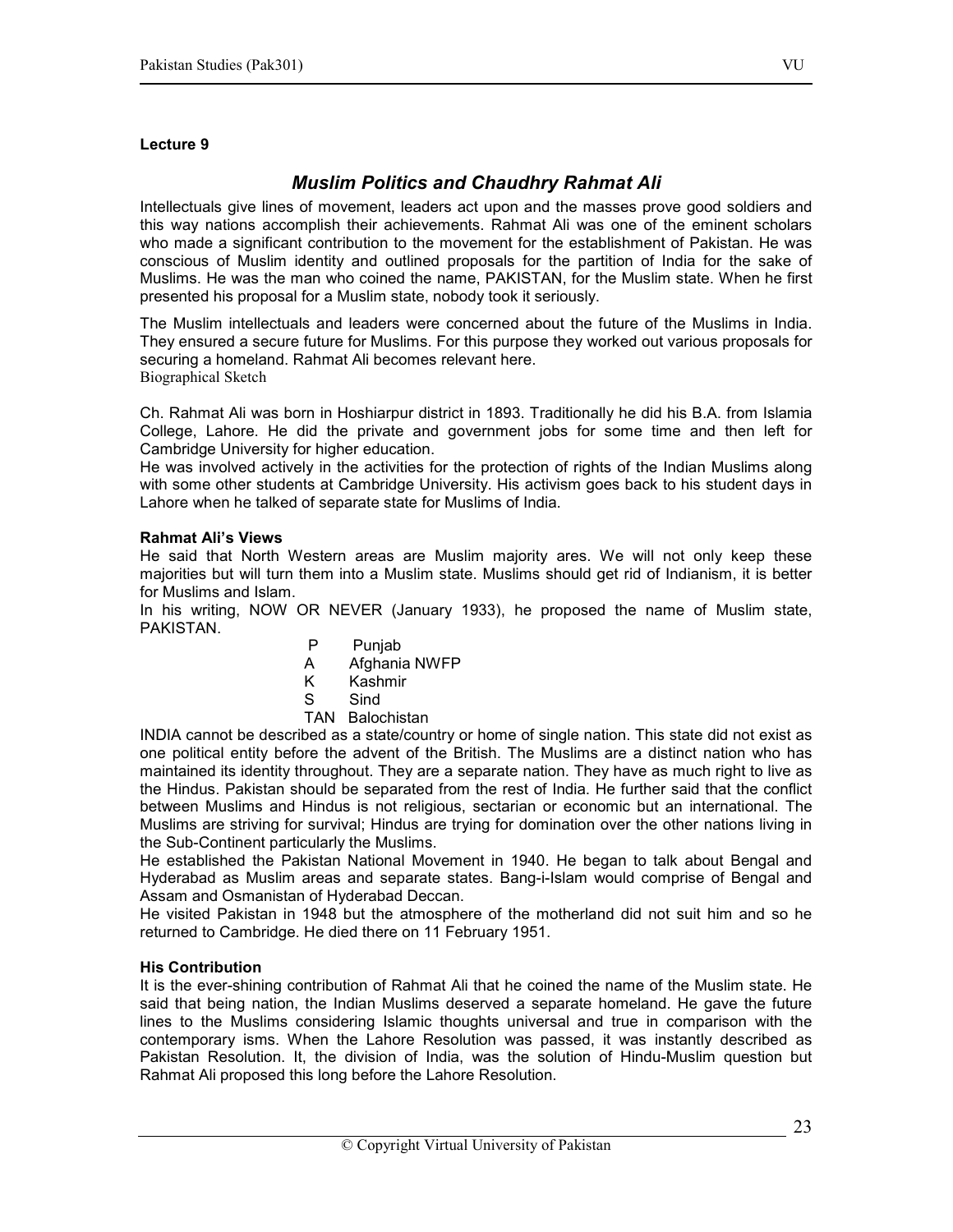## The Congress Ministries-- Policies towards Muslims

Topics: 1. Elections

- 2. Provincial Governments
- 3. Their Policies
- 4. Muslim Response

## Government of India Act, 1935:

The Government of India Act, 1935 was not fully promulgated but the only provincial part was introduced in the country. Muslim League and the Congress criticized it but agreed to contest provincial elections.

## The 1937 Elections:

The elections of 1937 were held with the restricted franchise and separate electorate. The Congress projected itself as an all-India force representing all religions and factions of the society. The Muslim League contested for the Muslim seats. There was a tough competition from the other Muslim organizations. The elections were completed in February 1937. The Congress got majorities in five provinces, Madras, U.P., C.P., Bihar, and Orissa. It emerged as the largest party in Bombay and won 704 out of 1585 general seats.

The Muslim League performed poorly in the elections and got only about 21 percent of Muslim seats without winning majority anywhere, Bengal, Punjab, NWFP, and Sind. It was mostly due to the organizational problems and opposition by local Muslim groups.

#### Formation of Provincial Governments:

In July 1937, Congress formed governments in 6 provinces. In NWFP, Khudai Khidmatgar and Congress formed a coalition government. In the Muslim majority provinces, the Muslim League could not form the governments. The Muslim League desired to be in government in the U.P. but the Congress consented to a conditional support:

- 1. Dissolve AIML Parliamentary Board
- 2. AIML members not to function as a separate group
- 3. AIML members to express allegiance to the Congress

Definitely the above-mentioned terms were a device to subvert the existence of the Muslim League. Therefore, no agreement was possible on this issue.

#### Policies of the Congress Governments: (July 1937-Nov. 1939)

First all Congress governments in the provinces launched anti-Muslim drive basically to exclude the ML and other Muslim organizations from the government making process. The Congress leaders had come to know that the ML had got roots in the masses. They started 'Muslim Mass Contact' movement to defame the ML in their favour. They were making cultural and educational policies that promoted the Hindu culture and symbols in the name of Indian culture. They introduced Banda-Mataram anthem from Annandmath in the institutions and offices etc. The Hindi language was given top most importance in their policies. Wardha Educational Scheme was to convert Muslims into Hindus through primary educational literature. Projection of Hindu heroes like Gandhi and distortion of Muslim history became their moral creed. They followed the policy of discrimination in services or new recruitment for jobs.

The Congress ministries adopted overall negative and cruel attitude, especially towards the Muslim activists. This unjust treatment compelled the Muslims to be disciplined in every sphere of life.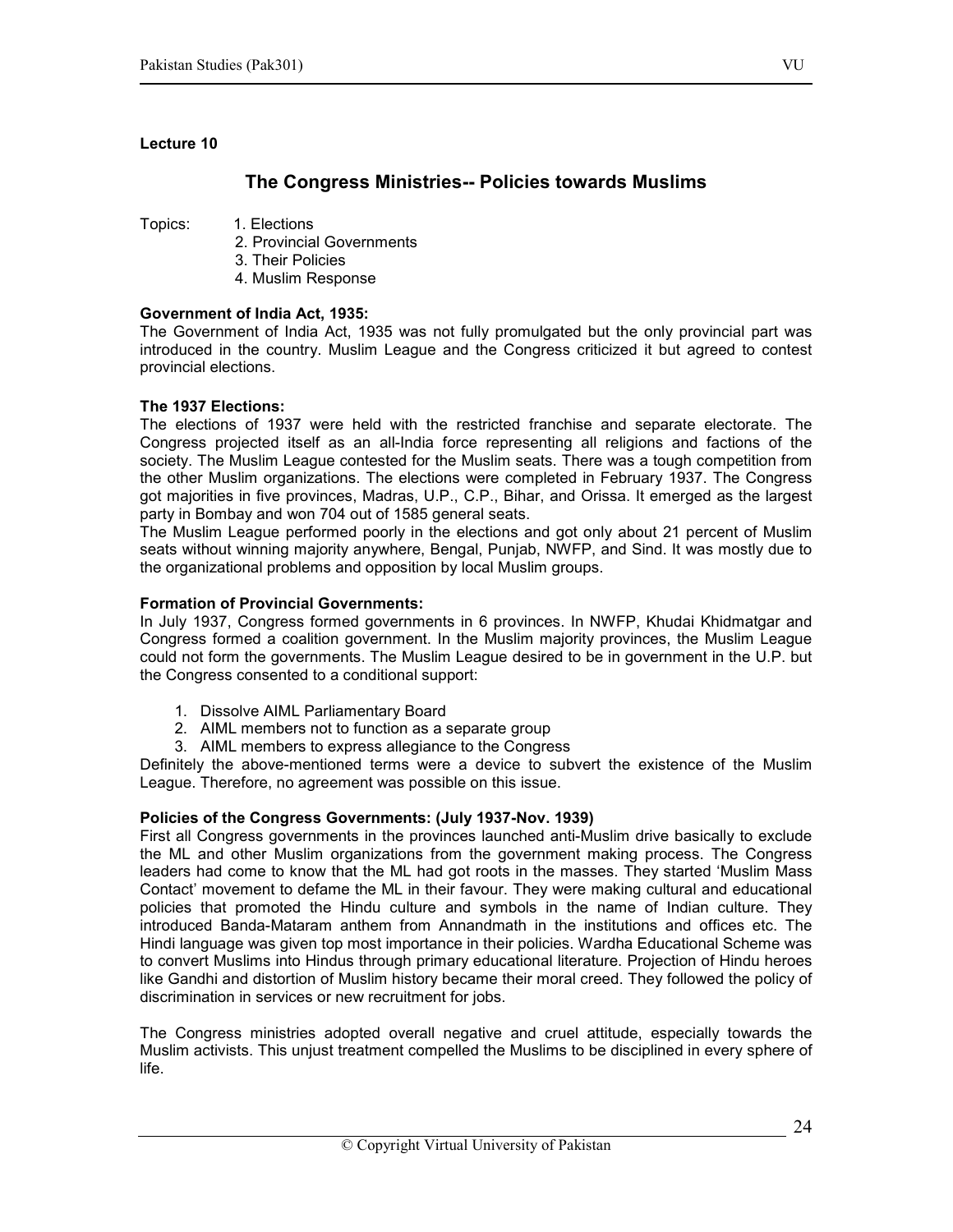## Muslim Response:

The Muslims were well aware of the theocratic inclination of the Hindu people. They arranged a close monitoring of the government. They publicized their policies and raised the issues. The mobilization of Muslims on these matters required keen probe to collect the original facts of the Hindu atrocities.

## The Pirpur Report:

On March 28, 1938, the Council of ML appointed an eight-member committee under the presidentship of Raja Syed Muhammad Mehdi of Pirpur that presented its report on, November 15, 1938. It tried to dig out the cruelties of the Congress ministries in seven provinces. The report took up the Congress support to the rival Muslim organizations, intimidation and threats to the pro-Muslim League people.

## The Sharif Report, March 1939

The ML deputed Mr. Shareef with members to investigate the injustices under the dictatorial rule of the Hindus. This report mainly collected the facts, concentrating on ill treatment of the government with the Muslims in Bihar.

## The Fazl-ul- Haq Report: (December 1939)

A. K. Fazl-ul-Haq published a pamphlet entitled Muslim Sufferings Under the Rule of Congress and made many alarming revelations e.g. forbidding of Azan, attacks in mosques, noisy processions of the Hindu scoundrels, forbidding of the cow-slaughter etc. This pamphlet responded the indictments by the Congress on the Muslims.

All the reports described the Congress government as an attempt to create 'Hindu Raj' that wanted to overwhelm the Muslim culture and their identity. It was a rigorous threat to the Muslims' interests.

#### Muslim League Activism:

The Muslim League highlighted the issues and mobilized the Muslims to counter them adequately. It reorganized the Muslim community to cope with the situation. The ML arranged its session at Lucknow in October 1937. Many prominent leaders like Fazlul Haq participated in the session while Sikander Hayat and Saadullah announced their support to the ML.

The Muslim leaders shed a sharp criticism on the Congress policies. They protested against the reduction of status of Urdu and other Muslim related issues. They created realization, amongst the Muslims, of what can happen under the Congress rule and urged for serious thinking about the future political and constitutional arrangements. They unearthed the real objectives of the Congress and urged the need of unity among the Muslims under the banner of Muslim League.

The Second World War (September 1939) proved blessing for the Muslims in a sense that the Congress Ministries resigned in November 1939. The Muslims observed Day of Deliverance on December 22, 1939.

The ML redefined its position during the World War II. They expressed their enthusiasm that no constitution to be enforced without the consent of the Muslims. They eradicated their organizational weaknesses and refined their objectives keeping the experiences of the Congress ministries.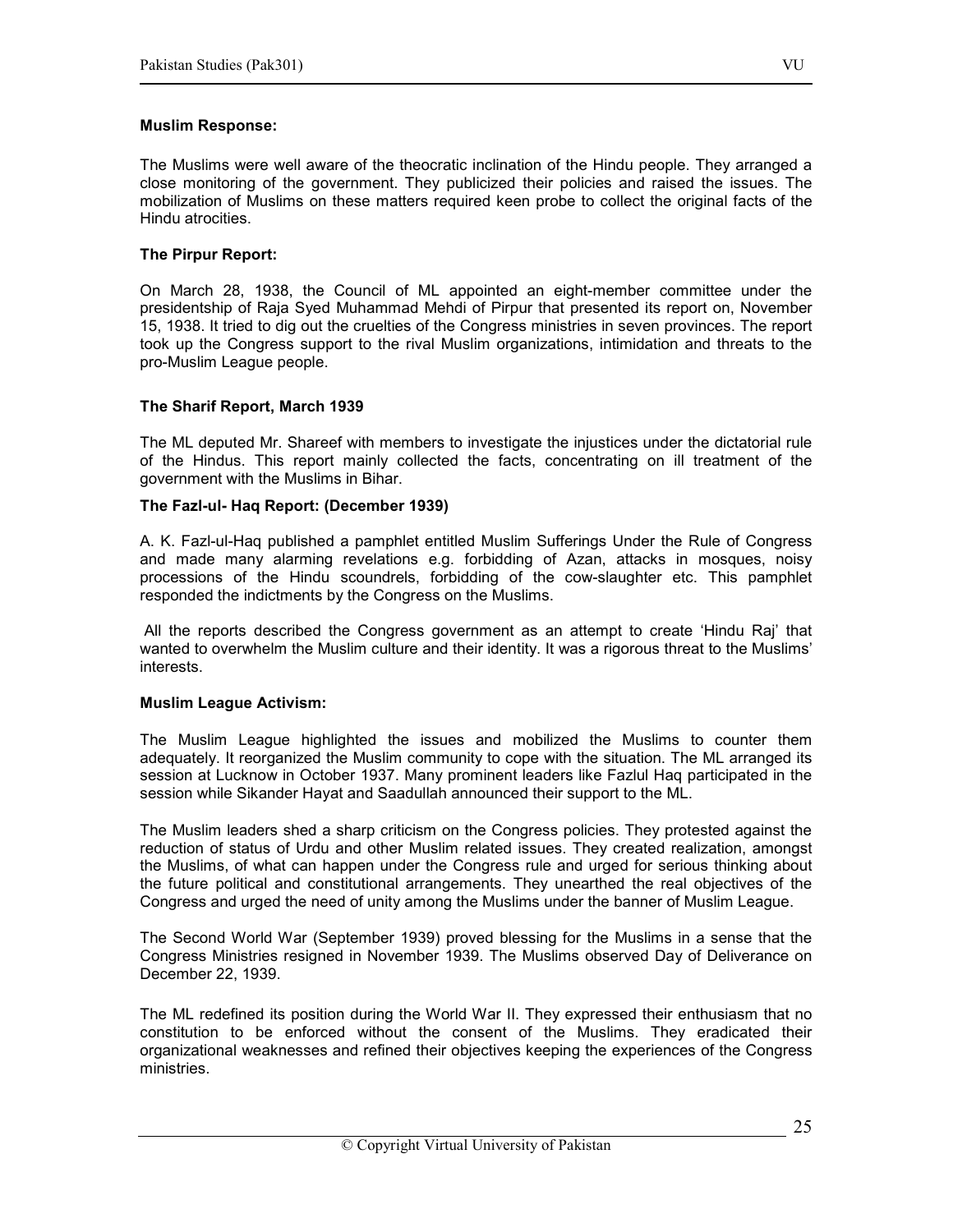## The Lahore Resolution, 1940

The experience of Congress Rule compelled the Muslims to launch the movement for separate homeland. The Hindus made them realize that Hindu government would mean an anti-Muslim rule in India. The Muslims' disappointment from the Congress leadership decided to open a new phase of history. Quaid-i-Azam's article in Time and Tide concluded that Muslims are a nation. No Constitution can be enforced by ignoring Muslims. His comments on March 13, 1940 are remarkable: "If some satisfactory settlement cannot be found for Muslims in united India, the Muslim will have to demand for division of the country."

## The Lahore Resolution:

The Muslim League held its annual session at Lahore on 22-24 March 1940. The Lahore Resolution was moved by Maulvi Fazlul Haq and seconded by Ch. Khaliquzzaman that finally approved on March 24, 1940. Jinnah rightly expressed his valuable remarks about the political circumstances of India and the Muslims stand. He said:

> "Indian problem is not communal but international. No Constitution can work without recognizing this reality. Muslims of India will not accept a constitution that establishes a government of the Hindu majority on them. If Hindus and Muslims are placed under one democratic system, this would mean Hindu Raj."

## Text of the Resolution:

- They decided that the Federal system under Government of India Act, 1935 was not acceptable for the Muslims.
- No revised constitutional plan would be acceptable unless it was framed with their approval and consent.
- Adjacent units where Muslims are in a majority, as in Northwest and East, should be constituted as Independent States where the constituent units will be autonomous and sovereign.
- Protection of minorities would be given priority.

#### Significance:

This Resolution did not specify any demarcation of the territory but it defined the future plan of struggle for the establishment of the Muslims states (later the word 'states' was replaced by 'state' in 1946) in the Northwestern and Eastern areas where the Muslims were in overwhelming majority. It also intended to give importance to the autonomy of the states. There was no use of the word Pakistan but Pakistan was kernel of the Resolution.

#### Later Developments:

The World War II started in 1939 that required heavily men powered battlefield. The British who always believe in bargaining announced an offer in August 1940:

- 1. Expansion of the Viceroy's Executive Coucil and the setting up of National Defence Council
- 2. Special importance to the views of minorities in the revision of the constitution.
- 3. Power could not be transferred under a system that will not be acceptable to large and powerful minorities in India.
- 4. Dominion Status: the ultimate goal
- 5. Cooperation of Indians for the war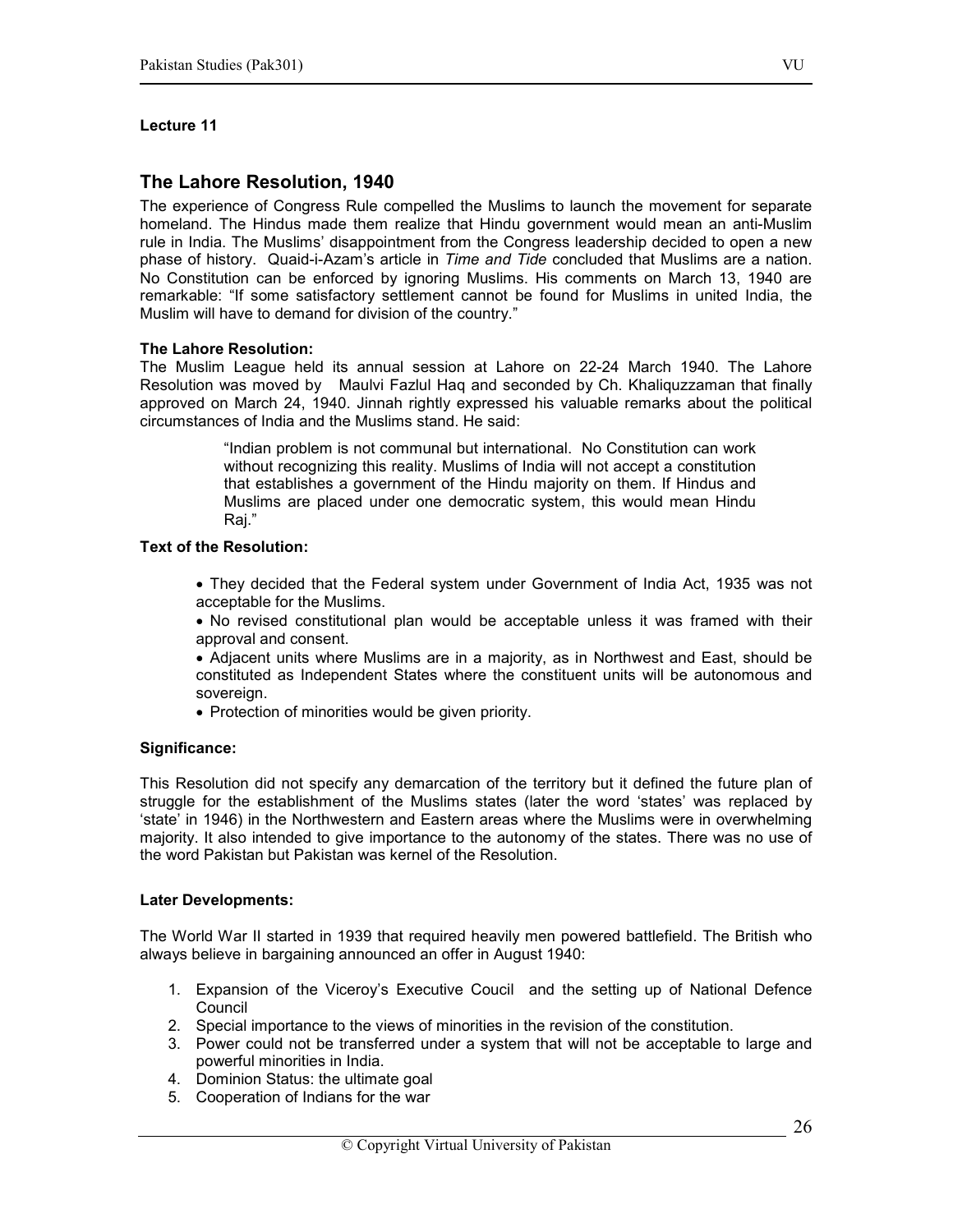Congress rejected it and started Non-Cooperation movement 1940-41. Lahore Resolution remained the ultimate goal for the Muslim Leagues.

#### The Cripps Mission, March 1942

The constitutional proposals for seeking Indian cooperation for war efforts:

- 1. Dominion status
- 2. Indian constitutional body to frame constitution
- 3. Princely states would be represented.

The Cripps Mission negotiated with Indian leaders and issued the proposals. The Congress rejected the proposals and demanded that a responsible government would be set up immediately after the war. The defense affairs should be under the Indian control. The Muslim League also rejected the proposals and repeated its stand that the Muslims could not live in Indian Union.

The Hindus started Quit India Movement in August 1942 seeing British in trouble. The Muslim League stayed aloof and responded by saying that divide and quit India.

#### Gandhi-Jinnah Talks, September 1944

MK Gandhi did not accept the Hindus and Muslims as Two Nations and emphasized on the freedom of united India. Jinnah told him that the Muslims could never budge even a single inch from their ideological and constitutional demand.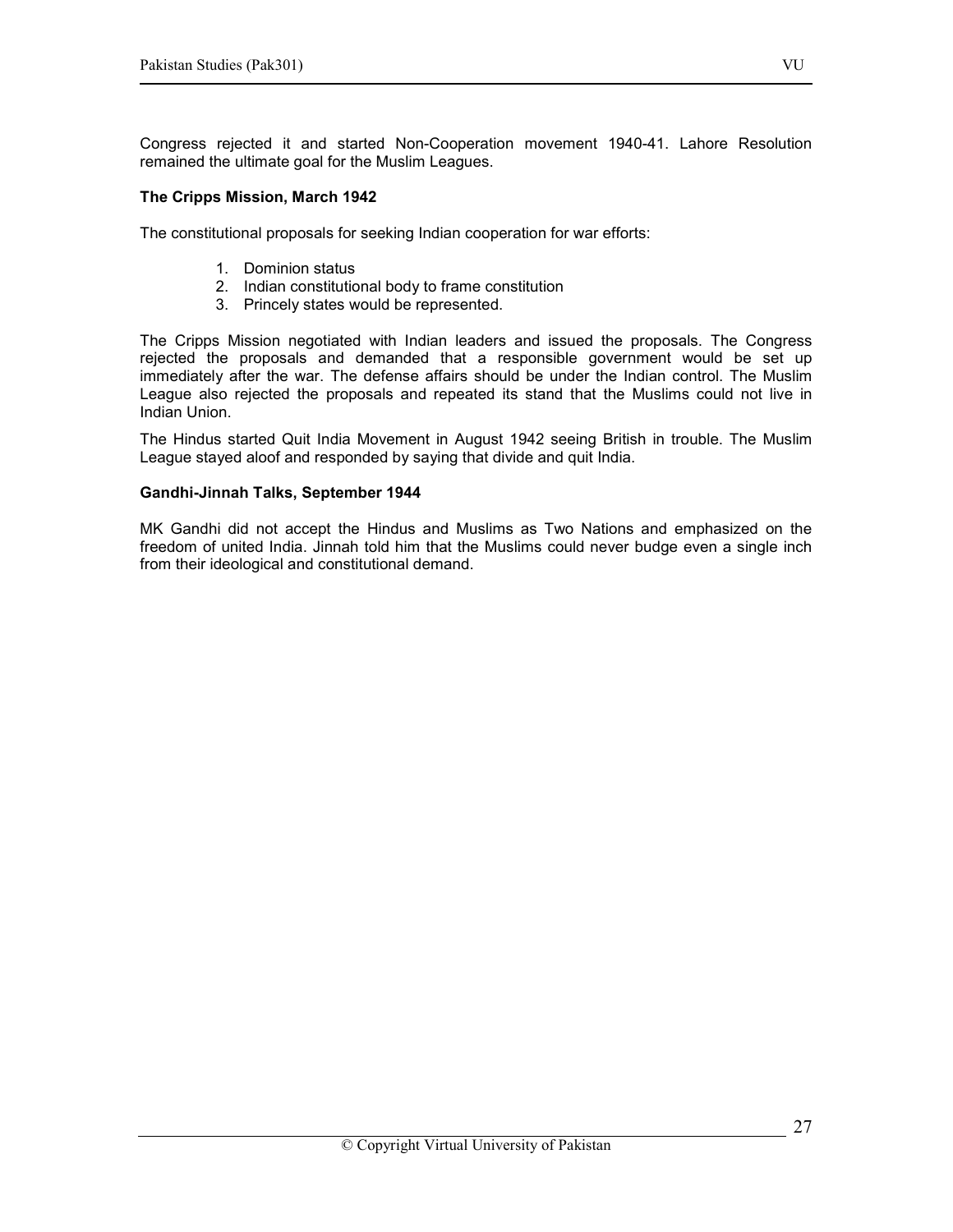## Major Political Developments in 1945-46

#### Political Situation in 1945

During the World War ll, the British sought Indian military cooperation and offered political and constitutional changes after the war. They desired to expand the Viceroy's Executive Council. Lord Wavell arranged Simla Conference during June-July 1945 in which all the political parties participated by sending their representatives. Jinnah and Abul Kalam Azad represented the Muslim League (ML) and the Congress respectively. Maulana Azad claimed Congress as sole representative party of all the peoples living in India. Jinnah considered the ML the only political party of the Indian Muslims and on this the ML had right to appoint Muslim members to the Council. This issue could not be dissolved and the differences between the ML and the Congress increased.

## The Elections, 1945-46

Lord Wavell announced elections in August 1945. He visited England and after consultations he presented new political steps:

- 1. Self government with the cooperation of Indian leaders.
- 2. New Elections in the winter.
- 3. Provincial governments in the provinces
- 4. Constitutional Assembly to be convened. The basis of constitution making was to be settled.
- 5. Executive Council to be set up. It will have representation of major parties.

## Elections:

The ML's stand was very clear i.e. the ML is a sole representative of Muslims and Pakistan is its ultimate goal. The ML launched the massive campaign for these destinations. The Islamic slogans became massively popular. In this way, the struggle for the establishment of Pakistan was motivated on the basis of Islam. The role of students was also prominent during the political drive. On the other hand, the Congress put the slogan of independence from British in the shape of undivided India before the Hindu nation. They proclaimed that their stand was for all the Indian communities.

In December 1945 the elections of Central Legislature were held and the ML won all 30 Muslim seats. The Congress won 57 seats.

#### Provincial Elections: February 1946

In the provincial elections, the ML won most of the Muslim seats:

- 1. Punjab: 79 out of 86 Muslim seats
- 2. Bengal 113 out of 119 Muslim seats
- 3. Sindh 28 out of 35 Muslim seats
- 4. NWFP 17 out of 38 Muslim seats

The ML also showed an impressive performance in the Muslim minority provinces. The ML formed its ministry in Sind, Khudai Khidmatgar (Dr. Khan) in NWFP, coalition government by ML in Bengal, and Unionist (20), Akalis and the Congress in Punjab (Khizr Hayat Tiwana).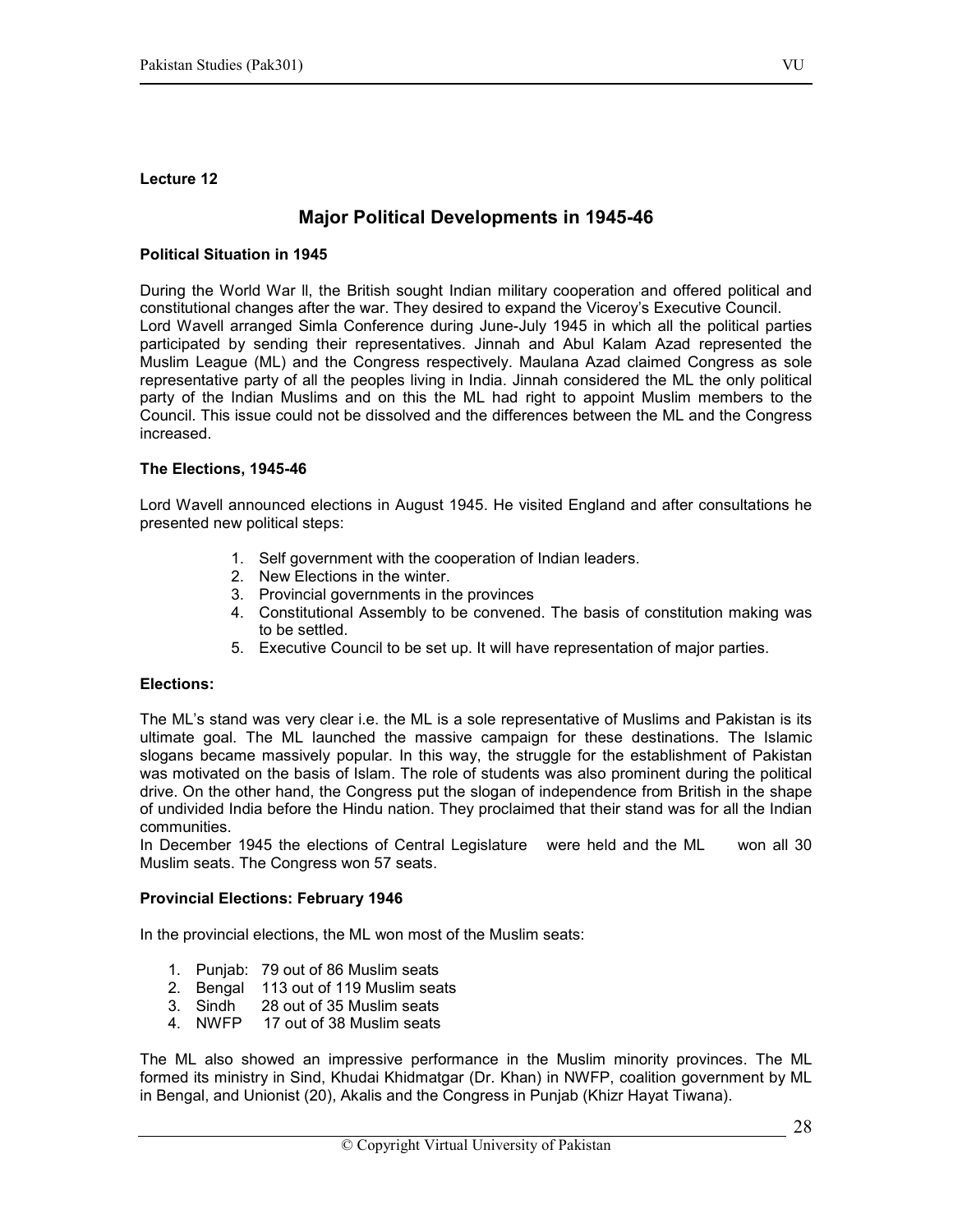#### The Cabinet Mission: March 1946

The British Labour government sent a mission to formulate some acceptable constitutional settlement. Sir Pethick Lawrence, Stafford Cripps and A. V. Alexander deliberated with the governors, members of the Executive Council and then the Indian political leaders on different proposals. Maulana Azad as the president of the Congress stressed to establish federal government and Jinnah repeated the Two Nation Theory as a universal reality. On April 19, 1946, all the newly elected Muslim members pledged in the Delhi Convention to shatter the Hindu dream of united India. In the second Simla Conference (May 15, 1946) the ML wished two legislative assemblies while anti-ML political parties favoured strong centre.

## Recommendations of the Cabinet Mission: May 1946

Indian Union comprising British India and princely states.

- 1. Centre to deal with foreign affairs, defence, communication, taxation.
- 2. Rest of the subjects with provinces.
- 3. There will be a legislature and executive comprising representatives of provinces and states.
- 4. No legislation on communal affairs if the majority of the two communities are not present and voting in favour.
- 5. Provinces will be divided into three groups: A: Hindu majority provinces e.g. UP, CP, Madras, Bombay, Bihar, Orissa. B: Muslim majority provinces in NW e.g. Punjab, NWFP, Balochistan and Sindh. C: Bengal and Assam.
- 6. Each group could decide what to be managed jointly and what should be managed by provinces themselves. They could decide if the group desired to frame constitution.
- 7. After ten years, a province by a vote of its legislature could ask for review of relationship with the Union. It implied that a group or province could quit the Indian Union.
- 8. CA to be elected by the elected members of the provincial assemblies. Seats to be divided into three categories: General, Muslim, and Sikh on the basis of population in provinces.

Separate Electorate.

9. Interim Government to be set up.

#### Muslim League Reaction:

The Muslim League reiterated its demand for Pakistan. It accepted the plan for two reasons: Basis and foundation of Pakistan was in the compulsory grouping and the right to ask for review.

#### Congress Reaction:

The Congress was critical of groupings and right to ask for review of constitutional relationship. It agreed to contest elections for the CA but declined to be bound by the proposals of the Cabinet Plan. The nonsensical stand of the Congress was that they were 'free to make any change in the proposal.' Definitely the ML was alarmed by the Congress' intentions.

#### Interim Government:

Representation in the Interim Government became controversial on the question of who would nominate the Muslims representative. To put pressure on the government, the Congress refused to join the Interim Government and the British postponed it. The ML was disappointed by the British behaviour and decided to review its acceptance of the Cabinet Mission Plan.

#### Direct Action Day: August 16, 1946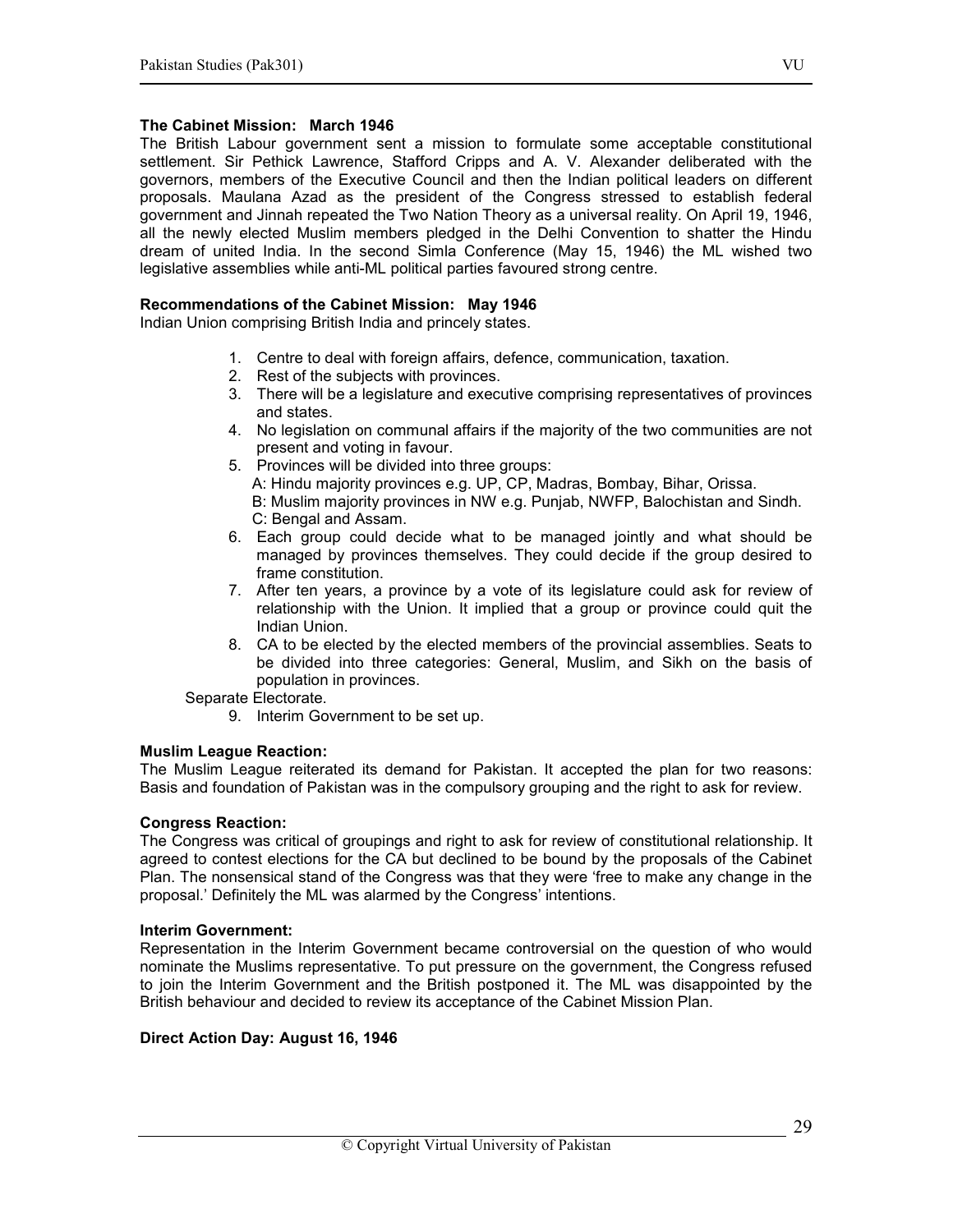The ML's timely coercive political strategy brought the Congress on table with the British. The Interim Government was formed under Nehru on September 2, 1946 and the ML stayed away. They joined it on October 25, 1946:

- **-** Liaquat Ali Khan
- Sardar Abdur-Rab Nishtar
- Raja Gazanfar Ali
- **-** Chundrigar
- J. N. Mandal

There were a number of problems of smooth functioning of the Interim Government due to the Muslim-Hindu differences.

## Constituent Assembly:

 CA (Constituent Assembly) was elected by the provincial assemblies in July 1946. ML won all Muslim seats except 5 while the Congress won all general seats except 9. The first session was held on December 9, 1946 and the ML boycotted it because the Congress wanted to frame the Constitution for United India. The ML demanded two constituent assemblies and showed its firmness on the demand for Pakistan. By the end of 1946, it had become clear that a constitution for united India could not be forced.

The Cabinet Mission Plan offered a possibility of a loose federation with an option to the Muslims to separate after ten years.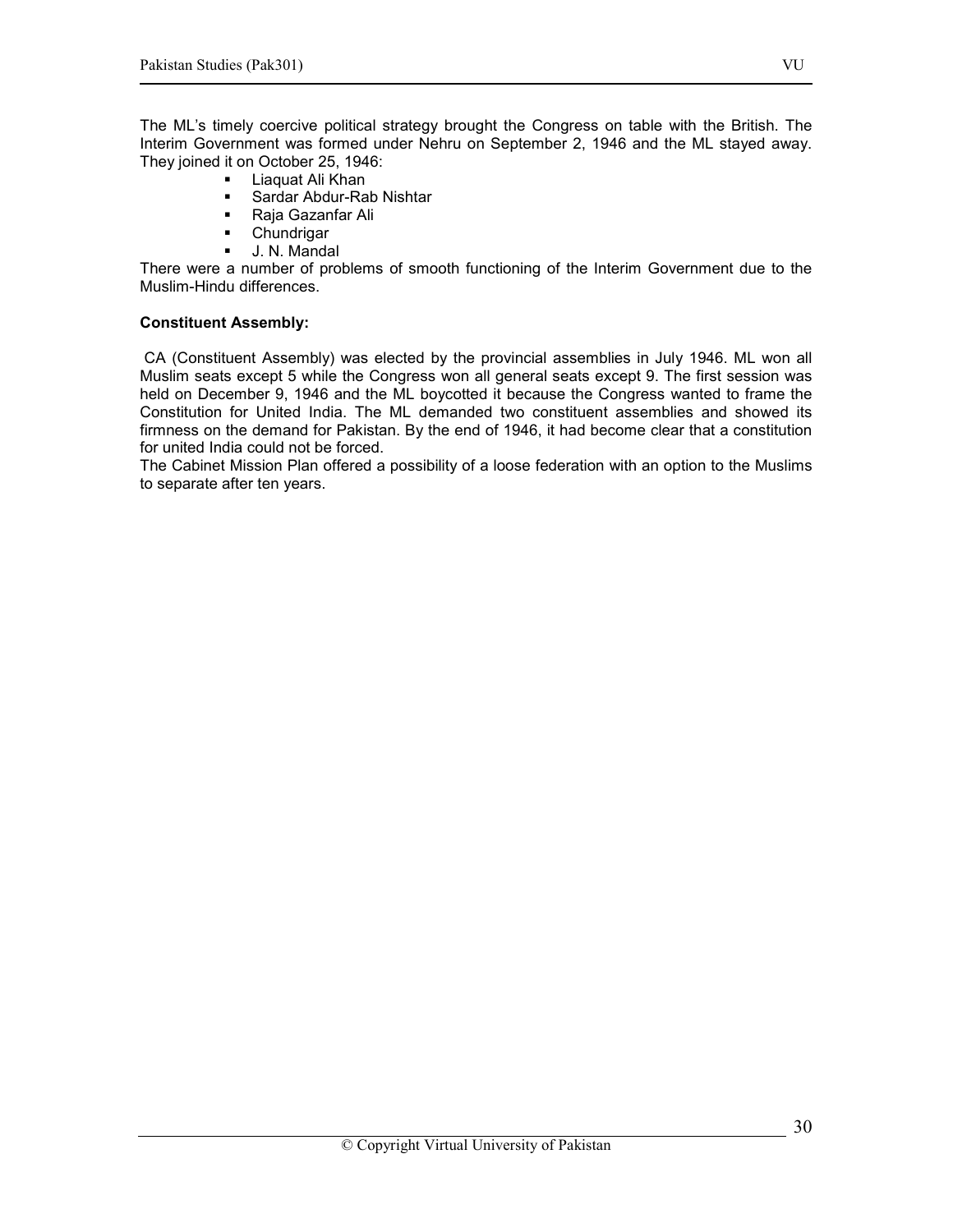## Towards Independence, 1947

#### Civil Disobedience Movements:

The ML decided to confront the political situation through the protesting means for the first time. The Congress had been working on these lines but the Muslim leaders considered politics a gentle man's game. Now when the British government joined hands to oust the Muslims from the constitutional and moral position they decided to launch 'Direct Action.' The ML revised its decision rejecting the Cabinet Mission Plan. Direct Action Day (August 16, 1946) was a protest against the British policy of injustice towards the Muslims. The Hindu attacks transmuted the course of the protests and concluded huge life casualties. The Calcutta massacre convinced Lord Wavell to bridge the ML-Congress to some settlement.

Wavell tried to prepare Nehru and Gandhi to coordinate the ML. It was imperative to do because Muslim League (95% seats) refused to join the Legislative Assembly. Congress rejected all the possible offers even from the government. Churchill snubbed the Labour government on the Calcutta riots and the Viceroy requested Jinnah to join the Interim Government that Jinnah accepted. On October 25, 1946, the members of the Executive Council were finalized.

#### Punjab:

ML had bagged 79 out of 86 seats in Punjab but Khizr Hayat Tiwana formed his government with the help of Hindu and Sikh members (Unionist). The ML confronted this conspiracy and protested to restore the people's will (Feb. 1947). The Punjab government dealt with the situation cruelly. Here the Muslim women played very outstanding role in the ML struggle. The Khizr Government resigned and Governor's rule was imposed on March 2, 1947.

#### Assam:

Maulana Bhashani launched a movement against the ejection of Muslim peasants.

#### Announcement of February 20, 1947:

Prime Minister Attlee declared by June 1948, all power would be given to representatives. If no constitution was framed, the British Government will think whether the powers be given to provincial governments. In some areas or any other alternative that is in the interest of Indians. Mountbatten was appointed new Viceroy of India.

#### Mountbatten as Viceroy:

Mountbatten arrived in Delhi on March 22, 1947. The basic objective of his appointment was to wind up British rule. He arranged dialogue with the Indian leaders. Then he visited England for deliberations for new plan.

#### 3rd June Plan:

- The British will not impose a constitution but the Constituent Assembly will frame a constitution.
- The constitution will not be imposed on the areas that do not accept it. Opinion will be sought from them if they want to set up a separate CA (Constituent Assembly).
- Punjab & Bengal Assemblies will meet in two parts, members from Muslim majority areas and other districts separately to decide if the province be partitioned.
- If any part decides for partition, each group will decide which CA they wish to join.
- Sind Assembly will decide about joining either side.
- Referendum in NWFP
- Balochistan: appropriate method
- Boundary Commission for Punjab and Bengal
- Princely states to decide for themselves keeping in view their geographical contiguity.

31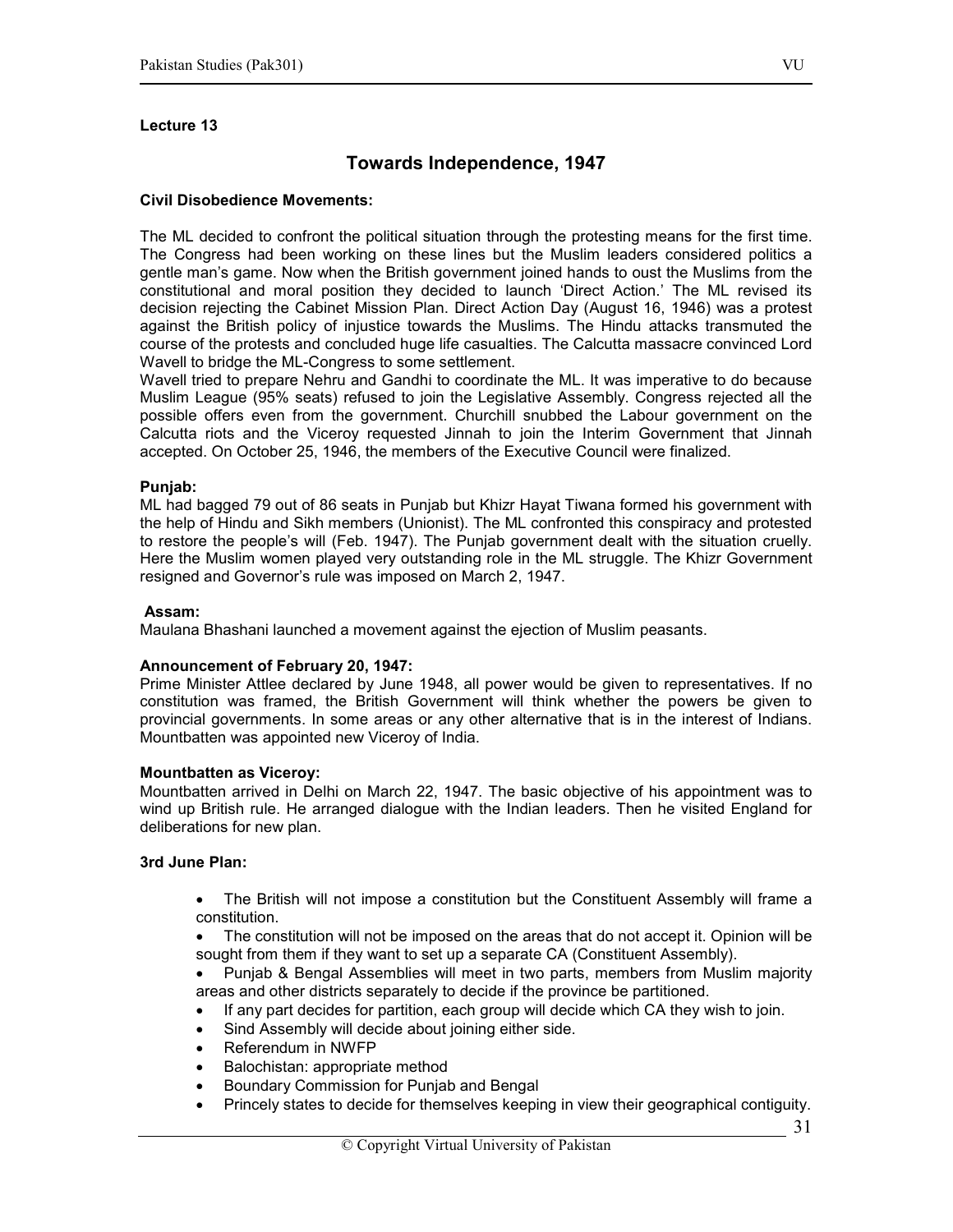## Indian Independence Act July 1947:

To give legal shape to the June 3 Plan, the Indian Independence Act was promulgated (July  $1947$ ).

- Two independent dominion states on August 15, 1947
- Their legislatures will have all powers to make laws for the respective states.
- Government of India Act, 1935, to be interim constitution subject to changes due to Indian Independence Act 1947.
- Governor Generals can amend the Interim Constitution until March 31, 1948.
- All arrangements between the British and the Princely states to come to an end and they will have new arrangements with the new states.
- British King will no longer use the title of the King of India

## The Partition Process:

## Punjab

The Muslim members favoured joining new CA. the non-Muslims voted for partition and joining India.

## Bengal

Muslims favoured joining new CA while non-Muslims favoured partitioning and joining India.

#### Sindh

The Assembly voted to join Pakistan.

#### NWFP

Referendum decided in favour of Pakistan while Dr. Khan's govt. boycotted it after it became clear that it would lose.

## **Balochistan**

Shahi Jirga and the non-official members of Quetta Municipal Committee opted for Pakistan. **Sylhet** 

Referendum was held to join East Bengal for joining Pakistan.

#### Governor General's Issue:

Mountbatten wanted to be joint GG (Governor General) of India and Pakistan while ML decided to appoint Jinnah as the first Governor General of Pakistan in July.

#### Transfer of Power:

1<sup>st</sup> meeting of the Constituent Assembly was held on August 11, 1947 and the ceremonies on August 14. Radio announcement was made at midnight 14-15 Aug. Oath taking ceremony for GG (Governor General) and PM (Prime Minister) was held on August 15 1947.

#### Boundaries determined on August 17:

Boundaries Commission award declared many controversial decisions about certain areas like Gurdaspur, Zira Tehsil etc, but the ML accepted it with protest.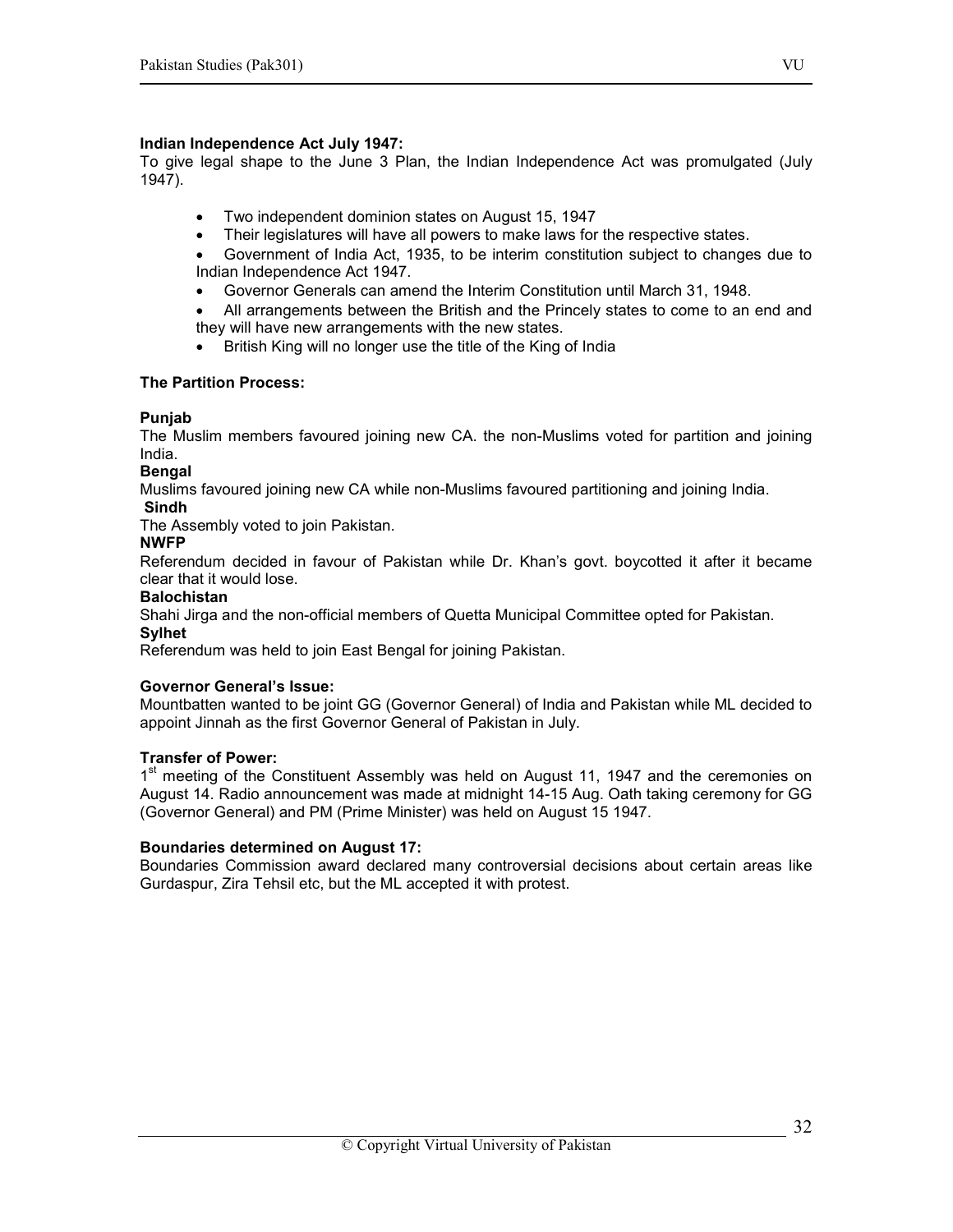## Constitutional Development in British India

Following acts were introduced by the British government in India.

- 1. Indian Councils Act, 1861
- 2. Indian Councils Act, 1892
- 3. Government of India Act, 1909
- 4. Government of India Act, 1919
- 5. Government of India Act, 1935

## End of East India Company's Rule:

On August 2, 1858 British Parliament passed a law for complete takeover of all rights of the East India Company over India. Post of Secretary of State for India was created through the cabinet. The Secretary of State for India was empowered about government and revenues of India.

On November 1, 1858 Queen Victoria issued a proclamation for the assumption of control of India by the British Crown. Lord Canning, Governor General of India was given the title of "Viceroy." He continued in office but not as the Company's representative but direct representative of British Crown. Moreover armies of the Company came under British Control.

#### Indian Council Act, 1861

 This act was the first legislation by the British government in India. Before that laws were promulgated by the East India Company.

According to this act:

Governor General could assign special tasks to any members of the Executive Council.

Important matters were to be discussed with the Governor General. Some important subjects were kept directly under the Viceroy, e. g., Foreign Department.

Membership of the Council was raised: 6 to 12. Half of them were to be non-officials, nominated for two years.

The Council had limited legislative powers.

In Madras and Bombay Councils approval of the Governor General (GG) and Governor was needed. This act provided Indian representation by nomination.

#### Indian Council Act of 1892

#### By this act:

Size of Legislative Council increased.

In Central Legislative Council the membership was increased: 10 to 16 members.

At Provincial level representation was increased. In Madras & Bombay 8 to 12, Bengal 12 to 20. Limited powers were given to the legislatures. Questions could be asked.

Nominal elections through special interests were allowed. GG and the British government made these appointments.

#### Government of India Act, 1909 (Minto-Morley Reforms)

 This act was another step towards giving Indians more representation in the Government. This act provided,

- Expansion of Legislative Councils
- **Central: Additional members up to 60**
- But official majority remained there.
- **Provincial: Size varied in different provinces.**
- Bombay, Madras, Bengal, UP: 50
- **Non-official majority**
- Not all the members were elected.
- Powers of the Councils were increased. Now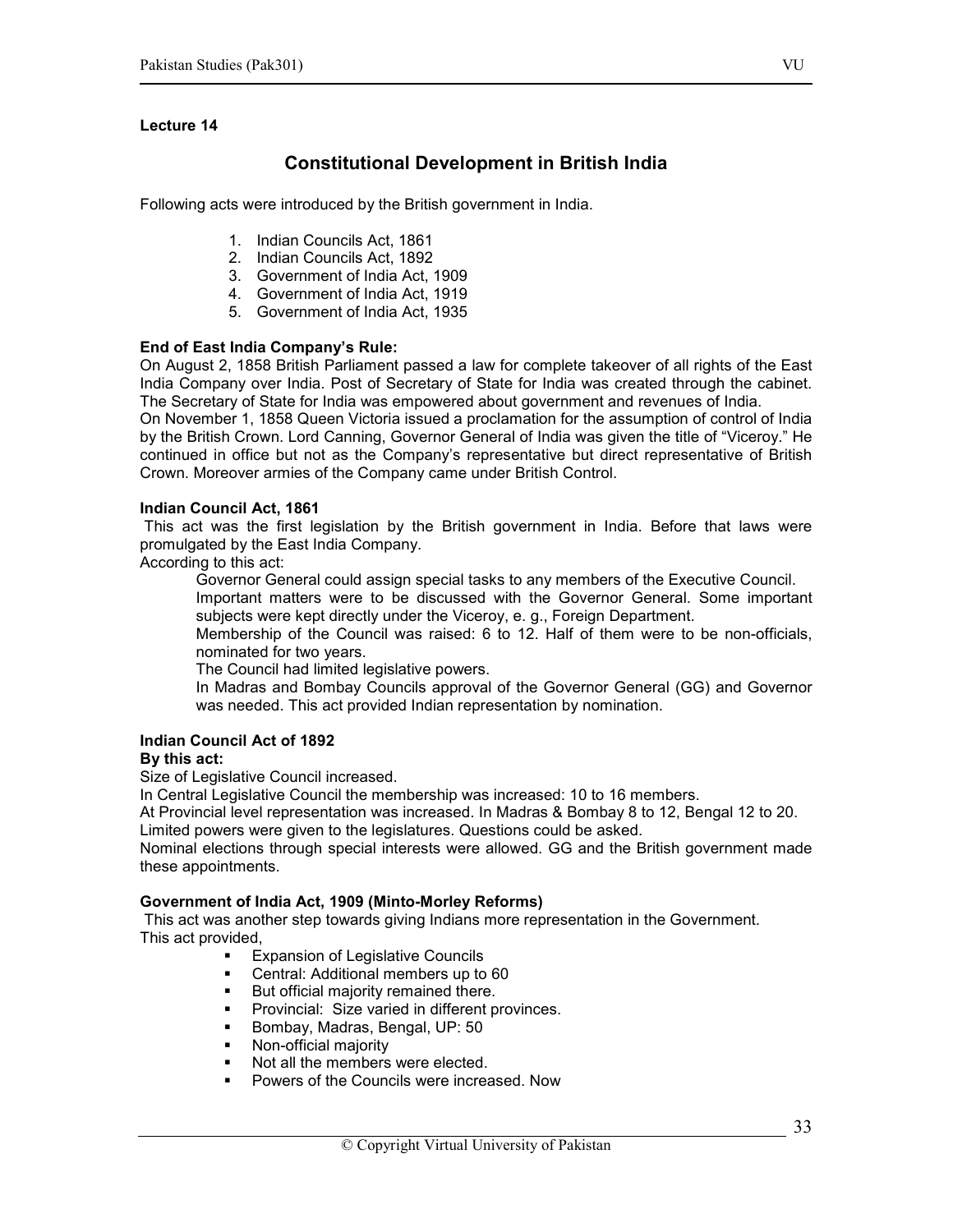- Budget could be discussed. Members were allowed to present Resolutions and put up questions.
- Executive Councils were formed for Bombay, Madras and Bengal and Lt. Governor Provinces.
- Elections were to be held by University Senate, District Boards, Municipal Committees, Zamindars, and Chambers of Commerce.
- **Separate Electorate was accepted for minorities.**

## Government of India Act, 1919 (Montagu-Chelmsford Reforms)

In the background of some significant developments between 1909-1919 like World War I- 1914- 1918, political activity during Tehrik-i-Khilaphat, change in Muslim League objectives, Lucknow Pact 1916 etc., the British government announced that gradual induction of Indians in all branches of government would be done. Gradual introduction of responsible government would be done. Commissioned ranks of Army would be given to the Indians.

Mr. Montagu, Secretary of State visited India from November 1917 to April 1918 and discussed the constitutional matters with Viceroy Lord Chelmsford and the Indian political leaders. The outcome was the government of India Act 1919.

## Salient Features, Government of India Act 1919

This act provided a bicameral legislature at the Centre, which consisted of two houses.

 One was the Council of State with a membership of 60, out of which 34 were to be elected and 26 nominated official & nonofficial members. The Council's tenure was fixed at 5 years.

Legislative Assembly was consisted of 145 members, out of whom 105 were elected and the rest would be nominated.

Direct elections were introduced with limited franchise on the basis of property, tax paying, previous experience of legislative councils, university senate, district councils, etc.

Separate Electorate for minorities.

Limited law making powers were assigned to the Legislature but for certain categories prior permission was required. It had no control over defense, foreign policy, budget etc. Legislature could refuse grants but GG could restore them.

Questions, Resolutions, Adjournment Motions were allowed.

G.G. remained a powerful office with all the executive, legislative powers with a nominated Executive Council.

Two lists of subjects were given in the act, one was Central and the other was Provincial. Centre had overriding powers.

## Provincial Legislative Councils

Membership increased. 70 percent were elected. They were having limited powers. They could reject budget but GG could restore it.

## Diarchy System in the Provinces

The act introduced DIARCHY system in the provinces. According to the new arrangement subjects were divided into two categories i.e., Reserved subjects and Transferred subjects. Reserved subjects included judiciary, canal, land revenue, Finance, press, power, etc.

Transferred subjects included Local govt. education, public health. In case of a dispute, if something belonged to reserved or transferred side, the Governor was entitled to make the final decision.

Limited Responsible Government at the provincial level was introduced. The system of Diarchy was complicated.

The continuous tussle between the elected and nominated members created fear of breakdown of administration. GG had Control on key departments. Elective elements became strong in the legislatures.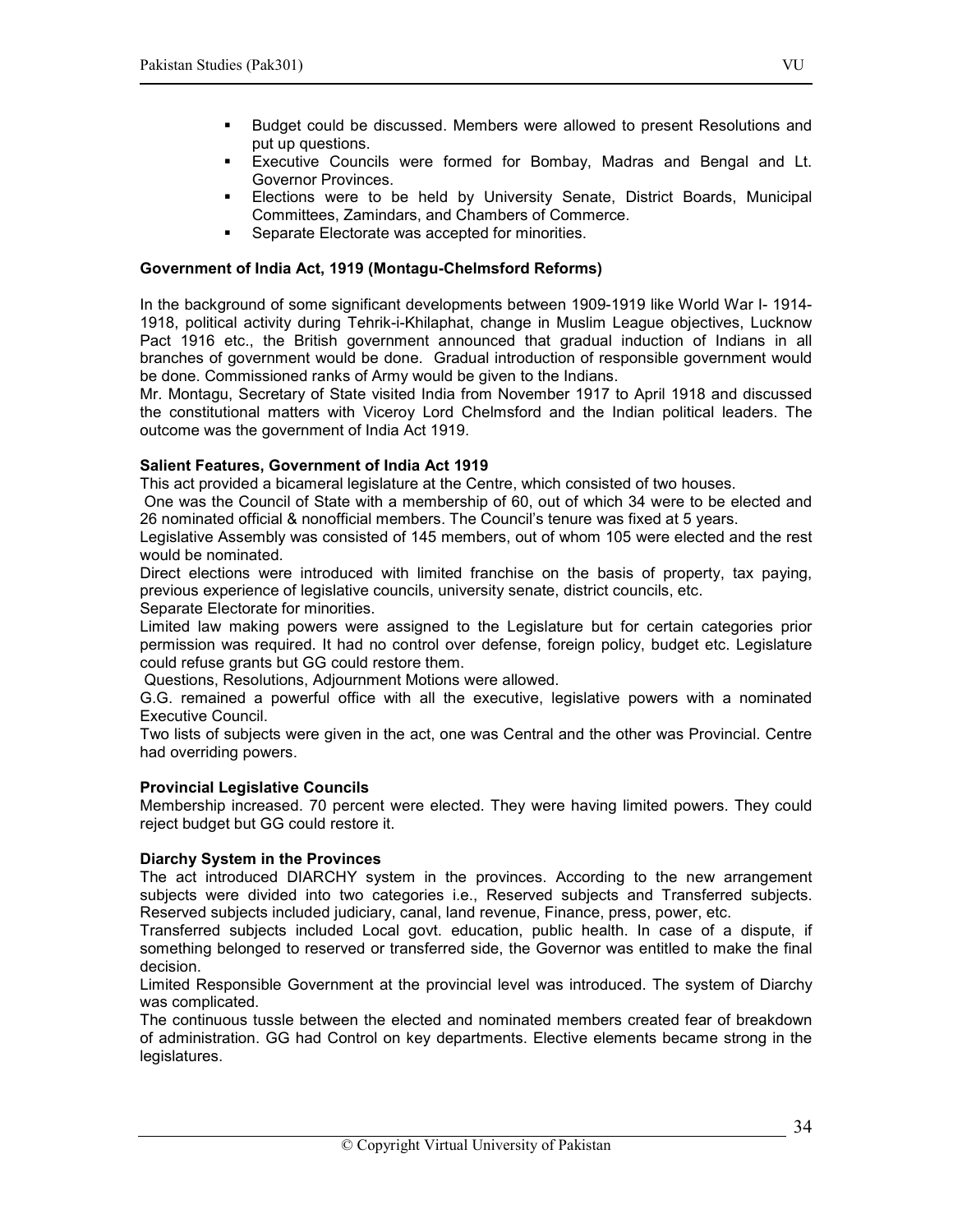#### Government of India Act, 1935

It was the most important and most comprehensive legislation introduced by the British Government in India. It was gradually formulated starting with the Simon Commission, Round Table Conferences, White paper (1933) and J.S.C. it was a lengthy document passed by the parliament in July 1935 and got Royal assent in August 1935.

#### Salient Features

It provided a Federal System with a centre, 11 Governor Provinces, 6 Chief Commissioner Provinces and the states willing to join it.

Three lists of subjects were given with a powerful centre. Federal list had Defense, Postal srevices, External affairs, Coinage and Communication. Provincial list included education, police, Local self-government, justice, agriculture, public service, fisheries and forests. The concurrent list included criminal law, civil marriage, divorce, registration, bankruptcy, factories and succession.

## Two houses of Central Legislature:

i. Council of State comprised of 260 members, out of which 156 were from British provinces and 104 from Indian States.

Method of election was indirect. Communal representation was also secured.

ii. Federal Assembly was lower house consisted of 375 members. Out of which 250 represented

British provinces and 125 from Indian States.

They were elected by provincial legislatures on the principle of separate electorate.

States were to nominate their members.

Limited Powers were given to legislature:

80 percent of budget was above their vote.

They could do law making for two lists but GG could turn down or refuse the bill keeping it for consideration of the British Government.

This constitution provided a Powerful GG: Executive Chief having powers of

- **Act on advice**
- **Independent Judgment**
- **Discretion**
- **Emergency powers**
- Ordinances
- Power to rule provinces directly

## Provincial Governments:

Governors enjoy the powers like the GG in the Centre.

- Diarchy abolished in provinces.
- **Responsible government was formed.**
- Provincial legislatures not unicameral. Act provided for bicameral legislatures in six provinces and unicameral in five provinces.

 Franchise extended but still restricted on the basis of land revenue Rs. 5, Nontransferable property of Rs. 60, Education: Primary.

- **Federal Court and High Courts were formed under the act.**
- Burma was separated from India.
- Sindh was separated from Bombay.

#### Comments:

- Federal part of the act was not introduced.
- **Provincial part introduced in 1937.**
- **Provincial autonomy was provided.**<br>**Elected governments were formed in**
- Elected governments were formed in provinces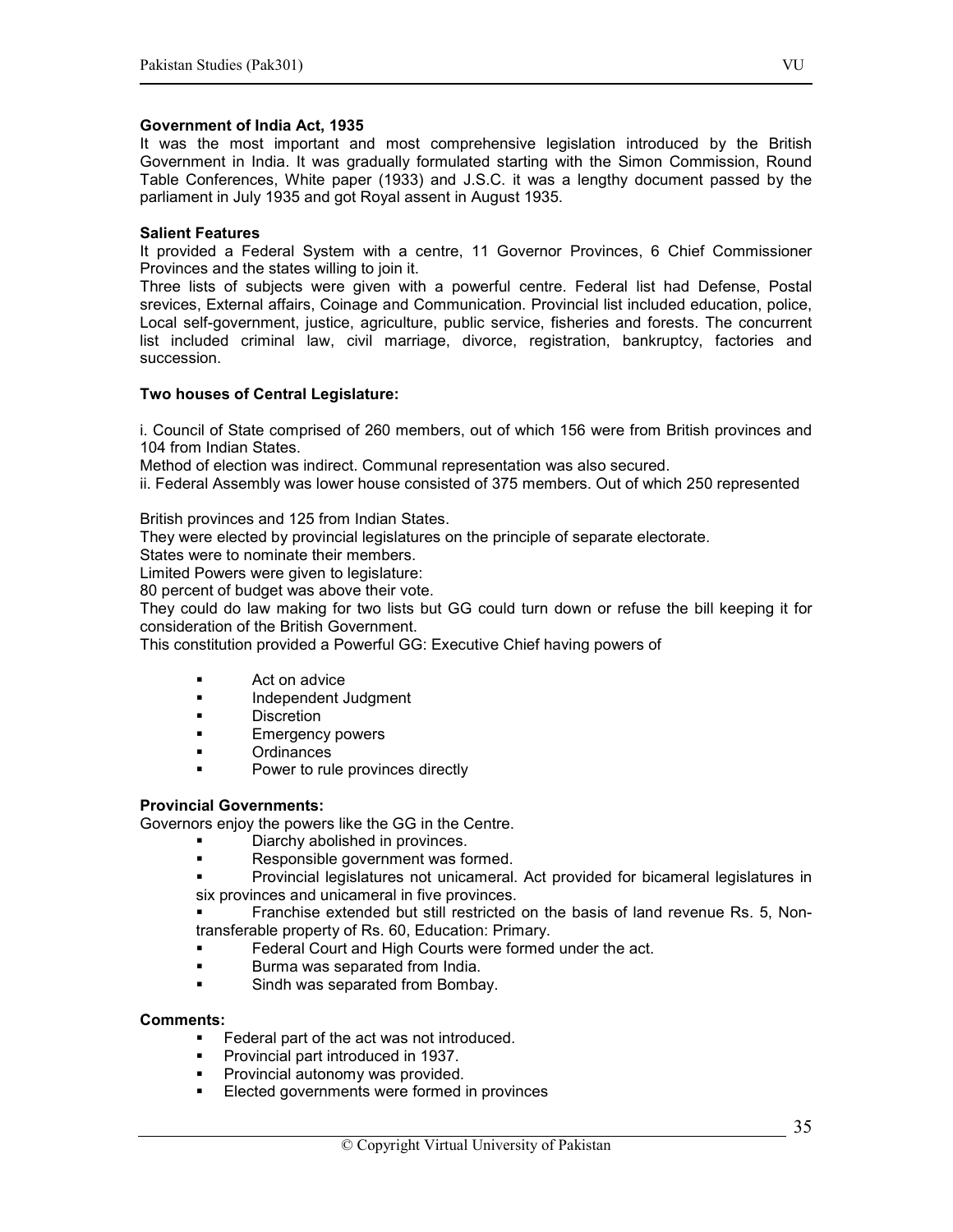- A strong centre was maintained.
- **This act expanded electorate.**
- **Indian government under this act had no control over defense.**
- Indian legislature could not amend it.<br>Federal legislature elected indirectly
- Federal legislature elected indirectly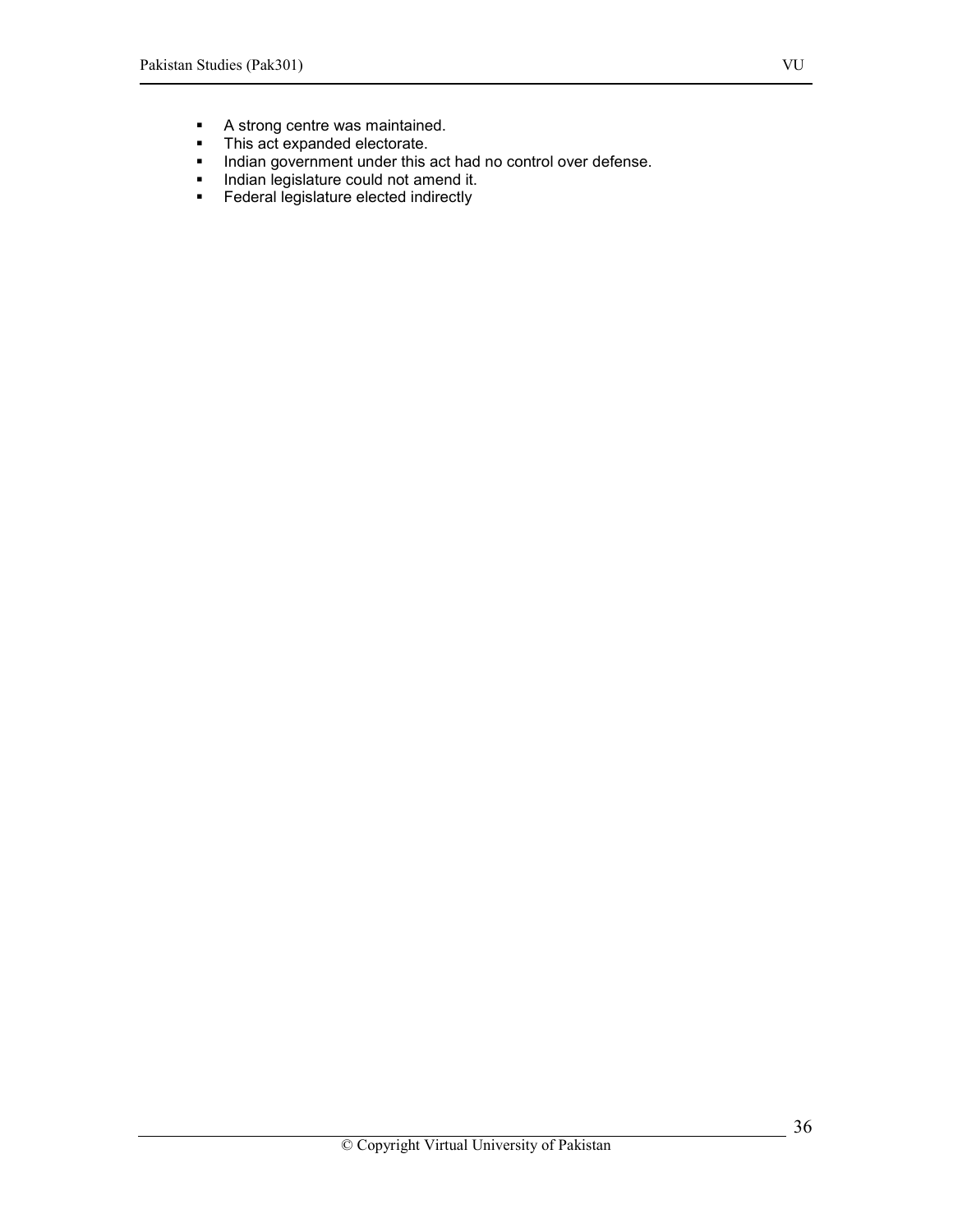# The Problems of the New State

The attainment of independence brought an end to one phase of the struggle and marked the beginning of a new one for setting up and running a viable, stable and prosperous state. Pakistan began its independent life under very difficult and unfavorable circumstances. Pakistan faced serious problems in the initial stages.

- 1. New Administration
- 2. Division of Assets
- 3. Integration of Princely States
- 4. Communal Riots and Arrival of Refugees
- 5. Canal water and trade issues

#### 1: New Administration

The shortage of trained human power especially senior officers was a serious problem in the setting up of federal government in Karachi. Most of them had migrated to India. There was a shortage of office space, equipment and furniture. This disturbed the direct connections between the federal government and provincial governments. On the other hand, the provincial governments were overburdened that needed very accurate connection between the centre and the provinces to solve the problems of the Muslim refugees who had nothing to eat, drink, wear, rest, etc. To counter the critical situation, the official system should have been efficient but due to the lack of all these facilities the administrative authorities were painfully facing difficulties.

#### 2: Division of Assets

The Indian government was not cooperative for transfer of record and equipment to Pakistan. The civil administration was not handing over the promised financial, military, and other shares that created mountainous hurdles to eradicate the pains and miseries of the refugees.

#### Financial Assets

The full financial share of Pakistan was not transferred. Initially rupees 200 million were transferred that were not sufficient to meet the expenditures of the newly born state. The Indian government was so reactionary that it tried its level best to block these funds to suffocate the newly born Muslim state as they expected foolishly that Pakistan would collapse and rejoin India soon after its existence. They did not release the remaining funds until Gandhi's threat of marn bert (fast until death). Under this pressure, more funds were sent in early 1948 but no installment was later paid.

#### Military's Division

As far as the problem in dividing man power there was no serious setback because the division was not in the hand of third person and Muslims were free to come to their dreamland, Pakistan. Anyhow, their shifting was slow and insecure. There were obstacles in the Pakistan's share of weapons, equipment, and stores. The broken and damaged stuff was sent by India. Pakistan did not get any ordinance factory. Reorganization of the Armed Forces was another tough job and the there was no army officer up to the rank of colonel. The shortage of experienced officers convinced British officers to continue their services. This also accelerated undue promotion in the military services to fill the gap.

#### 3: Integration of Princely States

There were over 560 princely states in India on the verge of the partition of India. About 500 states had joined India before August 15 because of the motivation by V. P. Menon and Mountbatten. The princes were inclined to honour every gesture of the British representative so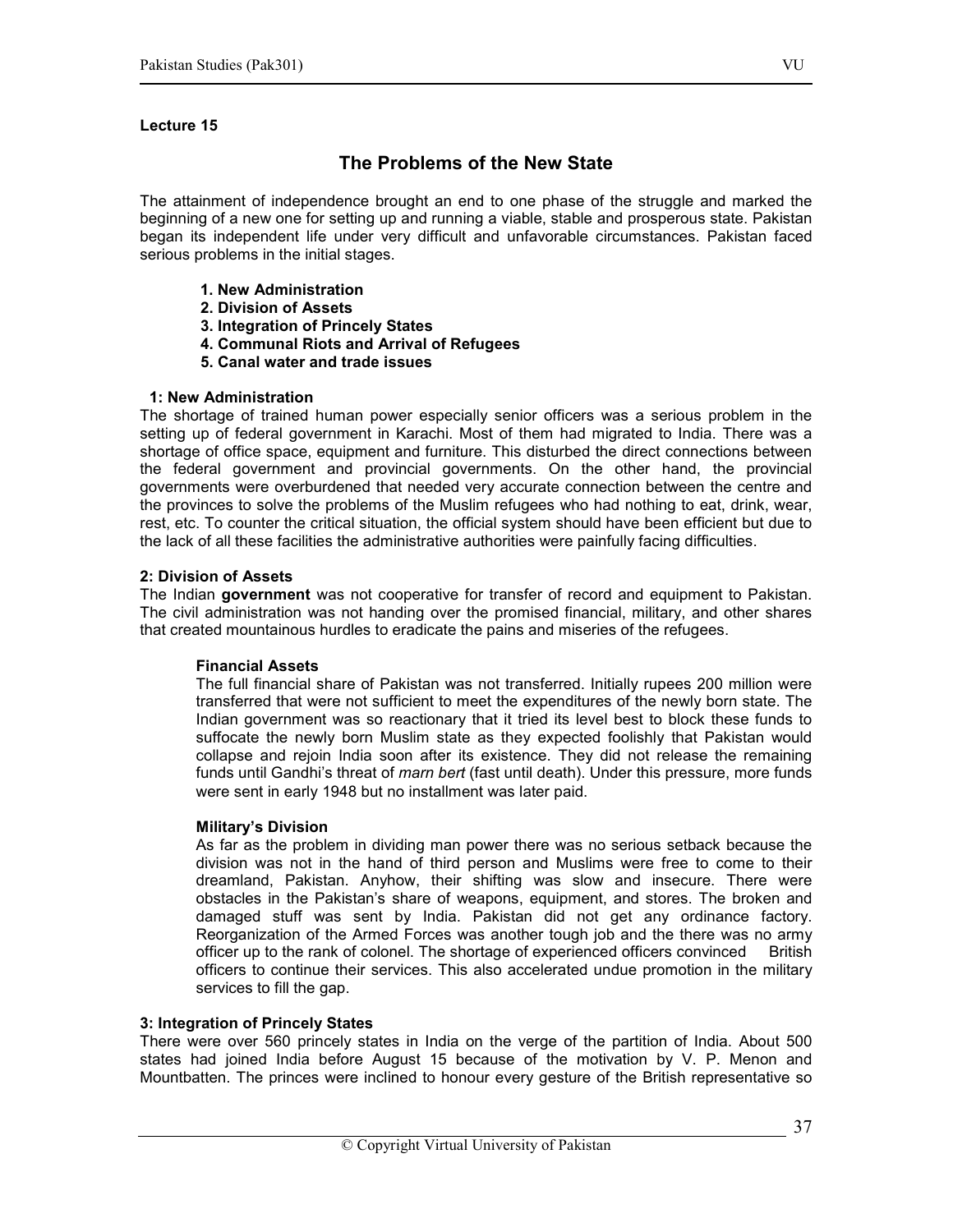they conceded what the member of the Royal family (Mountbatten) wished. The Hindu-British conspiracy blocked states to join Pakistan.

#### Junagadh

It was a small state with access to sea having about 7 lakh population and 3377 mile area. The ruler was Muslim while the majority of its population was Hindu. The ruler decided to accede to Pakistan and Pakistan also accepted the accession. In November 1947, the Indian troops entered the state and took its control. The referendum favoured India.

#### Hyderabad

It was geographically big and financially a rich state. Its ruler was Muslim and majority population was Hindu. It was surrounded by India from all sides. The Nizam wanted to stay independent. Mountbatten discouraged him and signed Standstill Agreement. But India built pressure on the Nizam by sending its troops in September 1948 claiming that serious law and order situation had developed. The state was integrated in India.

#### Kashmir

The most important state was Kashmir naturally connected with Pakistan. Its ruler was Hindu while population was Muslim. The population inclined towards Pakistan but the Hindu ruler declared to join India. The Kashmiri people revolt against the ruler in Poonch area and soon it became widespread. The ruler sought Indian support. India demanded accession. On October 27, 1947 Indian troops landed in Srinagar. The people continued their struggle for independence and India promised to finally settle the matter with reference to the people under the UN Resolutions.

#### 4: Communal Riots and Refugees

The Communal riots occurred earlier in August 1946. The killing of Muslims in Indian areas forced them to leave India. The Sikhs and Hindus attacked the refugee caravans and trains. There were organized gangs to kill the Muslims. The refugee problem created critical condition in the border areas. The massive migration proved serious economic and humanitarian problems for the new state. The military was asked to help cope with the refugee problem.

#### 5: Canal Water Problem

The major rivers flow from Kashmir and some canal heads located in India. In 1948, India cut off water to some canal that was a serious threat to agriculture in West Pakistan. The Indian plans to build water storage on the rivers that are vital for Pakistan's economy worsened the situation. It also showed the traditional anti-Muslim attitude. The World Bank settled the problem in September 1960 (Indus Water Treaty).

#### 6: Trade Problem and the Economy

India devalued its currency in 1949 but Pakistan refused to do so. It stopped trade that adversely affected Pakistan's economy as it depended on trade from India. Pakistan had inherited a weak economy and poor industrial base. The beginning years of Pakistan were troubled and difficult due to the India's non-helpful policy and the war in Kashmir. It had profound impact on Pakistan's worldview and its relations with India. Pakistan strived for its survival and security. Many Indians and the British predicted the collapse of Pakistan. They were of the opinion that very soon the Muslims would realize their blunder. They would be forced by the circumstances to go back to join India. But PAKISTAN, by the grace of Almighty Allah, was able to meet the challenge even with its problems.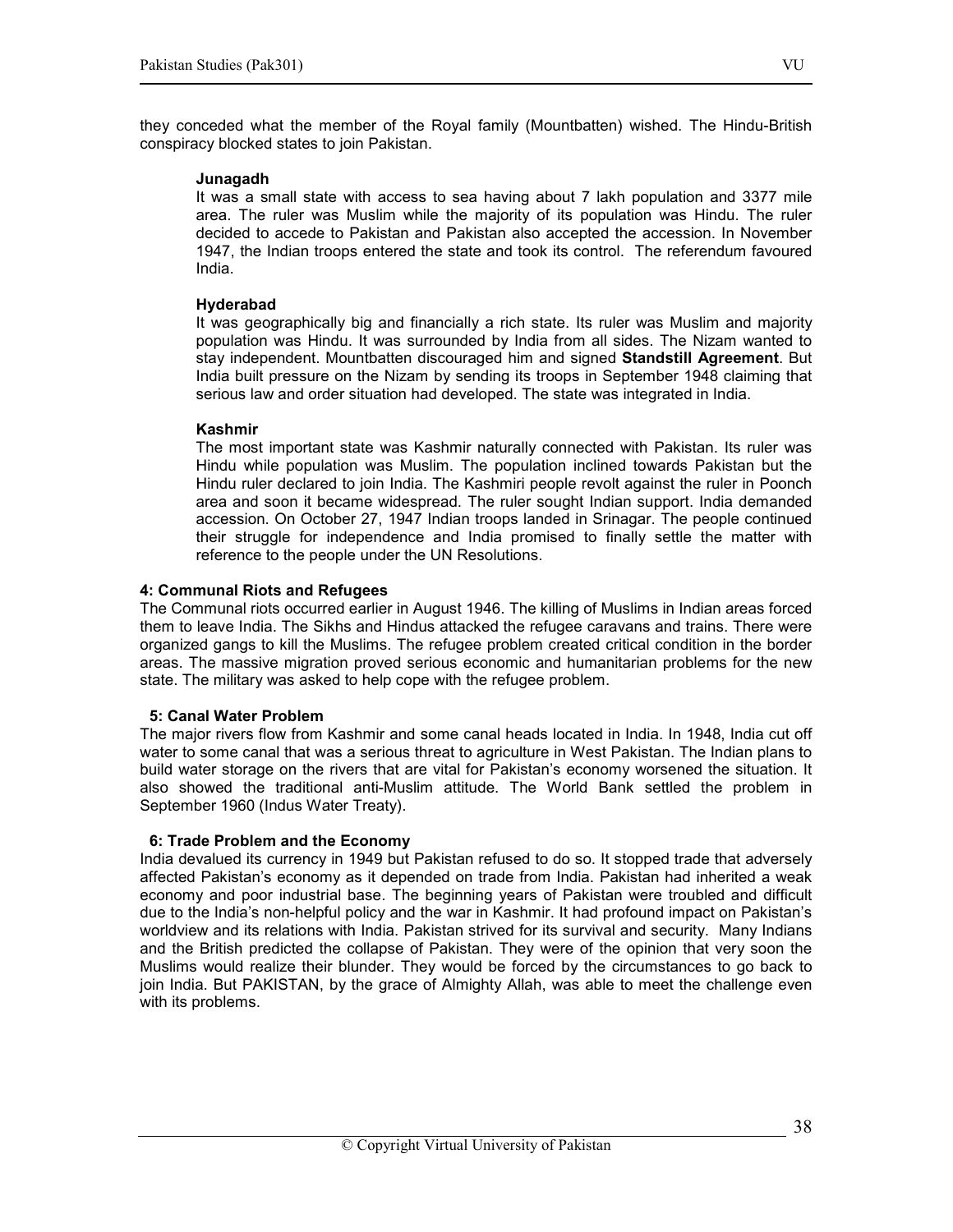# The Objectives Resolution (1949)

The Objectives Resolution was the first constitutional document that proved to be the 'foundation' of the constitutional developments in Pakistan. It provided parameters and sublime principles to the legislators. It made the constitution-making process easy task setting some particular objectives before them that would be acceptable to the people of Pakistan who had suffered a lot under the Hindu-dominated majority. The Resolution was moved by Liaquat Ali Khan, the then Prime Minister of the Islamic Republic of Pakistan, and approved on March 12, 1949.

#### The Constituent Assembly (1947-54)

The first Constituent Assembly came into existence under Indian Independence Act 1947. The elections were held in July 1946 to decide the destiny of the All India Muslim League (AIML)'s claim that it is the only representative party of the Indian Muslims that desire separate homeland, Pakistan. The members from the districts that became part of Pakistan were declared members of the Constituent Assembly. The number of such members was 69. It increased to 79 after the 1947 when some states joined Pakistan and then increase in the population. There were two major parties, Muslim League and Congress in the Assembly at that time. This Assembly had dual functions to perform.

#### Features of the Objectives Resolution

1. Sovereignty over the entire universe belongs to Almighty Allah alone.

2. The authority which He has delegated to the state of Pakistan through its people for being exercised within the limits prescribed by Him is a sacred trust.

3. Constitution will be framed for sovereign, independent state of Pakistan.

4. The state shall exercise its power through the representatives of the people.

5. Principles of Democracy, freedom, equality, tolerance and social justice as enunciated by Islam will be fully observed.

6. Muslims shall be enabled to organize their lives in accordance with the teachings and requirements of Islam as set out in the Quran and the Sunnah.

7. Minorities to have freedom to freely profess and practice their religions and develop their cultures.

8. Provisions for safeguarding the legitimate interests of minorities, backward and depressed classes.

9. Pakistan shall be a Federation with autonomous units. State's sovereignty and territorial integrity will be protected.

10. People of Pakistan should prosper and attain their rightful place in the comity of nations and make contribution towards international peace and progress and happiness of humanity.

#### Explanation and Importance

The Resolution declared the sovereignty of God as the distinctive political philosophy. The Western democracy gives the notion that sovereignty lies in the people but this Resolution is important having the concept of the sovereignty of God. It clarified that people would utilize powers gifted by God so they would have to work within the limits prescribed by Him. The exercise of the powers is a sacred trust. The representatives of the people of Pakistan will manage the affairs under the universal ideology of democracy, freedom, equality, tolerance, and social justice with the spirit of an Islamic framework.

 The Resolution pledged to give the due respect and rights to the minorities, backward and depressed classes in the benign society of Pakistan. Their rights, interests, religion and culture were not confuted.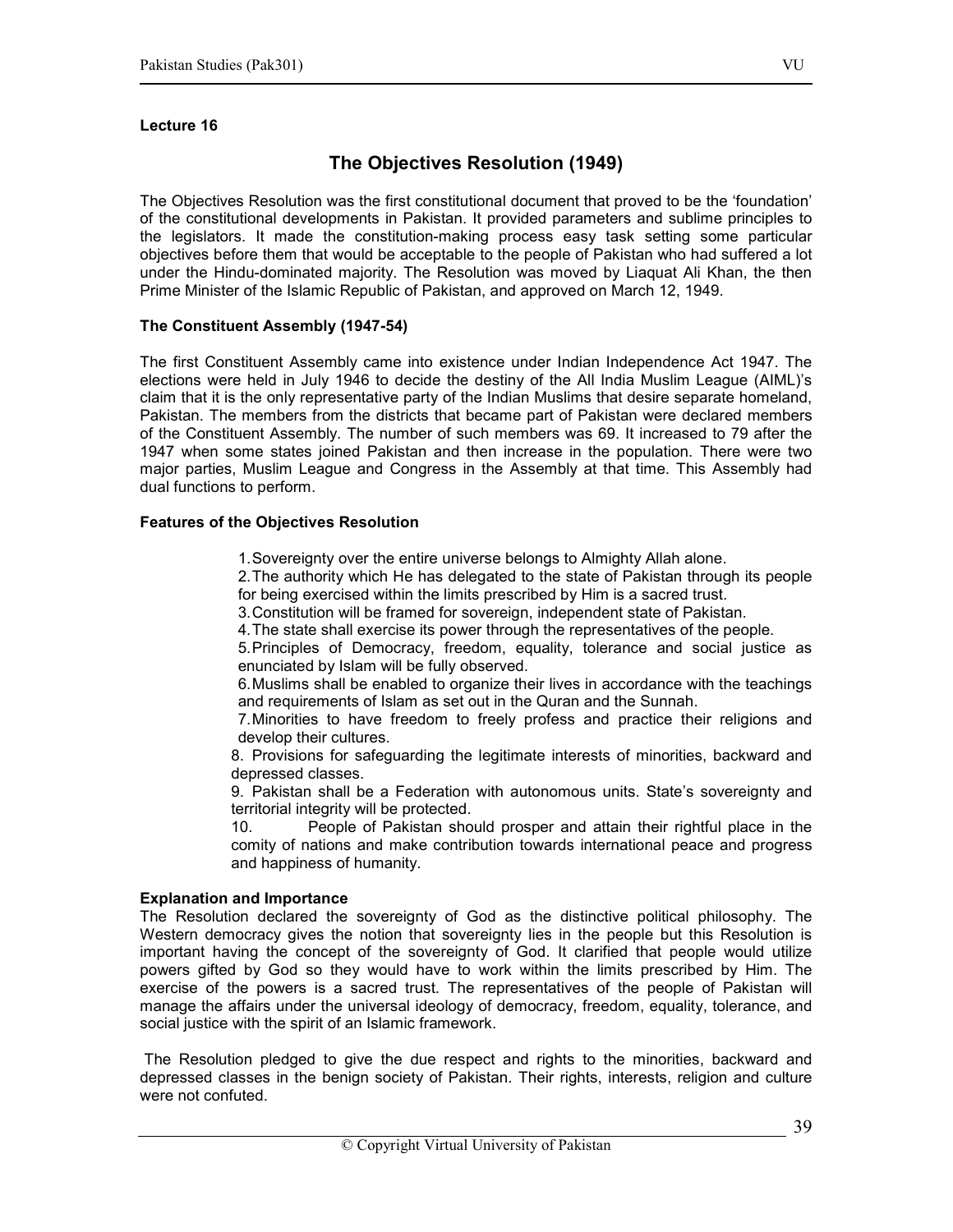## Objections by Non-Muslims

The major objection by the Non-Muslims was that the government was trying to mix the religion and politics that was against the spirit of democracy. The non-Muslims objected on the 'Sovereignty of Allah' and minorities' rights, saying it would promote inequality in the society. They were also of view that Shariah was not adequate for the modern time. They feared that it would encourage the religious extremists to work for the establishment of a 'theocratic state.'

#### Importance

The Objectives Resolution is a basic and primary document of the constitutional history of Pakistan. It is a framework that provides mechanism to achieve goals for a better life of the people of Pakistan. It's important that it embraces centrality of Islam to polity sustaining their links with the pre-independence period. The AIML leaders were modernist Muslims not in favour of an orthodox religious state. Therefore, they selected the middle way abiding by the Islamic laws and the international democratic values. The Resolution remained 'Preamble of all the constitutions due to its importance.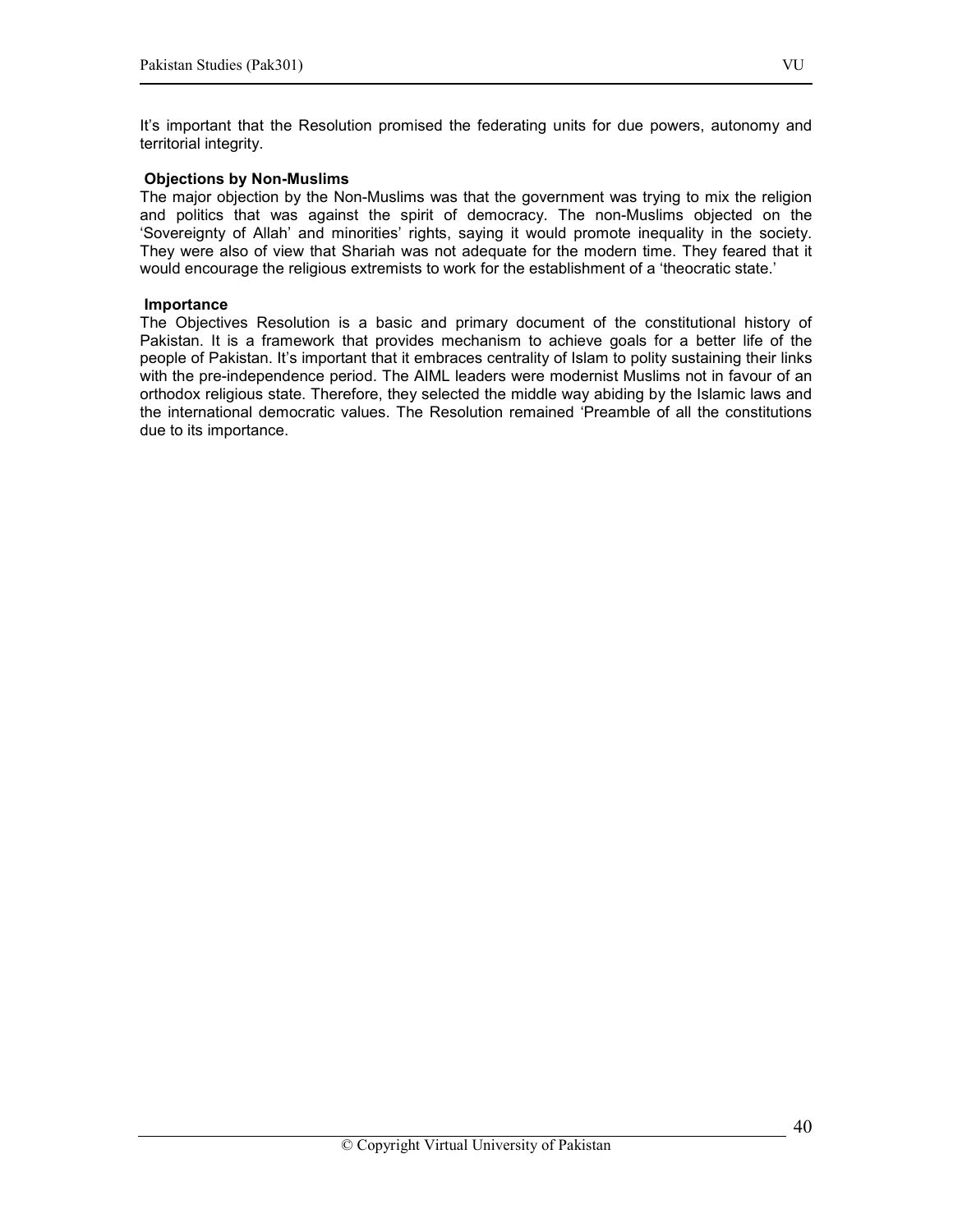# Constitutional Issues

Constitution is a set of basic principles and framework for governance and exercise of political power and legal authority. It clarifies the scope of power, relationship among various institutions within the government and society. It has precedence over ordinary laws and cannot be changed like ordinary laws. The Government of India Act (1935) was modified and promulgated in the newly state of Pakistan. The elected members in the 1946 elections made the first Constituent Assembly that faced grievous circumstances.

#### Major Issues

The major issues, the first constituent assembly faced, were about:

- 1. Federalism
- 2. Representation<br>3. Separate or Joir
- Separate or Joint Electorate
- 4. The National Language Issue
- 5. Parliamentary or Presidential system
- 6. The Islamic or Secular State

## 1: Federalism

There was consensus on federalism but yet there were many issues to be settled. The main was that Pakistan consisted of two territorial parts, East Pakistan (with more population, less territory but administratively one unit) and West Pakistan (administratively 4 units). Federalism is meant to accommodate such kind of diversity maintaining the unity of the state or country.

#### Division of power:

It was the most difficult question that how the power would be divided between Centre and the Provinces. The heritage of British rule gave the tradition of a **Strong Centre.** But the provinces were demanding more Autonomy and Provincial Rights.

In the Interim Constitution and the 1956 Constitution tradition of strong centre continued.

#### 2: Representation

Representation at the federal level was another conflicting issue because East Pakistan and West Pakistan were different in population and size. On the other hand there was diversity in Western part of Pakistan. The provinces of West Pakistan were also different in population and size. All of them were sensitive to their representation and provincial autonomy.

To have a Standard Formula for the representation of units and population the Constituent Assembly (CA) formed a Basic Principle Committee (BPC) on March 12, 1949. The primary task of this committee was to frame a set of basic principles for the future constitution of Pakistan.

#### First BPC Report:

This committee presented its first report on  $28<sup>th</sup>$  September 1950. According to this report two houses of the parliament were proposed. The lower house was to be elected on the basis of POPULATION and the upper house was to be elected on the basis of equal representation for all the provinces of Pakistan namely East Bengal, West Punjab, Sindh, NWFP and Baluchistan. Equal powers were proposed for the both Houses. No mention of National Language was made. East Bengal opposed this report and Liaqat Ali Khan withdrew it.

#### Second BPC Report: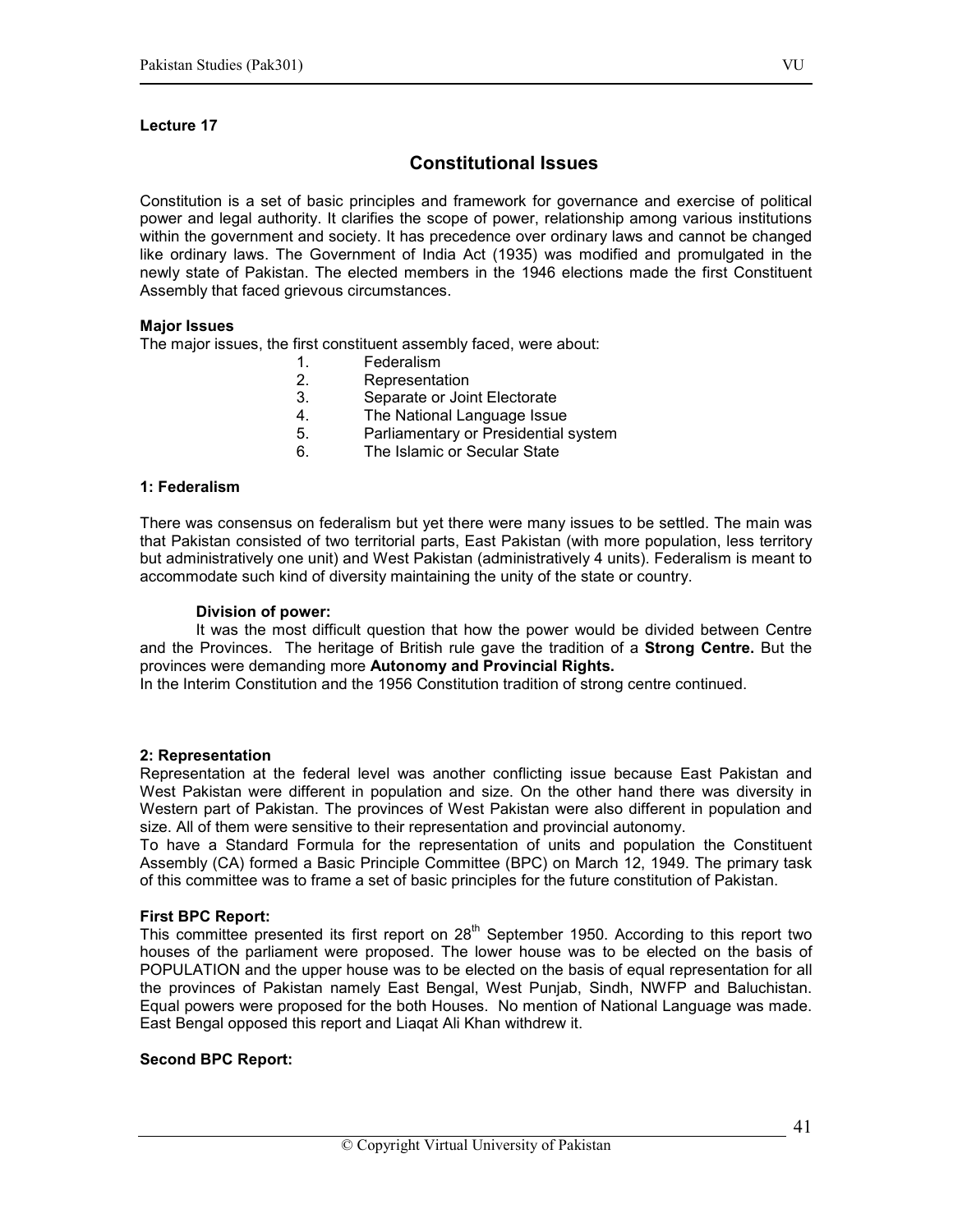BPC presented its final report on  $22^{nd}$  December 1952. According to this report two Houses of the Parliament will enjoy the equal status and powers. It proposed equal representation to East and West wing.

This report also faced reaction in both the wings of Pakistan. The principle of parity was not appreciated in both East Pakistan and Punjab.

#### Muhammad Ali Bogra Formula:

Muhammad Ali Bogra immediately after assuming the office of the Prime Minister presented a formula to resolve the deadlock in constitution making. According to this formula Pakistan would have a bicameral legislature. In upper house there would be EQUAL representation to each of five units. In lower house population will be represented. In this way more representation was given to East Pakistan.

Both wings would have equal strength in joint sessions of the two houses.

#### Reaction to Bogra Formula

It was welcomed in both parts of the country. The principle of parity and representation of the population was appreciated. It also solved the problem of national language by suggesting Urdu and Bengali both as national language.

#### One Unit of West Pakistan October 1955

One Unit of West Pakistan was established on 14<sup>th</sup> October 1955. The provinces of Punjab, Sindh, NWFP and Baluchistan would be amalgamated in one unit to establish parity between the two parts of the country.

#### 3: Separate or Joint Electorate

Separate electorate was adopted on the demand of Muslims in 1909 by the British Government. But the minorities did not favour this after independence. Religious elements supported this as a part of heritage.

East: decided for Joint Electorate.

West: Separate electorate.

1957: Joint Electorate was adopted for all Pakistan by the National Assembly.

# 4: The National Language Issue

Pre-independence: Muslim elite all over India adopted Urdu. In 1948 Jinnah declared that Urdu would be the national language but provinces could use their languages.

Opposition against Urdu was there in East Bengal. This became more pronounced after the death of Jinnah as controversies erupted on constitution making. Language Movement started in East Pakistan February, 1952.

There was a complaint about anti Bengali language attitude of the federal government.

Two-language formula was adopted in 1954. Since 1973 Urdu was adopted as national language along with the support for development of regional languages.

#### 5: Parliamentary or Presidential

There was a consensus for parliamentary system. But there was a limited demand for presidential system. Supporters of Presidential system became dominant after the 1958 military takeover. The 1962 Constitution was a Presidential constitution.

# 7: The Islamic or Secular State

From the very beginning of Pakistan Movement there was an agreement that the state will have close relationship with Islam. Muslims defined their national identity with reference to Islam and its heritage. Some opposition came from the Congress members of the Constituent Assembly, and a few secularists.

There was a BROAD AGREEMENT that the state will identify itself with Islam. The Constituent Assembly took time to define the precise relationship between the state and Islam.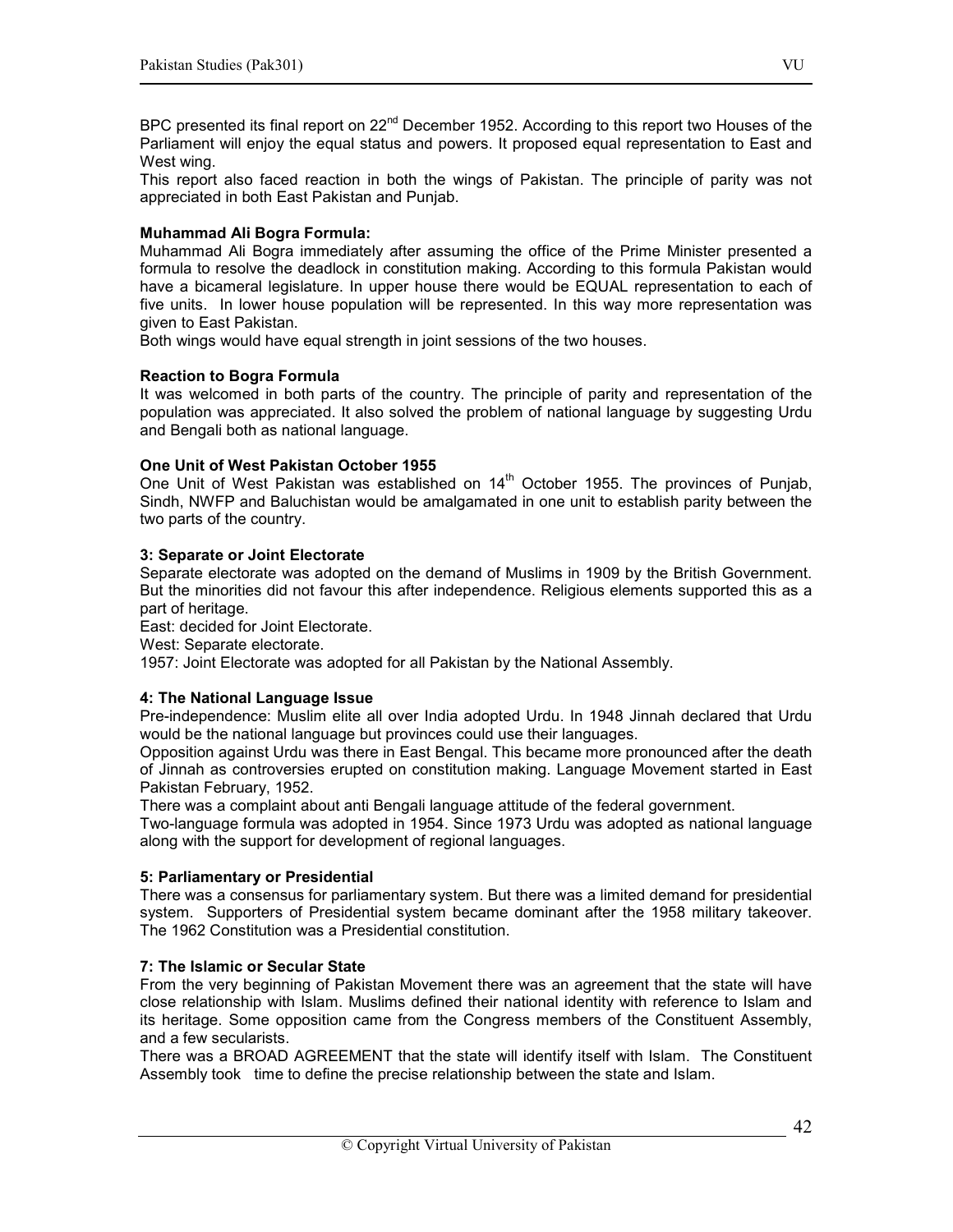## Objectives Resolution

As discussed in lecture 16 Objectives Resolution rejected theocracy in Pakistan and provided the basic objectives for the future constitution of Pakistan.

#### The issues to be addressed were:

- 1. Scope of legislation for an elected Assembly?
- 2. Who will decide about the Islamic nature of laws? Should a Board of Ulema be given this power?
- 3. Position of women, vote and work?
- 4. Religious minorities?

Discussion in the Constituent Assembly and outside continued. There was an active demand by religious elements for Islamic political system. In this context the leading Ulema of various sects presented famous 22 points to provide a religious base to the future constitution.

#### The Key Issue:

What kinds of institutions and processes have to be created to translate the notion of supremacy of the Qur'an and the Sunnah

• The Constituent Assembly adopted a middle course and a modernist perspective.

• Spirit of Islamic principles and values, modern notions of governance, representation and administration were amalgamated.

Islamic provisions would be taken up when we discuss the constitutions.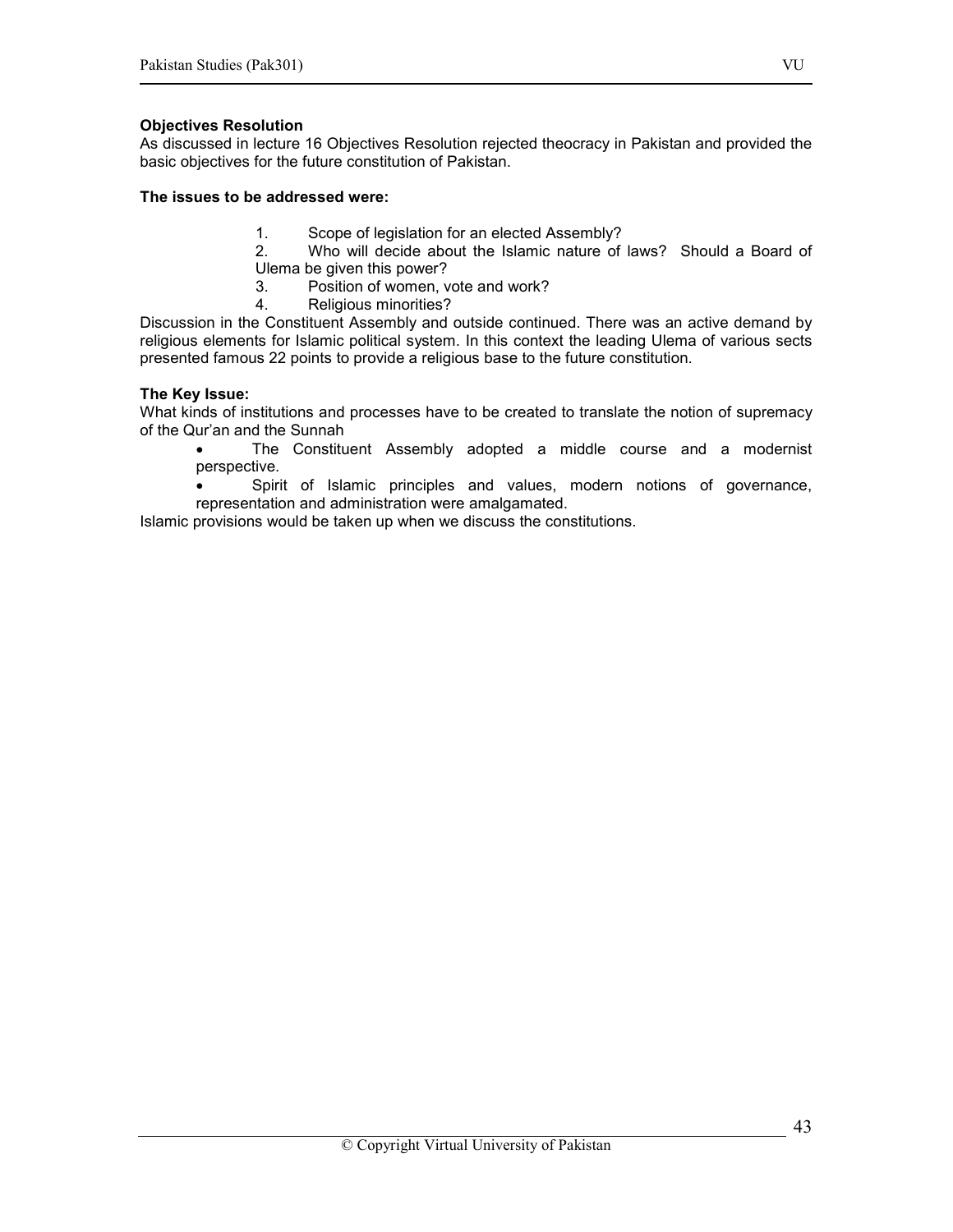# Constitution Making (1947-56)

Constitution is a basic document in the handling of domestic affairs. It sets out the framework for governance and exercise of power. It gives guiding lines of relationships among the federating units. Law making is always within its limits.

The modified Government of India Act (1935) became the Interim Constitution of Pakistan in 1947. The Constituent Assembly (CA) was given the task of framing the Constitution. The first meeting of the CA was held on August 11, 1947 at Karachi. In the lecture 17 we have discussed the constitutional issues that the CA had to deal with, mainly 6 major issues. Now we will discuss the stages of constitution making.

The process began with the passing of the Objectives Resolution (Lecture 16) in which the Islamic and democratic values were adopted as grounds for the future constitution. The Basic Principles Committee (BPC) consisting of 24 members was made to work for the constitutional powers. The various sub-committees on Federal and provincial powers, Franchise, Judiciary, and Fundamental Rights started working. Board of Talimat-i-Islamia was also set up to seek advice on the religious matters.

#### First BPC Report, 1950

1: The Objectives Resolution to be included in the Constitution as the directive principles.

2: Legislature: Two houses of the parliament.

Upper: (House of Units) Equal representation for the units

Lower: (House of People) On the basis of Population. Both the Houses would enjoy the equal powers.

3: The Head of State elected by joint session would be for five years (Two terms only). President had discretionary and emergency, appointment and other powers. President was not answerable to anyone, might be a Muslim or non-Muslim, would be assisted by the Prime Minister (PM) and Cabinet that would be answerable to the CA. Parliament may impeach him by 2/3 majority. He was given the power to abrogate the constitution.

4: Cabinet responsible to both the Houses.

5: No mention of national language

# Criticism:

This report was severely criticized throughout the country. It could not satisfy both the wings, East and West. The religious group objected that the report contained nothing about Islamisation. On the question of representation, the East Pakistan (EP) protested that their majority had been denied by the Report. They remarked that they were thrown into a permanent minority. The population of EP was slightly larger than that of the West Pakistan (WP) but it was treated as the small provinces because both the Houses were given equal powers. So the domination of WP was intolerable for the East wing.

The language issue proved subversive to the national solidarity. The Eastern Pakistanis condemned the proposal that made Urdu as official language.

# Second BPC Report, 1952

- 1. Head of State would be Muslim and no change in powers.
- 2. Equal representation to East and West wings:
	- UH (Upper House) 60, 60 LH 200, 200

3. More powers were given to Lower House. Cabinet was made responsible to Lower House.

4. It was promised that law making would be in accordance with ISLAM. No law would be made in violation of Islamic principles.

- 5. Advisory Board of five Islamic scholars was founded.
- 6. Silent on national language.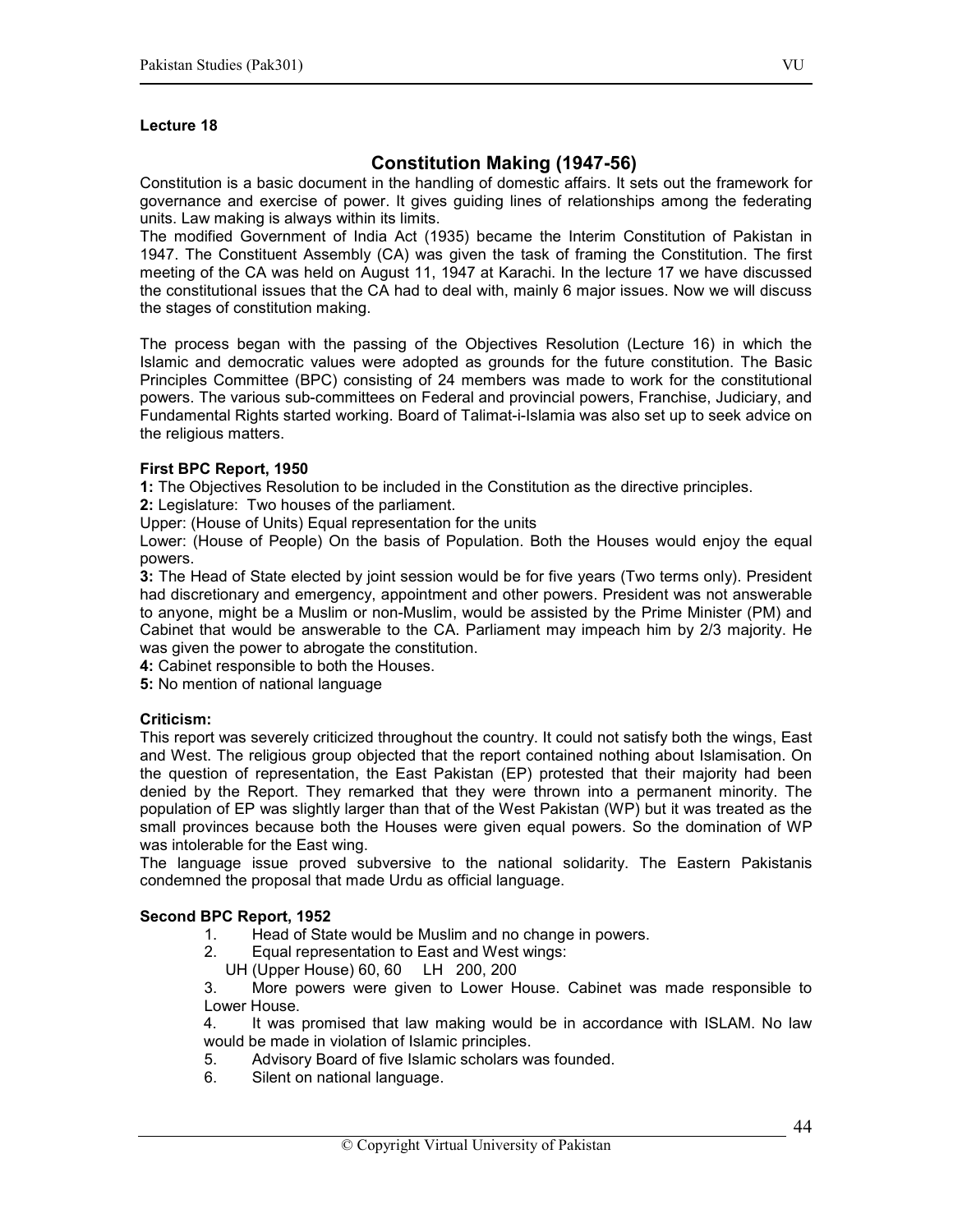#### Criticism:

The politicians particularly from the Punjab deplored the Report because formation of the UH on the basis of representation was not acceptable. It was declared against the principle of federation. The WP favoured equality only for Upper House. The political crisis removed Prime Minister Nazimuddin and attention diverted from the core issue.

#### Third Report: Muhammad Ali Formula October 1953

The proposals were revised in the light of the criticism and decided:

Upper House: Equal representation to all five units

Lower House: More representation to Eastern part

While in joint session, both wings had equal representation:

|             | East Pak | West Pak |
|-------------|----------|----------|
| Upper House | 10       | 40       |
| Lower House | 165      | 135      |
|             |          |          |

Joint Session 175 175

Decision by majority but it must include 30 percent members from each zone.

#### Criticism:

It suggested some difficult process but mostly it was widely acceptable. Two languages, Urdu and Bengali, were approved as official languages that injured the national unity as Quaid-i-Azam had wished Urdu as national language.

This is important that after the Formula, the work began on constitution drafting because the deadlock was over.

## CA Dissolution

In October 1954, GG (Governor General) dissolved the CA that was challenged in the Sindh court by Maulvi Tamizuddin. The court declared the dissolution illegal but the Federal Court upheld the GG action but asked for setting up an elected CA.

#### 2nd Constituent Assembly, June-July 1955

Ghulam Muhammad called a Convention on May 10, 1955. All its members were to be elected indirectly (by the provincial assemblies). In this way, the  $2^{nd}$  CA came into existence.

#### One Unit Scheme, October 1955

The presence of different provinces in the WP had complicated the issue of the WP representation in the CA. It was handled by uniting all the WP units into ONE (One Unit, October 30, 1955). Now both the parts had become two units and could be addressed equally.

#### Constitution-making

One Unit scheme helped the task of constitution making to accomplish successfully. The previous committees report helped the new Assembly that completed its work and presented in the  $2^{nd}$  CA on January 9, 1956. It, with certain amendments, was approved on January 29, 1956 and enforced on March 23. With this Pakistan had become an Islamic Republic.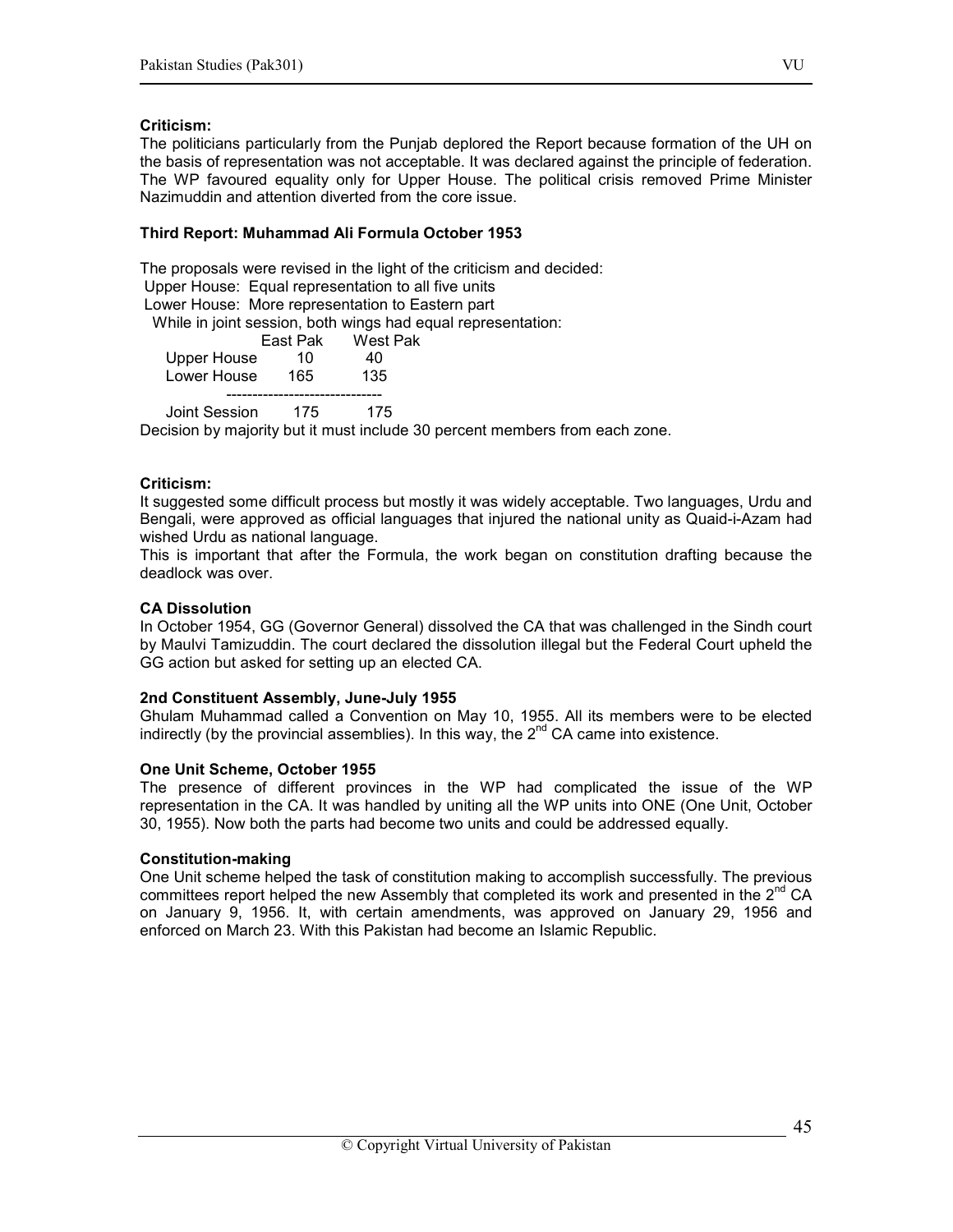# The 1956 Constitution

The Constitution of 1956 was passed after long deliberations. It replaced the Interim Constitution. It has 234 Articles and 6 Schedules. It declared that the name of the country would be the Islamic Republic of Pakistan.

There was clear impact of the Government of India Act, 1935 and the Interim Constitution.

#### Features

#### 1: Parliamentary System

Executive Authority vested in the President who exercised it on the advice of the Prime Minister except in the matters he had discretion.

President had ceremonial functions and exercised limited powers.

The President would be of 45 years of age, Muslim and qualified to be a member of National Assembly.

He was to be elected by National Assembly (NA) and Provincial Assemblies.

#### Prime Minister

PM would be appointed by President. President could not remove him unless he was sure that PM did not enjoythe support of majority in the National Assembly. The President would be its sole judge. He could ask PM to show his support. Cabinet was collectively responsible to NA. PM was the head of government assisted by cabinet.

#### One House Parliament:

National Assembly was the only house of the parliament having a membership of 300 plus10 women seats. Principle of parity was observed for representation.

Method of direct elections was adopted for general seats.

All legislative powers were rested with NA.

President could return, reject or sign the bills.

Regarding monetary bills of ordinary expenditure NA had all powers but they could not vote on Consolidated Fund List. Salaries of President, judges, federal service commission, etc. were to be paid through Consolidated Fund. NA could control the Executive.

#### 2: Federal System

The constitution provided three lists: Federal, Provincial and Concurrent. There were two Provinces in the federation of Pakistan.

#### 3: Provincial Structure:

At the provincial level there was elected Assembly. The Parliamentary System under the nominal headship of Governor. The real powers were given to Chief Ministers and his cabinet. Centre had some overriding powers and some Emergency powers too. They were Clause 191: Security or economic life was under threat for external or internal reasons. Clause 193: Constitutional crisis in provinces.

#### 4: Independent Judiciary

At centre level the highest court was Supreme Court, then High Courts in provinces and subordinate courts were established.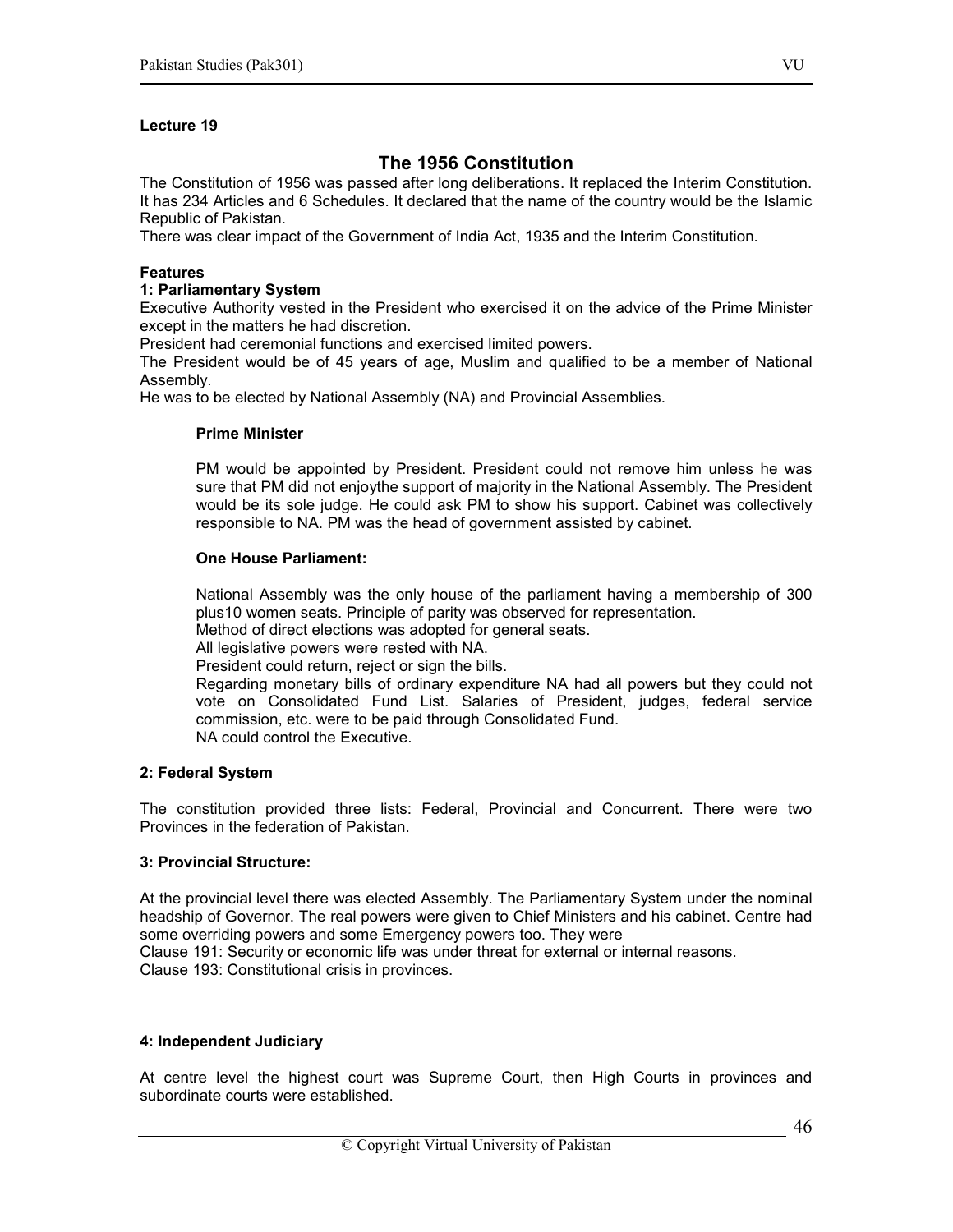Higher Courts have the power of Interpretation of the constitution. They could hear the disputes between governments. They were guardians of the Legal rights of the citizens.

#### 5: Fundamental Rights

Civil and Political Rights were given to the people of Pakistan but they could be suspended in case of emergency.

#### 6: Directive Principles of State Policy

These principles provided guidelines for policy making.

Principles of Objectives Resolution were included as preamble. The other principles included surety about Islamic practices, Welfare of people, non-discrimination, and fulfillment of basic needs, etc.

#### 7: Islamic Character

- The name of the country was the Islamic Republic, Objectives Resolution was the Preamble.
- **Other Islamic clauses were part of Directive Principles.**<br>• No law can be made to violate Islamic principles and te
- No law can be made to violate Islamic principles and teachings.
- 
- **Existing laws would be brought in conformity with Islamic teachings.**<br>**A Commission was to be appointed to examine the laws for bringing** A Commission was to be appointed to examine the laws for bringing them in conformity.
- Whether a Law is Islamic or not, NA had to decide. The matter could be taken up with the Judiciary.
- Islam was not declared state religion.
- Islamic heritage and roots are combined with modern notions of governance and a moderate political system was adopted.

#### Working of the Constitution

No elections were held after the enforcement of elections. It was finally abrogated on October 7, 1958.

It worked from March 23, 1956 to October 7, 1958.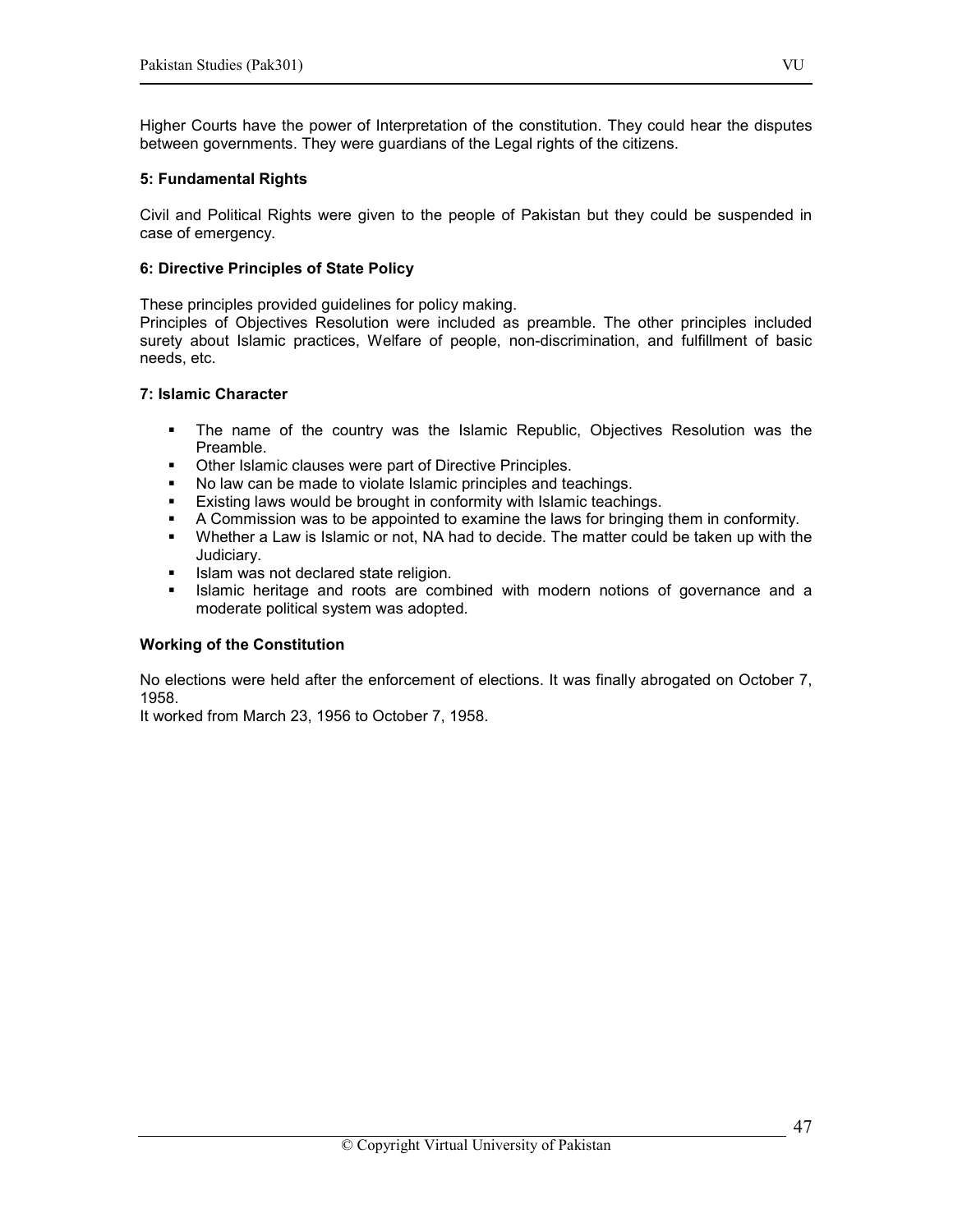# The 1962 Constitution

- 1. Background
- 2. Constitution-making
- 3. Salient Features

## 1: Background

Military took over on 7 October 1958 and consequently Ayub Khan became Chief Martial Law Administrator. One major task was to frame a new Constitution. The administration was critical of Parliamentary system because it caused instability in the past. They sought stability of the nation in the gradual development of democracy.

#### 2: Constitution Making

The government introduced Basic Democracies in October 1959. Under this system Forty Thousand basic democrats (local councilors) were to be elected in each province. They have to perform functions as local government and their role in developmental work. They also acted as an electoral college for the election of president and the national assembly.

Elections for the Basic Democracies (BD) were held in December 1959 and January 1960. Then Presidential referendum was held by the elected BD members on February 17, 1960.

A Constitutional Commission was established in February 1960 under the chairmanship of Justice Shahabuddin, former Chief Justice. The tasks assigned to the Commission were:

- To examine the causes of failure of Parliamentary system.
- Recommend a new system keeping in view the
	- (a) genius of people
	- (b) standard of education
	- (c) internal conditions of the country
	- (d) need of development

Commission presented its report in May 1961 after then two committees reviewed it. Under the report of these committees the new Constitution was drafted.

 Ayub announced the Constitution on March 1, 1962. Elections to the National Assembly (NA) and Provincial Assemblies (PAs) were held in April and May 1962 respectively.

The new Constitution was enforced on June 8, 1962. Martial Law was withdrawn. The new Constitution was consisted of 250 articles, 5 schedules.

#### 3: Salient Features of the Constitution

#### 3.1. Title of the State

Republic and Islamic Republic

# 3.2. Presidential System

A Powerful President who was responsible for administration and affairs of the state. He should be a Muslim, at least 40 years of age, should be qualified to be a member of NA. He would be elected through indirect elections for a period of five years.

If he has held office for more than 8 years, he could seek reelection with the approval of the NA and the PAs.

National Assembly was given the power to impeach the president, however it was difficult to achieve.

President could dissolve the NA but in that case he must seek re-election.

# 3.3. Powers of the President:

48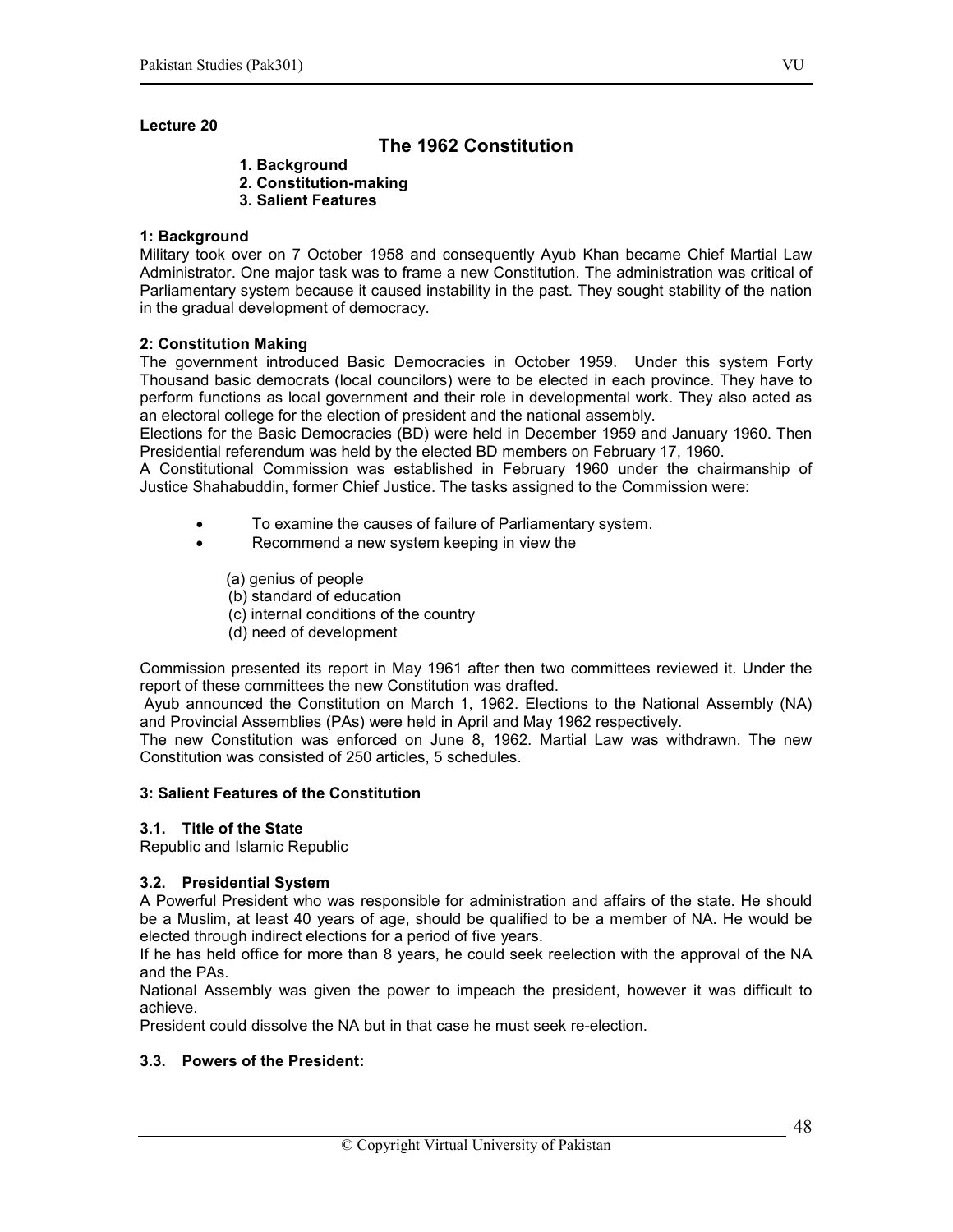President was the Focal point of all the Executive, Legislative and Judicial powers. Cabinet was responsible to him. All key appointments were to be made by President. He could issue Ordinances. He could also declare State of Emergency in the country.

#### 3.4. National Assembly (NA)

NA was consisted of one house on the basis of principle of parity between two wings of the country. There were 150 seats plus 6 seats were reserved for women. All were elected indirectly. For the membership minimum age limit was 25 years.

#### 3.5. Legislative Powers:

NA had all the powers of law making but law was to be finally ratified by the president. President could sign, reject or return the bill.

#### 3.6. Financial Powers

Financial Powers of NA were limited. Only new expenditure could be voted. NA could not reject Consolidate Fund List and Recurring Expenditure.

#### 3.7. Federalism

There were two provinces of the federation: East Pakistan and West Pakistan. Only one list of subjects, i.e. the Central list was given in the constitution.

#### 3.8. Provincial Governments

Governors were head of the provinces and govern the province with his cabinet. Provincial governments were directly under the control of President.

There was a strong center with a Powerful President. He had enough powers to manage provincial affairs. In case of emergency powers Central government could take direct control of the province.

#### 3.9. Principles of Policy

- National solidarity would be observed.
- Interests of backward people would be looked after.
- Opportunities for participation in national life.
- Education and well being of people.
	- Islam would be implemented in day to day life.

#### 3.10. Fundamental Rights

Fundamental Rights were provided in the constitution.

#### 3.11. Political Parties

Originally Political Parties were not allowed. Political Parties Act was introduced in 1962.

## 3.12. Islamic Provisions

Objectives Resolution was the Preamble of the Constitution. Other Islamic provisions were a part of Principles of Policy and not the constitution.

#### 3.13. Advisory Council for Islamic Ideology

An Advisory Council for Islamic Ideology was made in the constitution having 5-12 members. It was a recommendatory body.

#### 3.14. Islamic Research Institute

It was designed for the Research and instructions in Islam for assisting the reconstruction of Muslim society on truly Islamic lines.

# 3.15. Working of the Constitution

Constitution remained enforced from June 8, 1962 to March 25, 1969.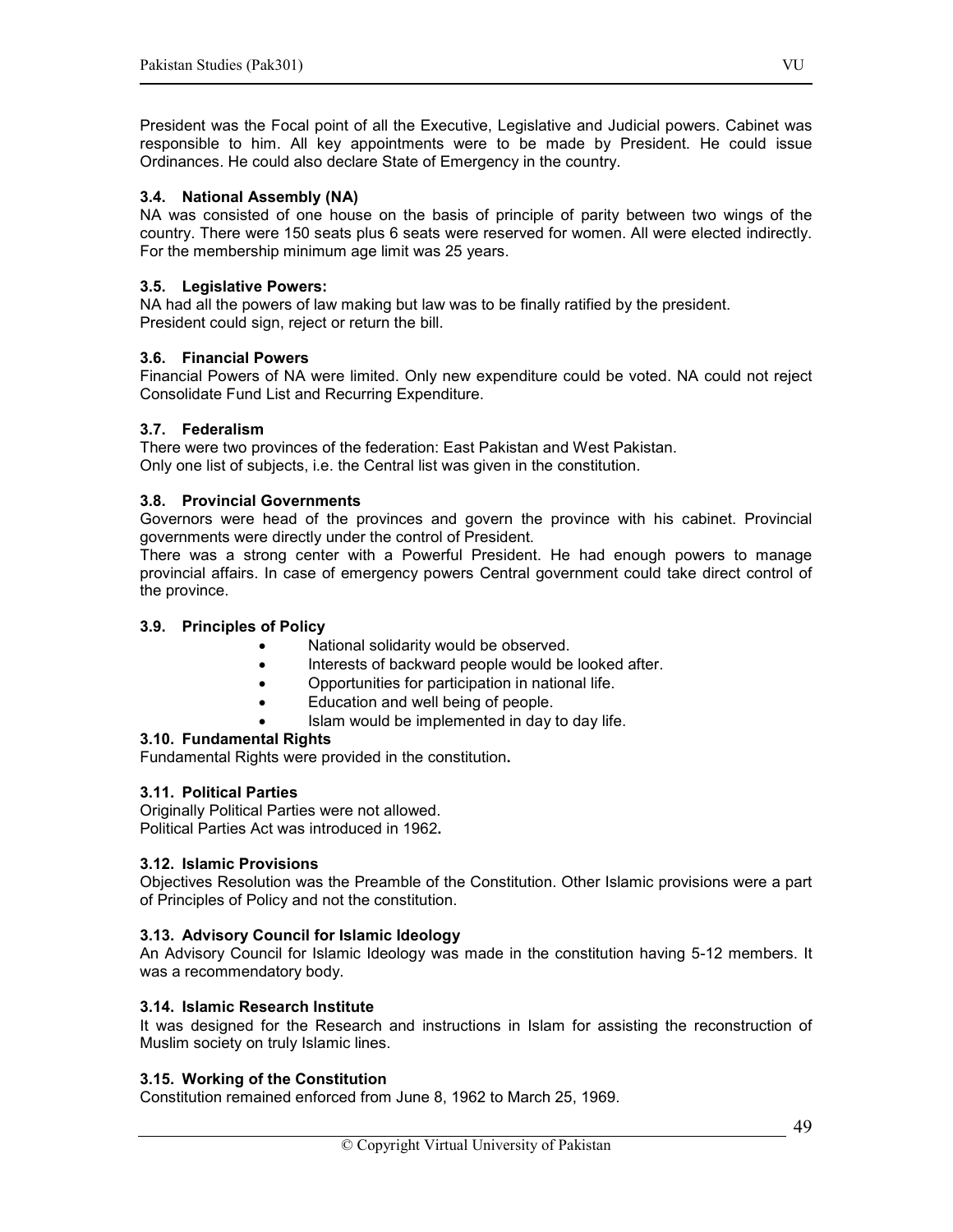# The 1973 Constitution

- 1. Background
- 2. Constitution Making
- 3. Features

#### 1: Background

Abrogation of the 1962 Constitution on March 25, 1969 led to second martial law in the country. Yahya Khan handed over power to Zulfikar Ali Bhutto on December 20, 1971 after the first general elections. But martial law continued and there was no constitution.

National Assembly approved an Interim Constitution, which was enforced on April 21, 1972.

#### 2: Constitution Making

Constitutional Committee comprising National Assembly (NA) members from all parties was set up in April 1972. Law Minister was the Chairman of this Committee.

All parties agreed on the future political system in October 1972. The Committee reported on December 31, 1972. After long deliberations and compromises final draft was approved unanimously on April 10, 1973. The new Constitution was enforced on August 14, 1973.

The Constitution functioned since then with two gaps. It remained operational during following periods:

| Operational after changes |
|---------------------------|
|                           |
|                           |
|                           |

#### 3: Features of the Constitution

#### 3.1. Parliamentary System

It was a parliamentary constitution having powerful Prime Minister (PM) as head of government with a very weak President.

President must act on the advice of PM. All his orders were to be countersigned by PM. Prime Minister to be elected by the NA.

PM exercised all executive authority.

PM was answerable to the NA.

In 1985, powers of the President were increased. He enjoyed some discretion in appointments of PM. He had power to dissolve the NA. He had the powers of appointment of caretaker PM. He gives his assent to bills passed by the parliament or returns these.

#### 3.2. President:

Must be at least 45 years of age, Muslim, qualified to become member of the NA. He is elected by the Parliament and the Provincial Assemblies for 5 years.

#### 3.3. Parliament with two houses:

• Upper House called Senate. In this house equal representation is given to Provinces. Seats are reserved for the tribal areas, women and technocrats. Its original strength was 63, which was later raised to 87 and then 100.

Senate is elected indirectly. It's a permanent House as half of its members are elected after three years.

• Lower House: National Assembly is elected on population basis. Its Original strength was 210 but now it is 342. NA is elected for five years.

- Senate: Indirect elections
- National Assembly: Direct elections
- Voting age for the franchise is lowered from 21 to 18.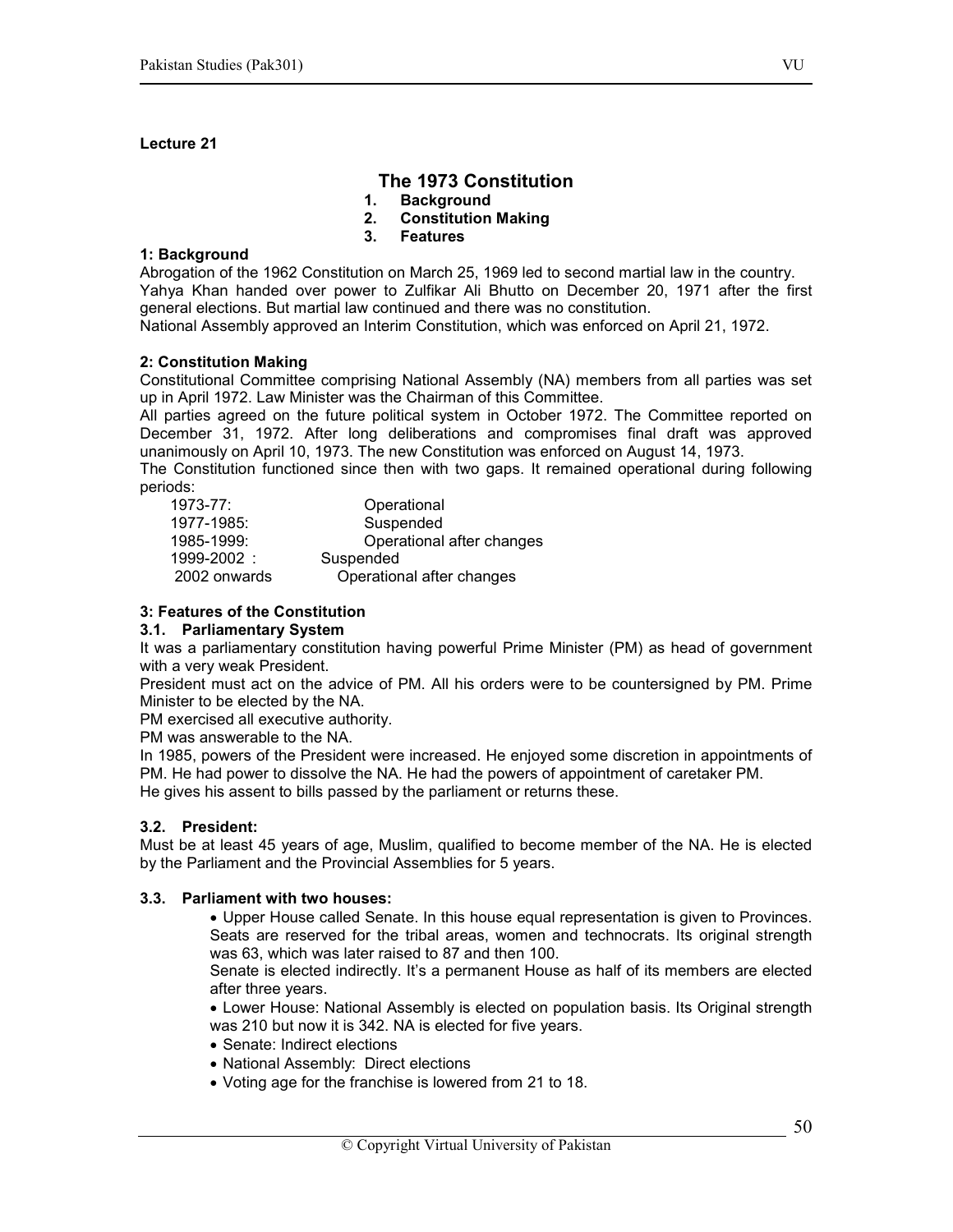• Parliament under 1973 constitution is a powerful legislative body. It enjoys all legislative powers. It has control of the executive through questions, resolutions, parliamentary committees etc.

• National Assembly is more powerful than the Senate. Budget is presented before NA. Cabinet is answerable to National Assembly.

#### 3.4. Federal System

Federation of Pakistan has four provinces and federally administered areas.

Two lists are given in the constitution: Federal list and Concurrent list. Residuary powers belong to provinces.

# 3.5. Provincial Structure:

Provincial Governors are appointed by the President on the advice of the PM. Elected Chief Minister exercises executive powers. Parliamentary system is there in the provinces. Size of the provincial assemblies varies:

 $\overline{\ln 2002}$ 

| III ZUUZ.      |     |
|----------------|-----|
| Punjab         | 371 |
| Sindh          | 168 |
| <b>NWFP</b>    | 124 |
| Balochistan 65 |     |

Enough provincial autonomy is guaranteed. Tradition of strong centre continues.

Centre has emergency powers. Governor's rule can be imposed if the government cannot function in the provinces.

Provinces are dependent on centre for Finances.

#### 3.6. Principles of Policy:

a. Islamic provisions are provided in Principles of Policy. Foreign policy principles are also given under this heading.

#### 3.7. Fundamental Rights:

b. Fundamental Rights are secured in the constitution and are implemented through the highest court.

# 3.8. Islamic Provisions:

- c. Title of the state is Islamic Republic of Pakistan.
- d. The objectives resolution was the Preamble in the initial constitution but through article 2-A of 8th amendment it was inserted in the constitution in 1985.

# e. Islam was declared the State Religion of Pakistan.

- f. Definition of Muslim was included by an amendment.
- g. Principles of Policy also carry some Islamic clauses.
- h. Council for Islamic Ideology is established under the constitution.
- i. Federal Shariat Court was added in 1981.

# 3.9. National Language:

j. Urdu is declared National Language, however English may be used for official purposes until arrangements would be made for its replacement by Urdu.

k. Provincial Assembly may prescribe measures for teaching, promotion and use of a provincial language in addition to the national language.

#### 3.10. National Security Council:

National Security Council was added in 2002 in advisory capacity.

# 3.11. Judiciary:

An independent judiciary is given under the constitution. Supreme Court of Pakistan is the highest court. One High Court is established in each province and one in Azad Kashmir. A chain of lower courts is there under the high courts.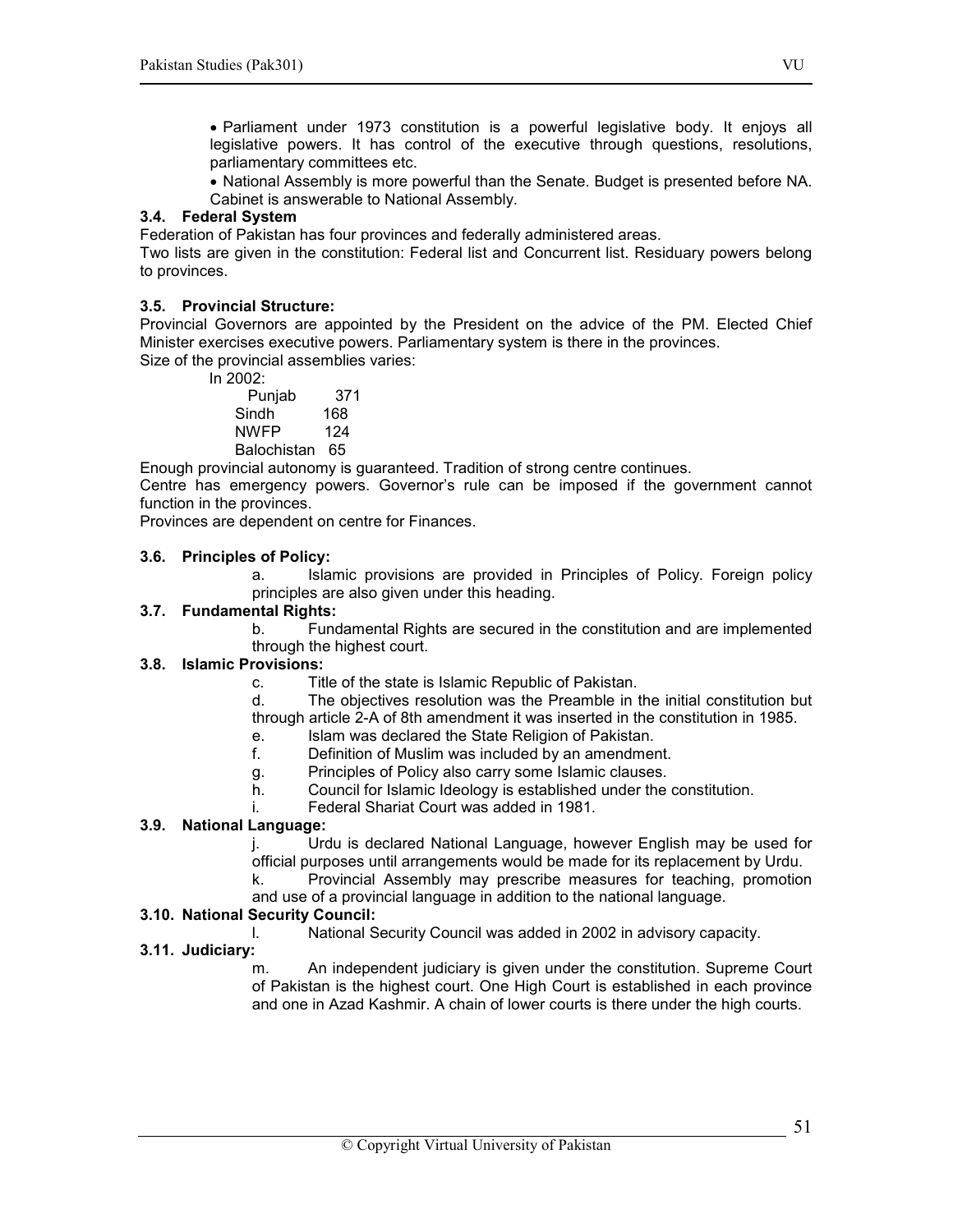# Political History

- 1. 1947-1971
- 2. 1972- to the Present

#### First Part: 1947-1971

1947-58 1958-69 1969-71

#### 1: First Eleven Years (1947-58)

Pakistan won independence under extremely difficult conditions. The next task was setting up of a new state.

There was no administrative structure. Riots, refugee's problem and economic pressures were challenging for the new state.

Negative attitude from Indian government and war on Kashmir created problems in relations with India.

The Government of India Act 1935 was adopted as the first Interim Constitution. Quaid-i-Azam Mohammad Ali Jinnah became the first Governor General (GG) of Pakistan and Liaquat Ali Khan, the first Prime Minister (PM).

#### Governor Generals:

- 1. M. A. Jinnah August Sept. 1947-Sept. 1948
- 2. Kh. Nazimuddin Sept. 1948-Oct 1951
- 3. Ghulam Mohammad Oct. 1951-Oct. 1955
- Oct. 1955-March 1956

**President:**<br>1. Iskander Mirza March 1956-Oct. 1958

#### Prime Ministers:

| 1. Liaquat Ali Khan   | August 1947-Oct 1951     |
|-----------------------|--------------------------|
| 2. Kh. Nazimuddin     | Oct. 1951-April 1953     |
| 3. Muhammad Ali Bogra |                          |
| $\mathbf{I}$          | April 1953-Oct 1954 Oct. |
| (ii)                  | 1954-August 1955         |
| 4. Ch. Muhammad Ali   | August 1955-Sept 1956    |
| 5. H.S. Suhrawardy    | Sept. 1956-Oct 1957      |
| 6. I.I. Chundrigar    | Oct. 1957-Dec 1957       |
| 7. Firoz Khan Noon    | Dec. 1957-Oct. 1958      |

#### Major Issues

- Constitution-making
	- Elections at the provincial level
		- 1. Punjab, NWFP 1951
		- 2. Sindh 1953
	- 3. East Bengal 1954

 $1<sup>st</sup>$  Constituent Assembly (CA) was dissolved and  $2<sup>nd</sup>$  CA was constituted in 1955.

- One Unit Scheme October 1955
- Economic management, Agriculture, Industrialization and Education was a question dealt in  $1<sup>st</sup>$  Five Year Plan.

• Political Instability was there. Weak and short-lived governments shattered the whole political system.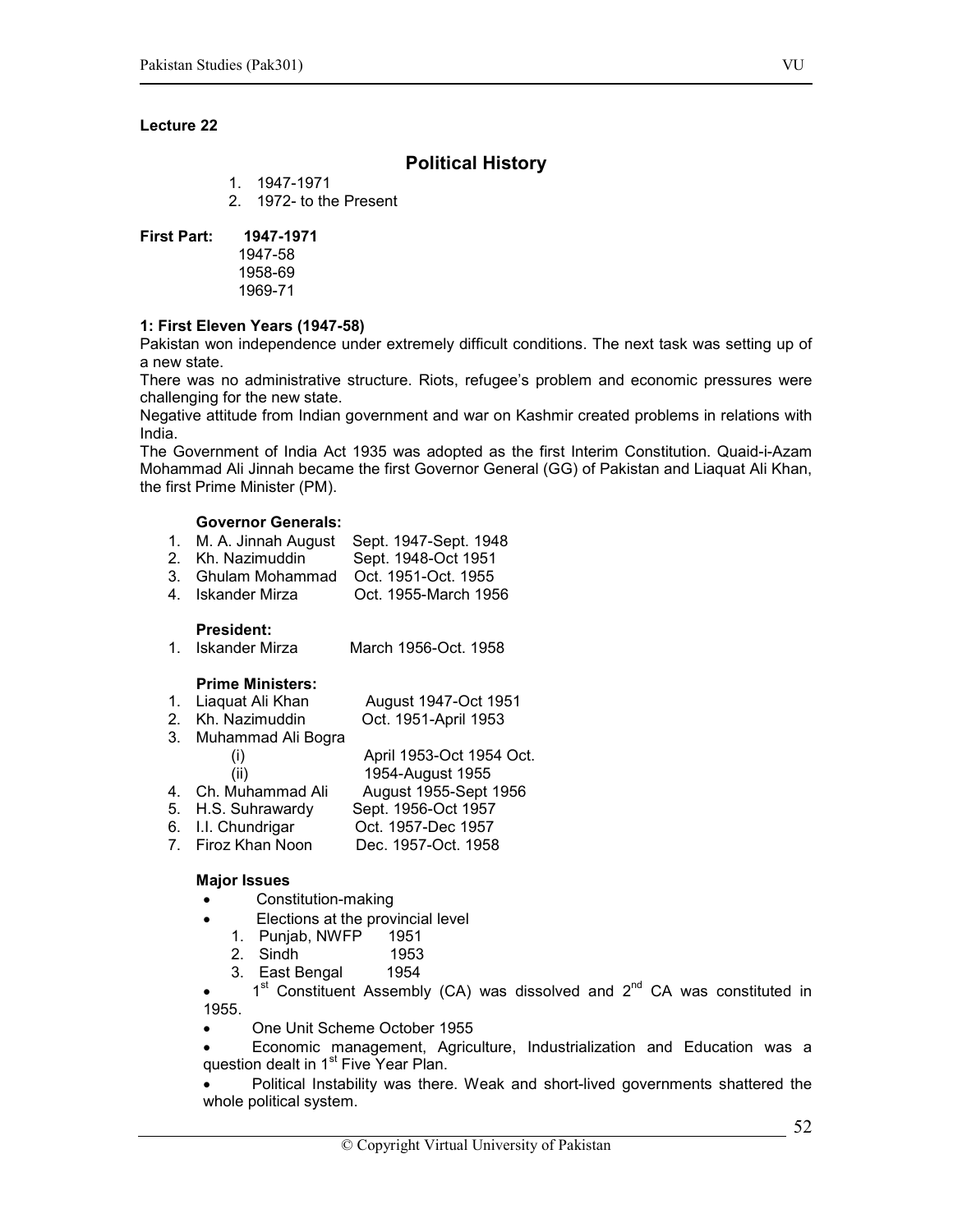- Decline of Political Parties created bad name for politicians.
- Instability was also there at the provincial level.

#### 2: Second Phase (1958-69)

Martial Law remained imposed from October 1958 to June 1962. Constitutional Rule was restored on June 1962 and remained till the 2<sup>nd</sup> Martial Law on March 1969.

Ayub Khan took over as Chief Martial Law Administrator (CMLA) and the President. He got himself elected through referendum in 1960 and re-elected in January 1965 through presidential elections.

#### Important Policy Measures

Important Policy Measures taken by the Ayub government were:

Administrative Reforms which included removal of unwanted officials, some 1662 in number.

Restrictions on political activities. Political leaders were stopped from taking part in politics for 6 years on the charge of corruption and other charges under the law named EBDO.

Economic planning was done for industrial development and green Revolution.

Educational Reforms

Constitution was introduced.

#### Downfall of Ayub Khan:

Indo-Pakistan war started and at the end of war Tashkand Pact was signed with India. People were not satisfied with this pact. They also resented the election results of 1965. Fruits of economic development were not distributed at masses level. Wealth of nation was concentrated in a few hands. This brought people to agitation and public demand resulted in resignation of the president.

# 3: Third Phase (1969-71)

Ayub Khan handed over power to Army Chief Yahya Khan. He imposed Martial Law and 1962 Constitution was abrogated. He took some immediate steps:

- Removal of officers 303
- Provinces Revived: March 30, 1970
- **Abolition of Parity**

Legal Framework Order (LFO) as interim law issued in March 1970 which provided basic principles for:

- **•** Constitution making
- Rules and regulations for elections
- Seats in the assemblies
- National Assembly 313 (300 plus 13 women seats)
	- For East Pak 162 plus 7 West Pak 138 plus 6

#### General Elections

General Elections were held in December 1970. Election Results were:

Awami League 160 general seats<br>Pakistan People's Party 81 general seats Pakistan People's Party

Transfer of power became a major problem. Failure of dialogue for transfer of Power among three top leaders led to confrontation and military action on March 25, 1971. It ultimately resulted in Civil war and alienation of East Pakistan.

India played a very negative role. It attacked on East Pakistan and India-Pakistan war started which ended with the separation of East Pakistan.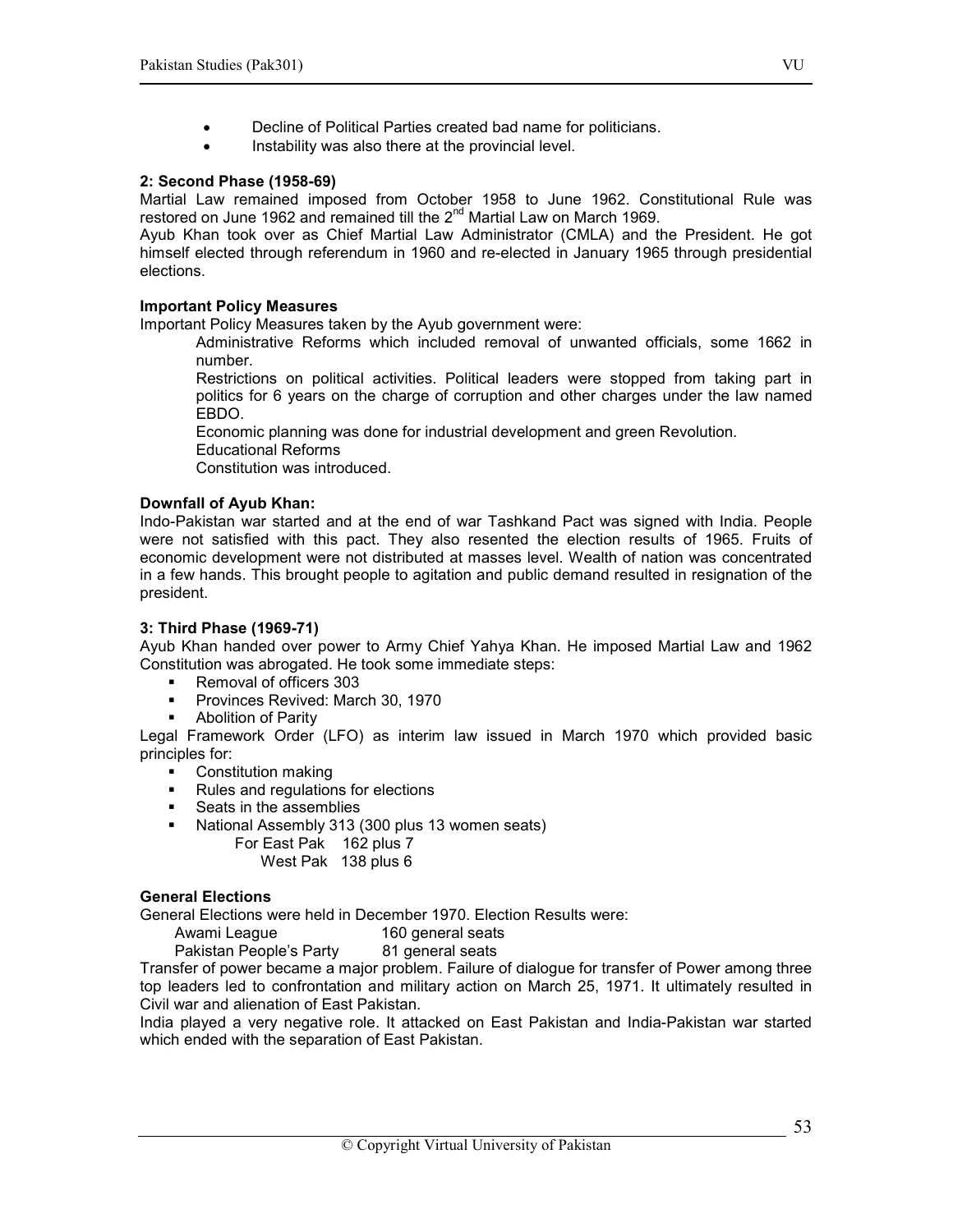# Political History (1972-2003)

- 1. 1972-1977
- 2. 1977-1985
- 3. 1985-1999
- 4. 1999-2002
- 5. 2002 onwards

#### 1: 1972-1977:

Z. A. Bhutto assumed power on December 20, 1971. First he became President of Pakistan and also the first civilian Chief Marshal Law Administrator.

#### Major Policies

The first task was the Constitution making. In 1972 Interim Constitution was adopted and then the Parliament of Pakistan unanimously adopted 1973 Constitution.

The major policy of Mr. Bhutto was Nationalisation. His government nationalised:

1. Emerald mines in Swat

2. Key industries like Iron & Steel, Basic metals, heavy engineering, heavy electrical, Motor Vehicles & Tractors, Heavy & Basic Chemicals, Petro-Chemicals, Cement, Gas, Oil Refinery etc.

- 3. Life Insurance in 1972
- 4. Banks in 1974
- 5. Schools and Colleges in 1972. New University Ordinance was issued in 1973.
- 6. Managing and sub-agencies were abolished.

#### Labour Policy

A new Labour Policy was announced in which more rights and concessions were given to the working classes.

#### Health Policy

Under new Health Policy cheap medicine and facilities were promised to the masses.

#### Administrative Reforms

Administrative Reforms were introduced to eradicate corruption in the country. Hundreds of civil servants were removed on the charge of corruption.

#### Problems of Reforms:

Reforms were good in outlook but as their results were not according to the expectations of the masses. Discontentment took the place of initial optimism.

#### 1977 Elections and Agitation:

As a result of elections of 1977 PPP won the elections. But joint opposition blamed a mass rigging in the election results. They demanded fresh elections. Bhutto initially was stubborn but later showed inclination to compromise but history has taken a U-turn. As he refused to negotiate the elected majority party in 1971, now opposition refused to compromise and took the case to the streets. Urban shopkeepers, businessmen, students, women and even the intelligentsia joined hands against the government. The result was the third Martial Law and end of democracy.

#### 2: 1977-1985:

Chief of Army Staff General Mohammad Zia-ul-Haq took over and imposed Martial Law. He suspended constitution. It was the longest military Rule in the history of Pakistan. To justify his rule Zia-ul-Haq presented his Agenda about:

- **Effective Administration**
- Islamisation
- Return to Democracy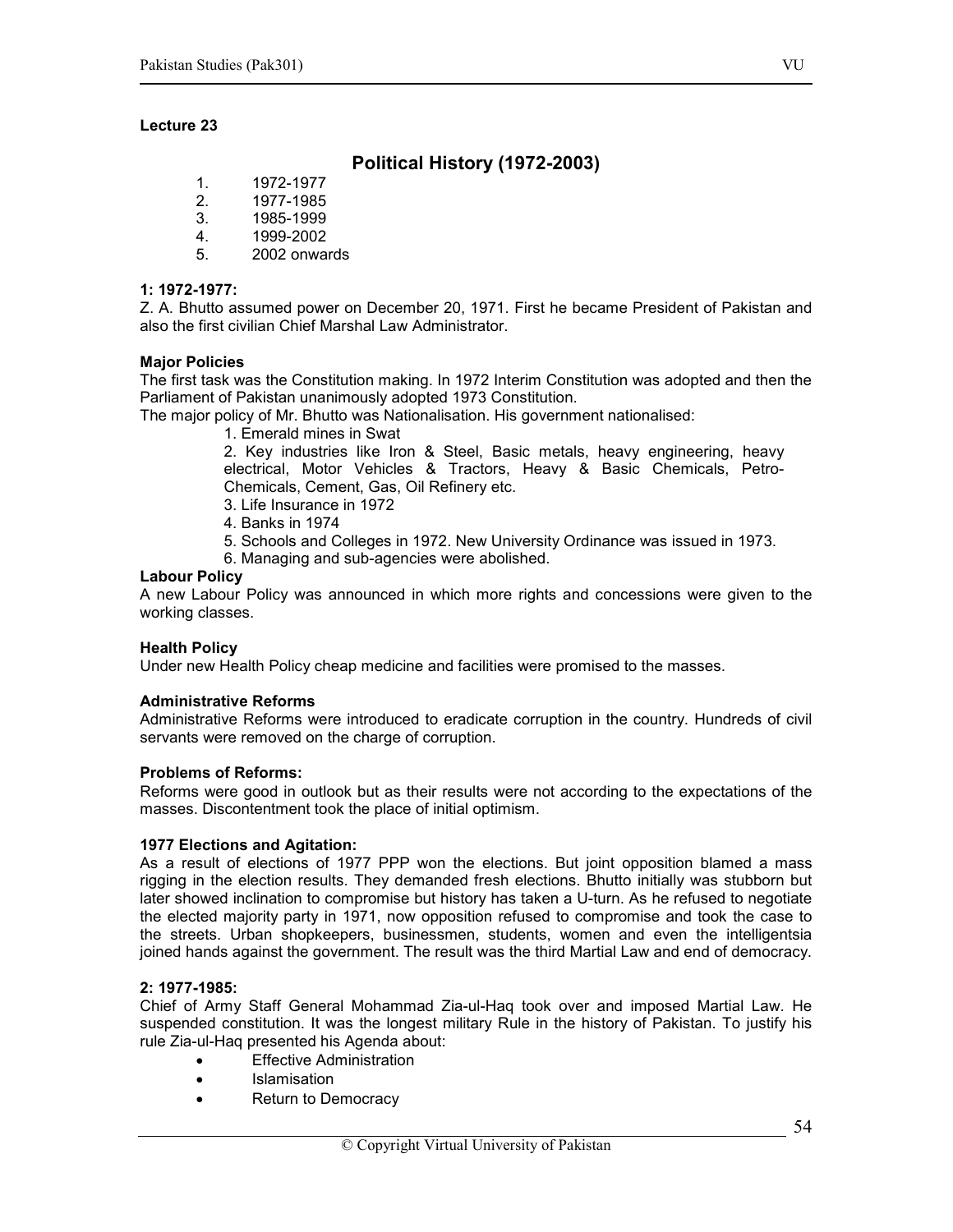#### Major Policies:

Zia-ul-Haq promised Elections first within 90 days, and then extended this period after the reforms. These reforms included:

Accountability of the ousted regime;

Restrictions imposed on political activities and press.

#### Islamisation:

In his way of Islamisation of the system he introduced many steps for forging cooperation of some Islamic groups.

He also introduced Constitutional and legal changes to emphasis on Islamic values in the society. He established:

- Shariat benches established in 1979;
- Federal Shariat Court was established in 1981;
- Introduced Islamic Punishments;

Amputation of hands, Stoning to death and lashing etc;

- Interest free banking initiated in 1981 on the principle of profit & loss sharing;
- Zakat deducted on saving accounts & investments;
- Ushar was imposed on agricultural produce in 1983;

• New education Policy with Islamic character of syllabus along with Pakistan Studies and Islamiat compulsory for all the classes up to graduation.

• Islamisation of Mass media;

Prayers break was introduced in offices, and Mohaallah Salat Committees were formed to observe the compliance of Prayer Ordinance;

• Pakistan Bat-ul-Mall was established.

#### Return to democracy

In order to return to democracy Zia-ul-Haq took the following measure:

1. Local Bodies elections, 1979.

2. Referendum was held to elect Zia-ul-Haq as president for next five years on December 1984.

3. Then he held elections on non-party basis on February 1985.

4. New National Assembly (NA) was formed and a Civilian government was installed.

5. Revival of the Constitution Order March 1985 with most controversial 8<sup>th</sup> Constitutional Amendment was introduced.

6. Withdrawal of martial law, Dec 30, 1985.

#### 3: 1985-1999 Civilian Rule

Democracy was restored but no civilian government could complete its tenure of five years and became the victim of 58-2B of  $8<sup>th</sup>$  amendment by virtue of that President can dissolve NA and dismiss the elected government.

- 1. Junejo March 1985-May 1988
- 2. Benazir Bhutto November 1988-Aug 1990
- 3. Nawaz Sharif October 1990-July 1993
- 4. Benazir Bhutto October 1993-November 1996
- 5. Nawaz Sharif February 1997-October 1999

Interim Prime Ministers appointed for holding fair elections were

- 1. Ghulam Mustafa Jatoi: August-November 1990
- 2. Bulkh Sher Mazari: April-May 1993
- 3. Dr. Moeen Qureshi: July-October 1993
- 4. Malik Meraj Khalid: November 1996-February 1997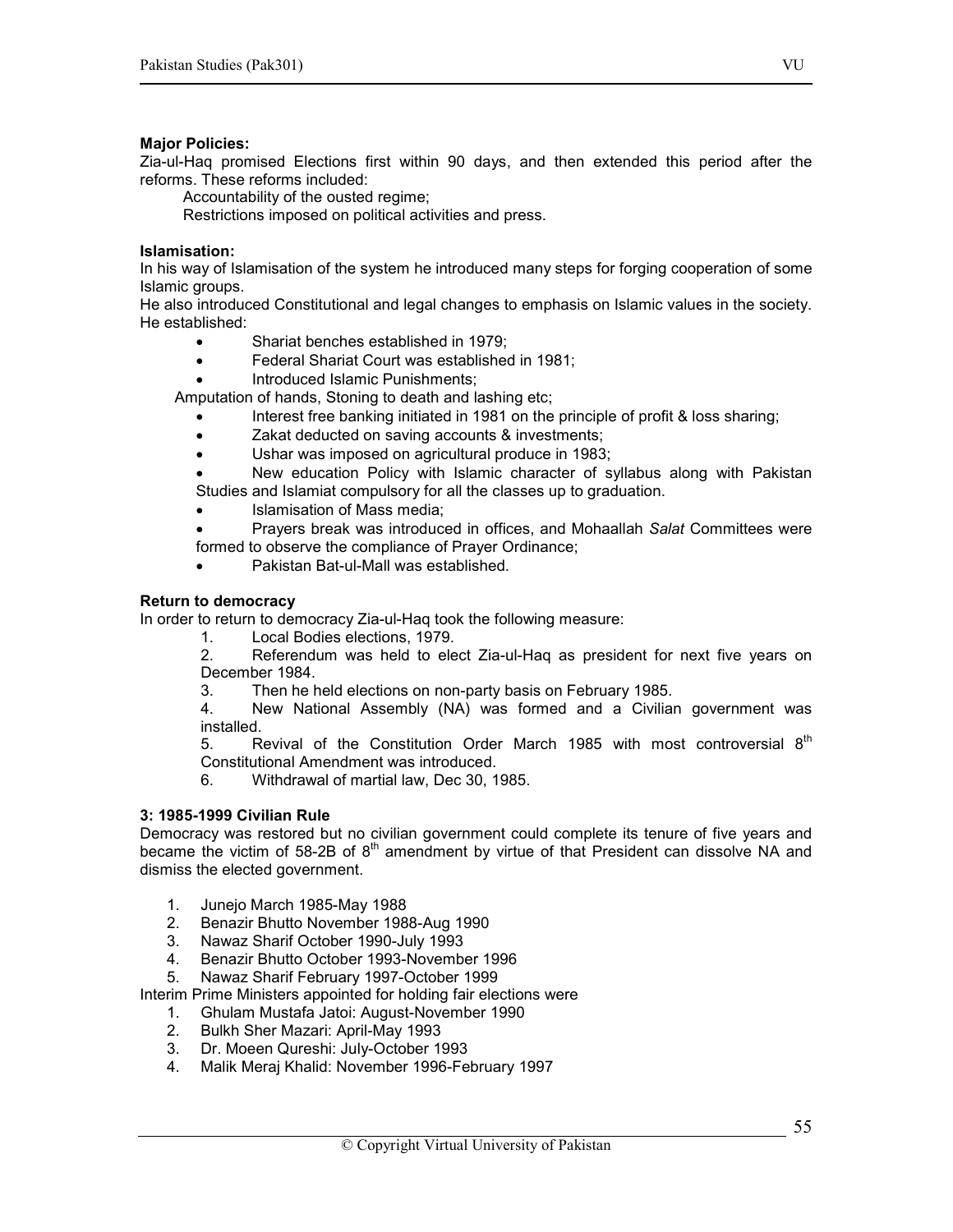Civilian government adopted policies for the welfare and betterment of the people but their effects were compromised due to several reasons:

- Problem of keeping coalitions intact;
- Weak political parties, which weakened the government;
- Greater confrontation;
- Complaints of corruption and misuse of state resources.

#### 4: 1999-2002:

In 1999 again Military Rule was imposed against the civilian government's attempt to concentrate power in the office of Prime Minister. Nawaz government introduced political and constitutional changes to have a complete control on all branches of the government.

Nawaz government's attempt to remove the Army Chief, while he was out of the country and returning from his visit to Sri Lanka, proved counter productive. General Musharraf took over as the Chief Executive of the country and suspended the constitution. Martial law was not declared. No military courts were established. Political and press freedoms remained intact.

# Political Priorities:

General Musharraf announced his Political Priorities:

- Rebuild national confidence and morale;
- Strengthening federation;
- Remove inter provincial disharmony;
- Restore national cohesion;
- Revival of the economy and restoration of investor's confidence;
- Improving Law and order situation and dispensation of Justice;
- Depoliticise the state institutions and devolution of power;
- Swift and across the board accountability.

General Musharraf designed the following policies to achieve these goals:

- Accountability and return of looted wealth of the state;
- Revival of the economy through increasing Foreign exchange reserves and reducing International debt burden through rescheduling;
	- Poverty Reduction and social uplift.

General Musharraf introduced New Local Bodies System, delegation of power to the District Government.

In the process of Return to Democracy he held:

- 1. Referendum, April 2002.
- 2. Introduced Legal Framework Order (LFO).

3. Held General Elections of National And Provincial Assemblies on 10<sup>th</sup> Oct 2002.

- 4. Revival of the Constitution.
- 5. Civilian Governments formed in the provinces and the Centre.

# 5: Civilian Rule Established

In the new set up Musharraf is President in uniform. Mir Zafer-Ullah-Khan Jamali was the head of a coalition government. In three provinces there are governments of Muslim League (Q) and in NWFP there is the government of MMA working successfully.

Let's hope for the gradual consolidation of democratic rule.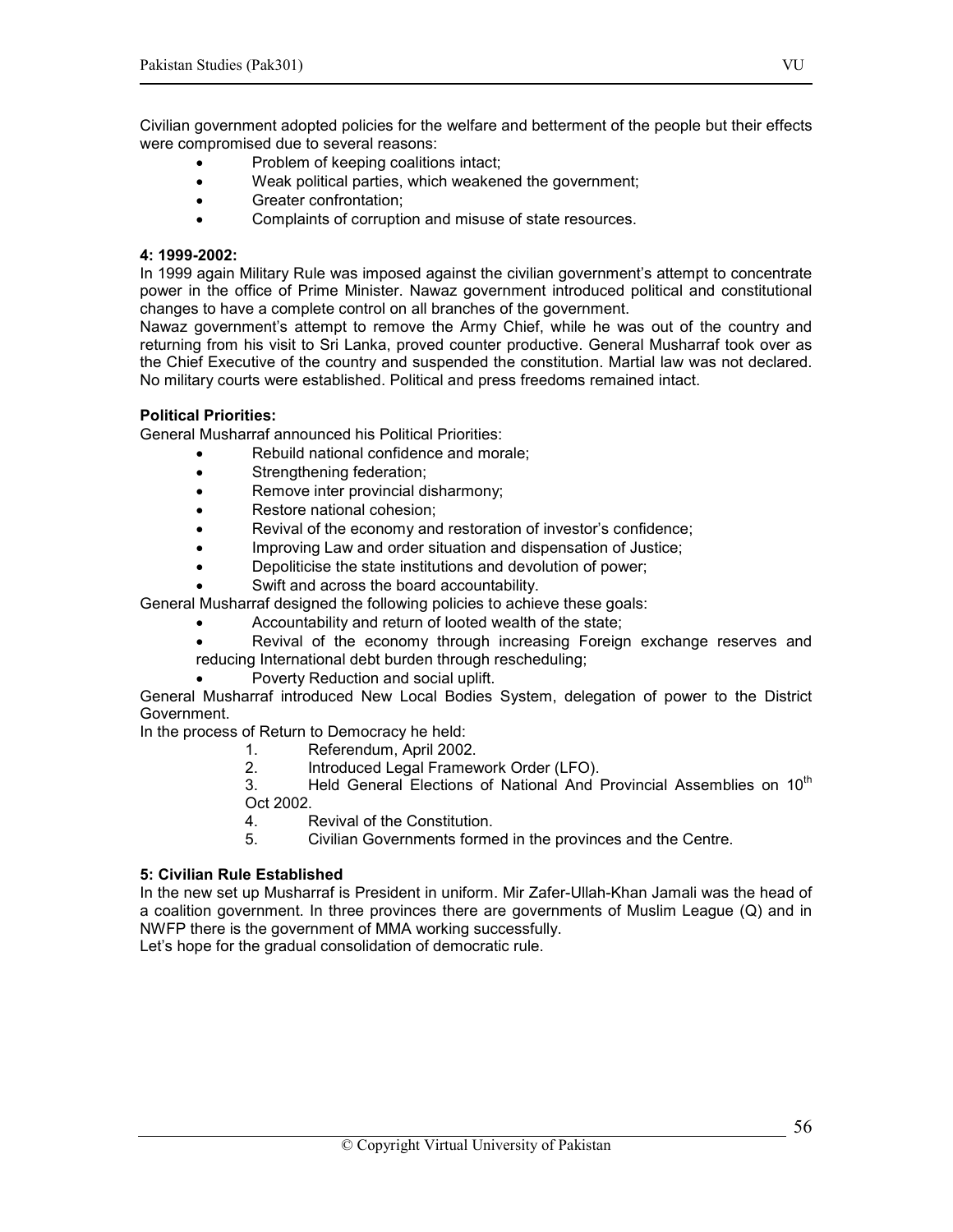# Geography, Land, Boundaries and Neighborhoods

- 1. Geography and the People
- 2. Boundaries
- 3. Neighborhoods

#### 1: Geography and the People

Pakistan was comprised of two wings when it came into existence on August 14, 1947. East Pakistan separated in 1971. Post-1971 or present day Pakistan is located in the Northwestern part of South Asian Sub-continent.

It has maintained its distinctiveness in the Sub-continent. Indus Valley Civilization is as old as 2500-1600 BC. The archeological heritage of Harappa and Mohenjo-Daro are clear evidence of this fact. Arians first came to this land followed by Islam and Muslims from Central Asia and Afghanistan. Muslim rule continued about one thousand years. Then the downfall of Muslim empire paved the way for British Rule, which ended with the formation of two independent states of India and Pakistan.

#### Location:

Pakistan is located between 24\_37 degrees North latitude 61\_75 degrees East longitude.

#### Territory:

Its area is 796,095 sq Kilometers.

|                    | Territory     | percentage |  |
|--------------------|---------------|------------|--|
|                    | (in thousand) |            |  |
| <b>Balochistan</b> | 347.2         | 43.61      |  |
| Punjab             | 205.3         | 25.81      |  |
| Sindh              | 140.9         | 17.71      |  |
| <b>NWFP</b>        | 74.6          | 9.4        |  |
| <b>FATA</b>        | 27.2          | 3.4        |  |
| Islamabad          | 0.9           | 0.1        |  |
|                    |               |            |  |

#### Diversity in the nature of territory:

• North and Northwest: It includes Mountains of Himalayan and trans-Himalayan Ranges, Korakoram & Pamirs, which includes some of highest peaks like K2, Nanga Parbat etc.

• West: Baluchistan Plateau is about 1000 feet in elevation with dry mountains crossing it from northeast to the southwest. Here very little rainfall occurs.

- Indus Plains: Main agricultural region in the middle of the Indus valley.
- The Potohar Plateau is there in the East of upper Indus plains.
- In South East of Indus Plains there is Deserts Thal, Cholistan and Thar.

#### Climate:

Climate of Pakistan is diverse.

North, Northwestern Mountains are extremely cold in winter but mild in summer.

The Indus Plains are extremely hot in summer but cold and dry in winter.

Coastal regions are having temperate climate. There are some variations within each region.

# Four Seasons:

 Summer: May to September Winter: November to February Spring: March-April

Autumn: September-October

#### Rain:

It varies from region to region. The main rainy season is the summer i.e. Monsoon.

#### Population: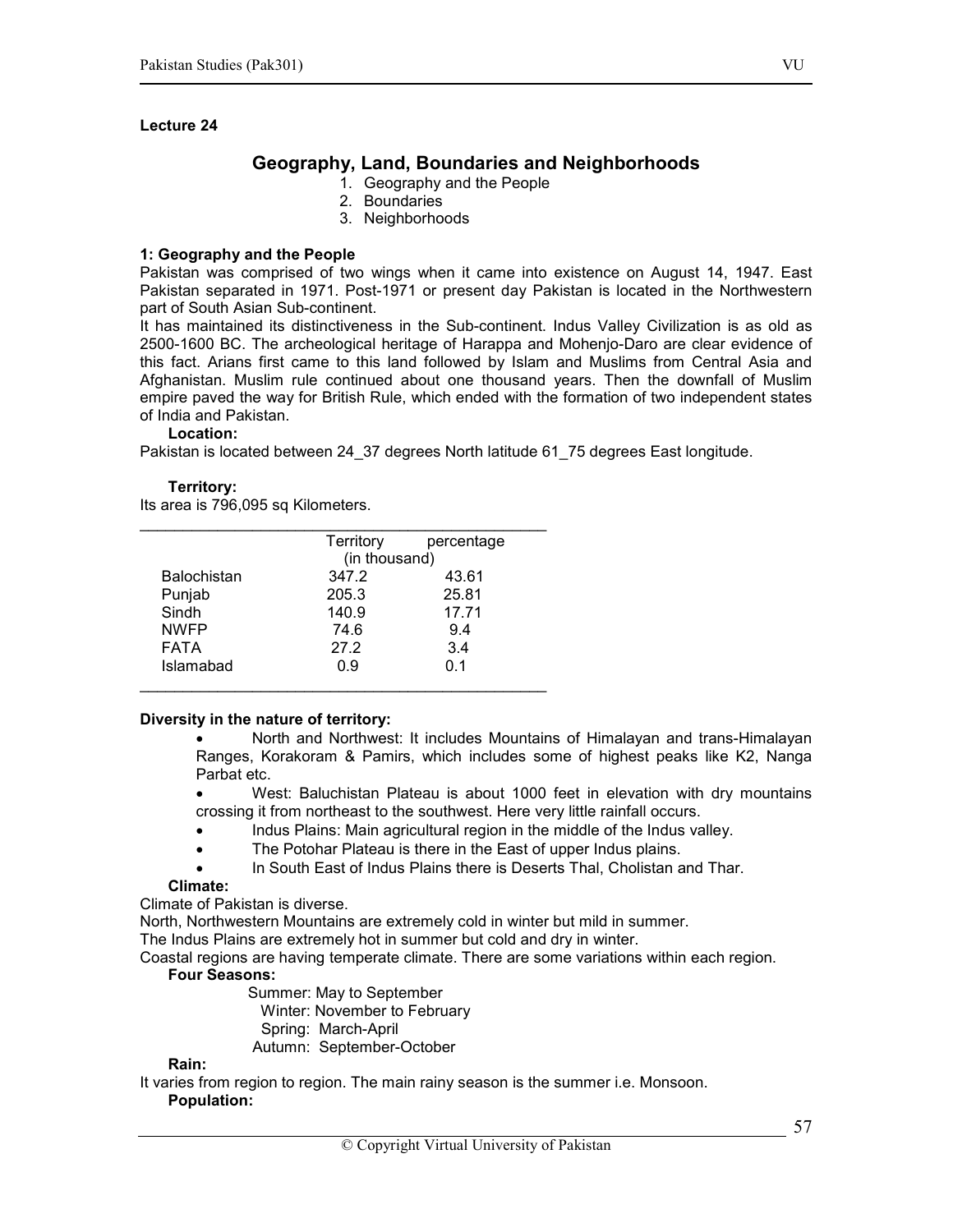Pakistan is having a large population. The growth rate recorded over 3 percent in the 1970s to early 1990s. Now declined due to a number of measures by the government but still it is higher as compare to the other countries of the region. Census is taken after every ten years.

#### 1951, 1961, 1972, 1981, 1998

| Year | <b>Population</b><br><b>In Million</b> | <b>Annual Growth</b><br><b>Percent</b> |
|------|----------------------------------------|----------------------------------------|
| 1951 | 36.2                                   |                                        |
| 1961 | 46.2                                   | 2.80                                   |
| 1972 | 65.3                                   | 3.10                                   |
| 1981 | 84.3                                   | 3.06                                   |
| 1998 | 130.6                                  | 2.61                                   |

In 2006, the population is estimated to be over 160 million.

#### Important Features of the Population:

More than 50 Percent population is under the age of 21. A large part of this population is dependent.

- Add to this people over 65 years.
- About 30 percent population lives in urban areas.
- Why migrations to urban areas: Education, jobs, facilities etc.

• Impact of urbanization: Poor civic conditions, education, health, housing, town planning etc.

| Provincial population. |  |
|------------------------|--|
|------------------------|--|

Punjab 56-57 percent

| Sind | 23 percent |
|------|------------|
|------|------------|

NWFP 14 percent

Baluchistan 5.3 percent

• Low literacy rate: Official literacy rate is 46 percent but functional literacy rate is even lower.

• Women literacy rate is much lower. In certain areas of Baluchistan women literacy is nominal to non-existent.

• Why population figures are important. For Planning and development, Socio-economic development and poverty alleviation etc.

• Social development indicators are poor in Pakistan. No ideal figure for population can be named. It depends upon the resources. High population is asset as well as a liability because we cannot feed them.

• Efforts to manage population are being done by the Government as well as by non-governmental organizations in the field of health care, family planning and education.

#### 2: Boundaries:

Pakistan shares boundaries with four countries.

- China in the northeast: About 600 km long border in the Northern Areas. Silk Route is a major link for trade and traveling.
- Afghanistan: North and Northwest about 1200 miles. Durand Line was drawn on November 1893 as a border between the two neighbors.
- Iran in the West share about 590 miles border from Koh-i-Malik Siah to Gawadar.
- India in the East having a border about 1400 miles which was established in August 1947.

• We also face India on the LOC in Kashmir, the most troubled frontier having hardly any natural barriers, highly volatile and porous.

• South: Arabian Sea, Coastline 450 miles. Stretches from the Rann of Kutch Indian border to the Iranian border in the West.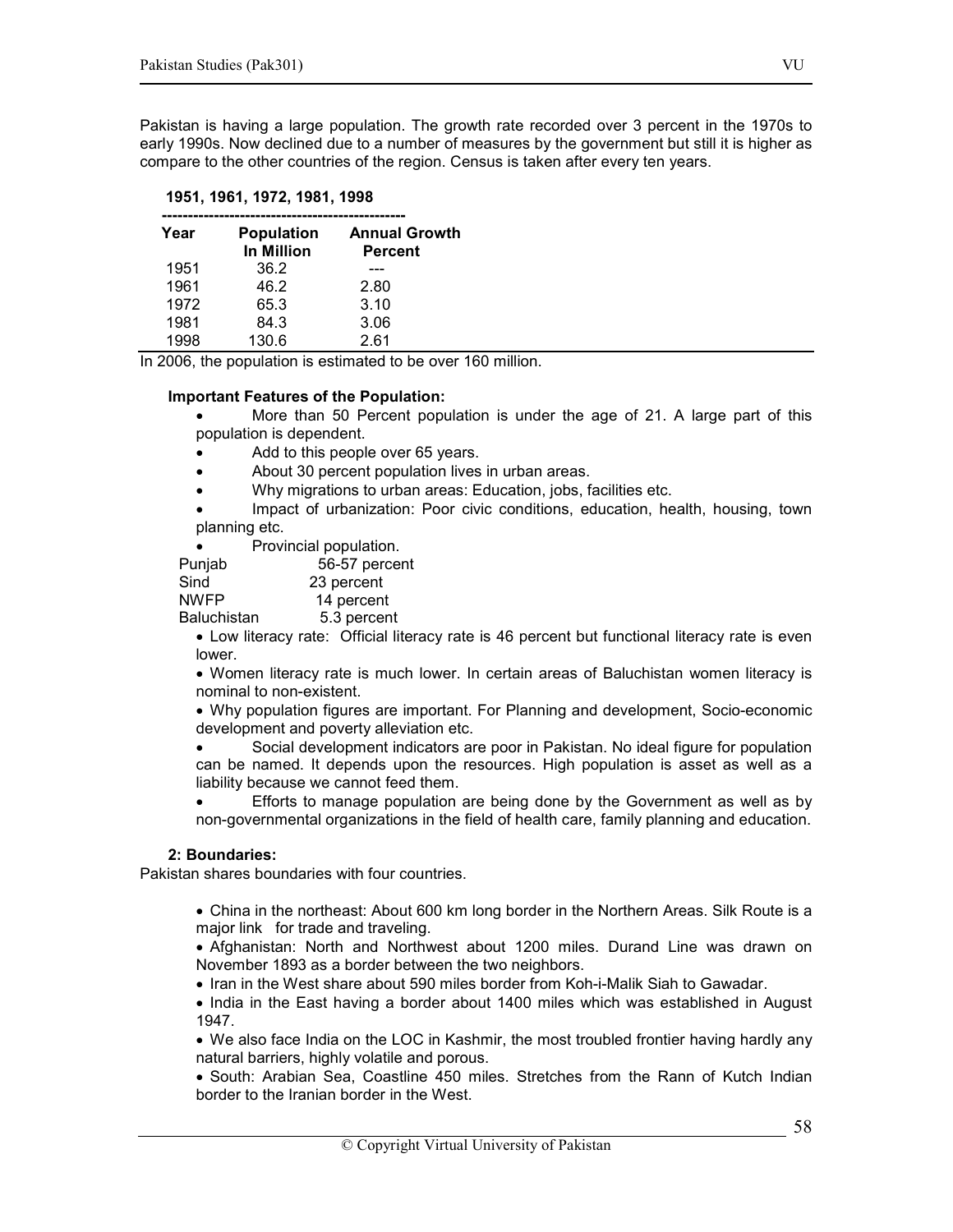# 3: Neighborhoods:

Pakistan is located in strategically important region. It is the center of global interests. For all the big powers like China and Russia it is important. U.S maintains interests to keep an eye on both China and Russia.

It is on the gateway of Central Asian Muslim States through Afghanistan. On the other side of it is the outer region of the Gulf region having rich oil resources and economic wealth. Pakistan has close brotherly ties with these states. Now the pipelines of oil and gas are planning to be passed through Pakistan. It will be a new start of economic cooperation in the region.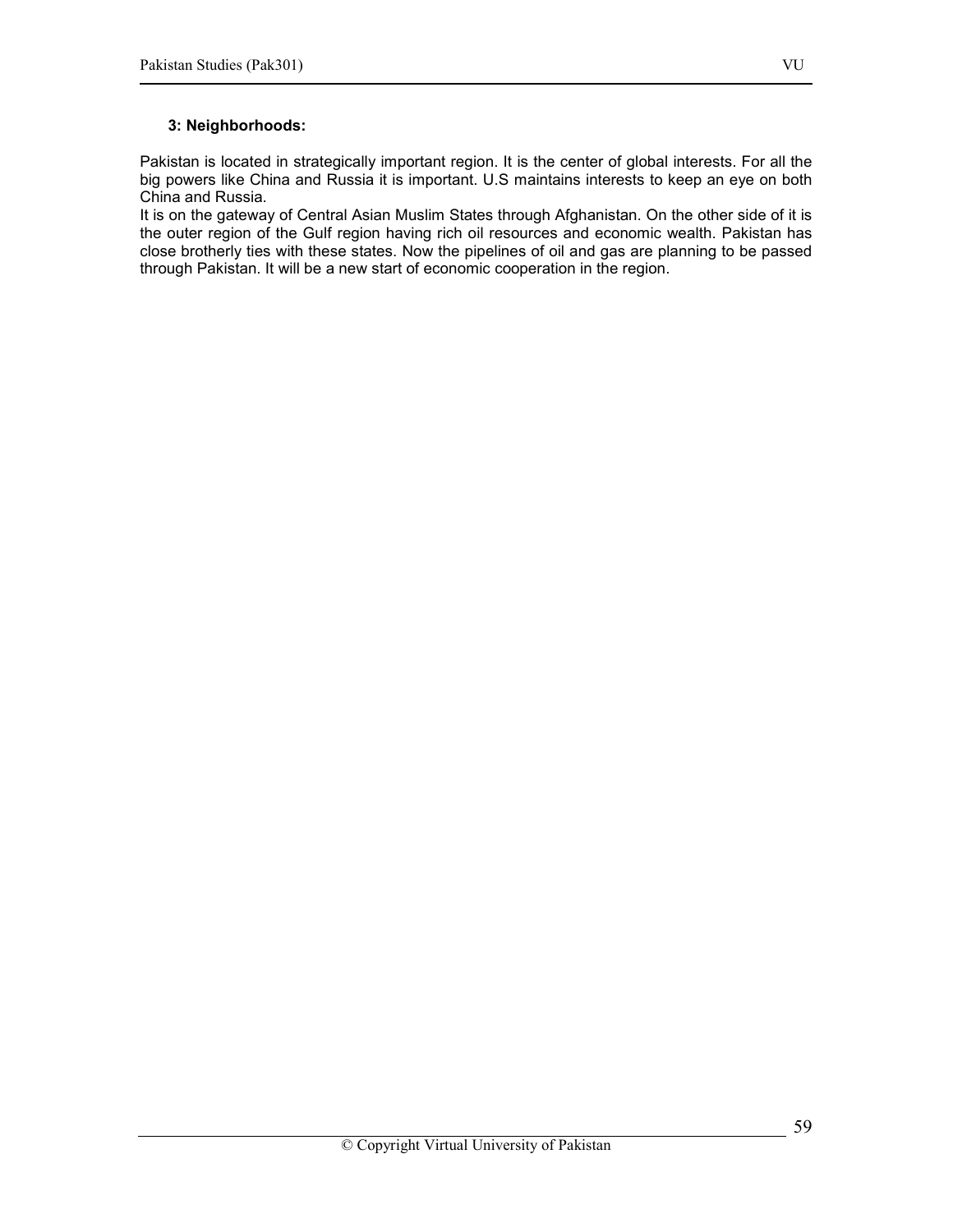# Natural Resources, Agriculture

#### 1: Natural Resources

- **Mineral Resources**
- Rivers and Canals
- Forests
- Animals
- 2: Agriculture

#### 1: Natural Resources:

The resources endowed by the nature to the country and the people are called National Resources, e.g., Mineral resources, rivers, forests and animals. Agricultural lands hold key to development and prosperity of a country.

The rate of development and prosperity of a country depends on efforts to make use of it. Effective management and human efforts are needed to avail them. Modern technology is also required to make use of it.

#### Mineral Resources:

Pakistan is blessed with considerable mineral resources. Some of them are explored but much remains to be done for the search for more. Some important resources are:

• Iron Ore is used for industry, especially steel industry. It is found in limited quantity and low quality. Most of the required Iron ore is imported from abroad. Its deposits are found in Chitral, Chaghai, Kohat, Kurram Agency, Mardan, Hazara, Mianwali (Kalabagh) and DG Khan.

• Chromite: is used in preparing other metals, leather tanning, making of steel products, armament and stainless steel. The deposits of Chromite are found in Zoab (Muslim Bagh), Chaghai, Malakand, Mahmand, Waziristan, Fort Sandaman etc.

• Gypsum is used for plaster of Paris, Paints and Cement. It is found in Jhelum, Mianwali, DG Khan, Kohat and Loralai.

• Sulphur is used by chemical industry. Its deposits are found in Kalat, Khairpur, Mardan, and Jacobabad etc.

• Coal is used in power generation. It is basically used as fuel. It is not found in good quantity and quality. It is mostly found in Sindh (Thatta, Tharparkar, Manara)

Balochistan (Deegari, Sharig, Soer, Khost, Maach, Hernai), Punjab (Makarwal, Dandot), NWFP (Cherat and Noshera).

Oil: It is a major source of energy. It is mostly imported from Iran and Gulf states. Now some valuable reserves are found in Jhelum, Mianwali, Attock, Balkasar, Mial, Chakwal, and Dhodak.

• Gas: it is itself a source of energy and fuel, and also used as a source of power generation. It is found in Sui, Mari, Uch, Khairpur, Jacobabad etc. Now some new discoveries are also found.

• Uranium: It is the basic element for atomic power, indispensable for the defence. Its deposits are in DG Khan, Hazara and Kohat.

#### Rivers:

The river system of Pakistan is consisted of Indus and other associated rivers. We have a welldefined Canal system. The most important one is the Indus Basin project.

What we require is the proper management of water, its conservation, effective use, storage, dams and flood control. Water is dangerous if it is too much, it become a problem if it is too little. It is used for Agriculture where it is the backbone of agro-economy. It is also a cheapest source of hydroelectric Power generation.

#### Forests:

Normally 25 percent area of a country should be covered with forest. But in Pakistan it is only 4 to 5 percent.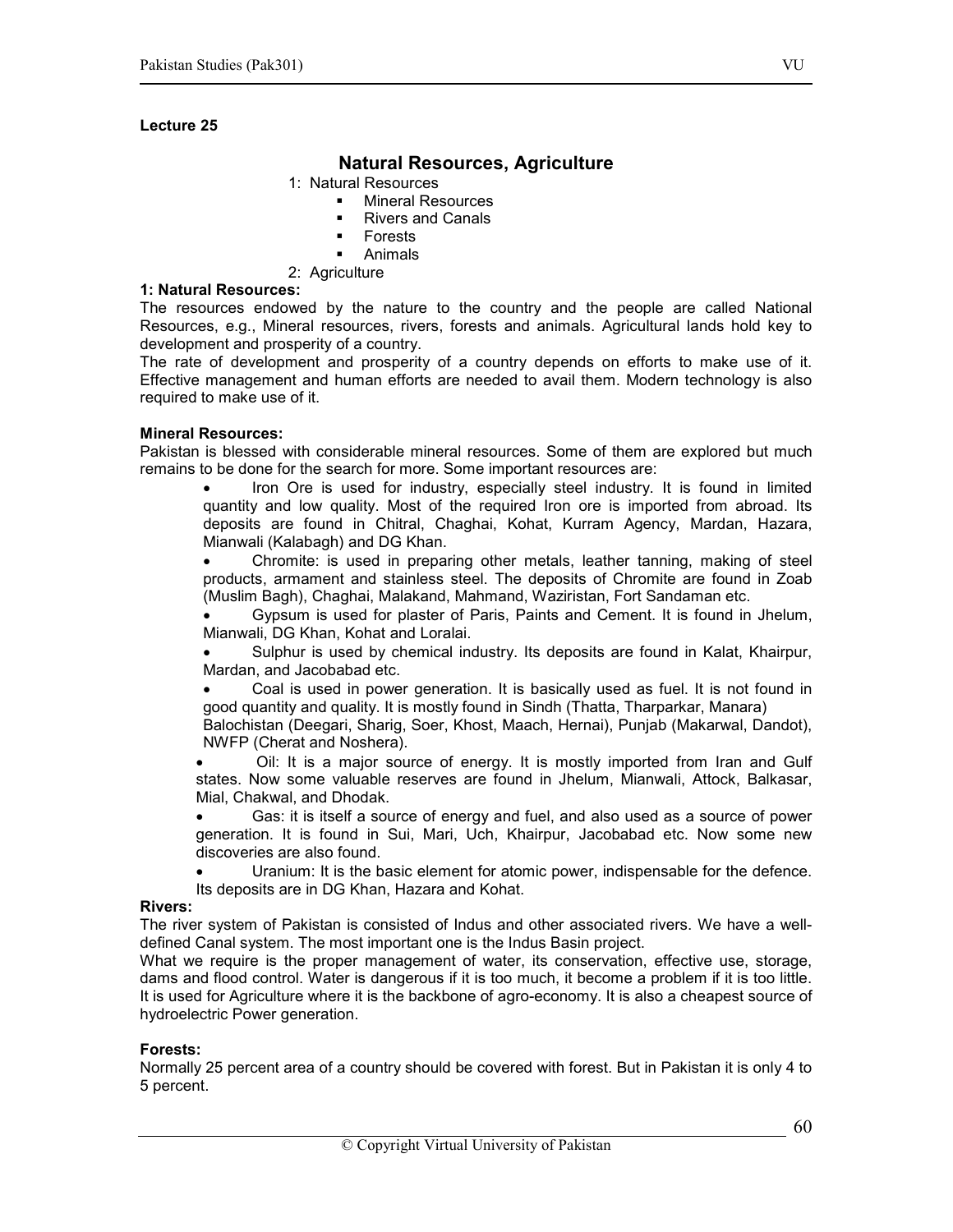Some areas are not suitable for plantation like deserts and dry mountains. It is because of shortage of water and rainfall. Deforestation is also due to unplanned cutting of trees.

#### Advantages:

Forests have many advantages. They are helpful in improvement of weather. Protect against windstorms, help in slow melting of snow to stop floods. They add greenery, beauty and fresh air to the environment. Plants are source of food, medicine, timber, chemicals and fertilizers. They are the homes of animals, birds and insects. They are also used as fuel.

#### Animals:

Animals provide milk, meat, hide and skins, wool etc. They are also used for agriculture and transportation. They are a source of foreign exchange.

Their proper breeding requires planning and care. Animal husbandry and colleges of research are established to breed and cure useful species of animals. Department of Live Stock also provides Support System for raising animals both privately and through Government Projects. Government farms and military farms are also working for that purpose.

#### Fisheries:

It is also a source of food and income. Department of fisheries also encourage private farmers to invest in this field and add to personal and national wealth.

#### 2: Agriculture

Pakistan is an agricultural country. More than 70 percent of its population lives in rural areas. Over 50 percent are directly engaged in farming or agro-based activities.

- Share of agriculture to GDP is 26 percent.
- In Punjab and Sindh plains are very large. There are irrigated farmlands.
- Two major crops are yielded in a year

(a) RABI: Sown in October-November and produce obtained in April-May. Important produces are Wheat, Gram, Oil seeds.

(b) KHARIF: Sown in May-June and produce is obtained in October-November. Important crops are Rice, Sugar Cane, Cotton etc.

Main crops: Wheat, Rice, Cotton, Sugar Cane, Gram, Maize, Mustard, Tobacco, Oil seeds, Fruits and vegetables.

Land Reforms are introduced from time to time by different governments: in 1959, 1972, and 1977. The aim was to reduce land holding and to strengthen the position of tenants. It was done for improving yield per acre and poverty alleviation in agriculture field.

#### Problems in Agriculture:

There are number of problems in our agriculture, for instance:

- 1. Outdated modes of cultivation, which cause low per acre yield.
- 2. Water Logging and Salinity.

Attention is being given to these since mid 1960.

3. Crop diseases are big problem. Technical support is being provided by Department of Agricultural. It helped to overcome the problem. Our inputs have problem of quality, which cause low prices in market. Other handicaps are low quality seeds, costly fertilizers, non-availability of electricity or oil for tube well etc.

4. Water related problem, sometimes it is too little, but sometimes it is too much. Cleaning of Canals is also necessary to provide water at the end of canal.

- 5. Credit facilities are also problematic.
- 6. Access to market is difficult.<br>7. Availability of reasonable pr

Availability of reasonable price should be ensured for the welfare of the farmers and high yield of crop.

#### Agriculture and Development Plans:

• Research is done for the development of high yield seeds giving better output. Information and guidance is being provided to the common farmer to enjoy the fruits of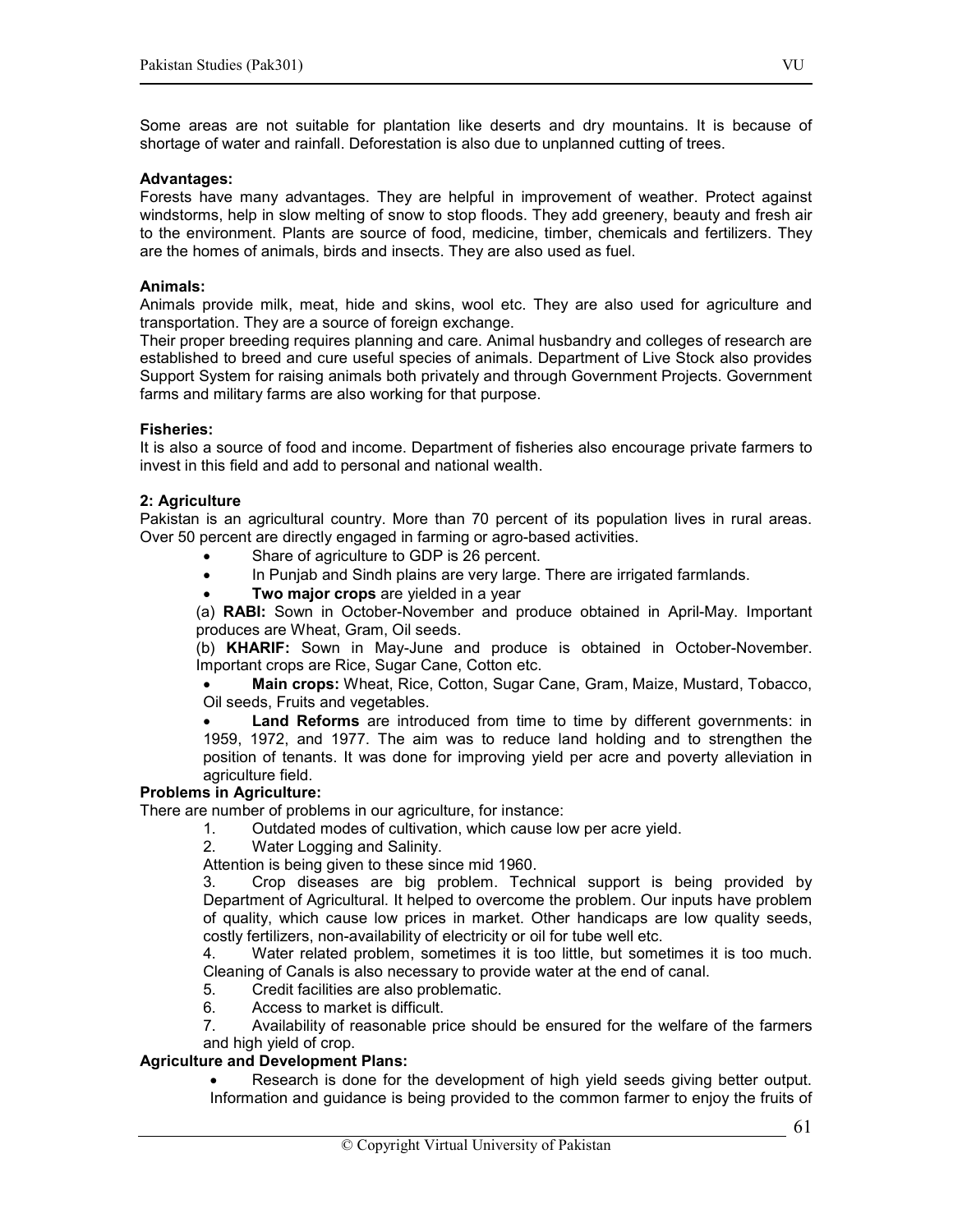the advance research in the field of agriculture. University education is developed in various parts of Pakistan especially in Faisalabad and Jamshoro. Emphasis is laid on modern technology in practical field.

- Communication and transportation facilities are increased.
- Government ensures the payment to the farmers for their produce immediately.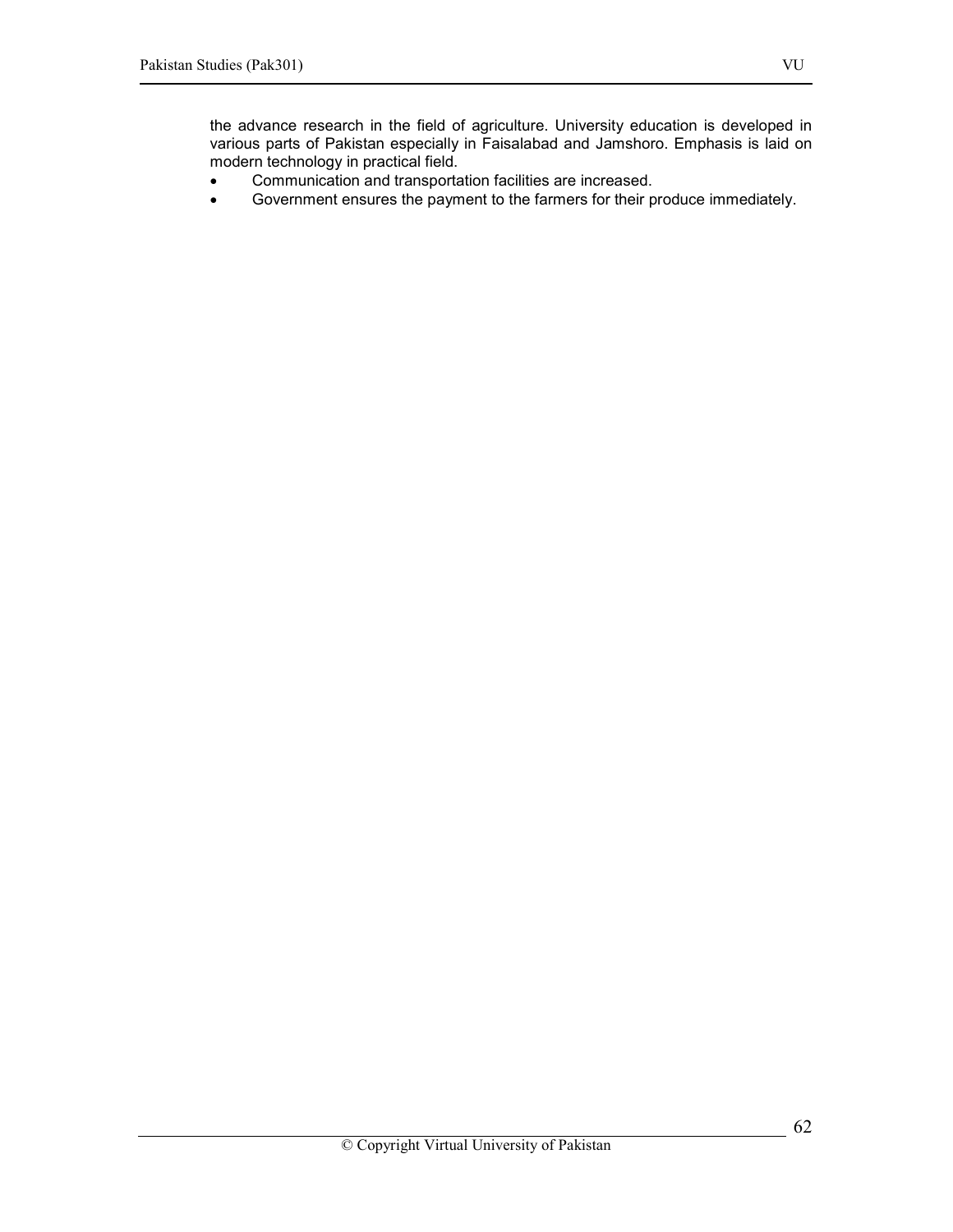# Industrial Development

- 1. Importance
- 2. Historical Overview
- 3. Major Industries
- 4. Future Directions

## 1: Importance:

Industrialization is the key to economic development and overall prosperity. Without it no economy can grow. It is the backbone of a strong and stable economy. It is the basis of modernization and development of the state.

Industrialization helps the international standing of a state. Industry and technology go together. It enhances trade and save foreign exchange. Industrialization brings self-reliance for a nation.

It is also important for agriculture. Agriculture provides raw materials and so input for industry and output is the finished goods.

Industrialization improves the quality of life, help in Poverty reduction, and provide employment facilities.

Industrialization has close relevance with the defence and security of the country.

#### 2: Historical Overview:

In 1947 Pakistan inherited very small industrial infrastructure. Only about 4 percent of India's industry was there in areas of Pakistan. It was insufficient to meet the needs of the day-to-day life. Initially sugar mills, biscuit factories, cigarettes factories, oil mill, cement units, match factory, steel rolling, and glass work factories were set up.

# Priorities set out in the early years:

1. Industry would be based on indigenous raw materials.

2. Consumer goods should be manufactured to meet the immediate needs of the people.

3. Private initiative to be encouraged.

4. The state to be involved in the process through: facilitation and help, financial help, tax incentives, protective tariffs etc. It also played direct role to set up industry.

5. Training and research facilities would be provided.

6. Industrial Development Board was formed in 1948. All Five Years Plans from 1955, 1960, 1965-70 paid greater emphasis on private sector and rapid industrialization. It added to aggregate economic growth.

# Institutional Arrangements:

• Pakistan Industrial Development Corporation (PIDC) was established under a law in 1950. It encouraged the setting up of industry that was less attractive for the private sector. Initially 15 industries were identified.

• Industrial Development Bank of Pakistan (IDBP) was set up in 1961. It provided loan facilities for industrial projects at concessional rates to middle and small investors.

• PICIC: Pak Industrial Credit & Investment Corporation was established to give loans and credit facilities, including foreign exchange facility, for setting up industry. It also launched investment schemes.

• Investment Promotion Bureau, 1959 was formed for the promotion of domestic and foreign investment and to provide advice and guidance to investors and provision of necessary help to them.

• Other institutions like ICP, NDFC, NIT were established.

External financial and technical support was provided both bilateral and multilateral by World Bank, IMF, and Colombo Plan etc.

#### Nationalisation of the Seventies:

New democratic government of PPP after assuming power adopted the policy of nationalisation. Ten basic industries were nationalised. Later some others were also taken over to have a greater state role. Initial euphoria ended and industrial output suffered. It also caused flight of capital from the country.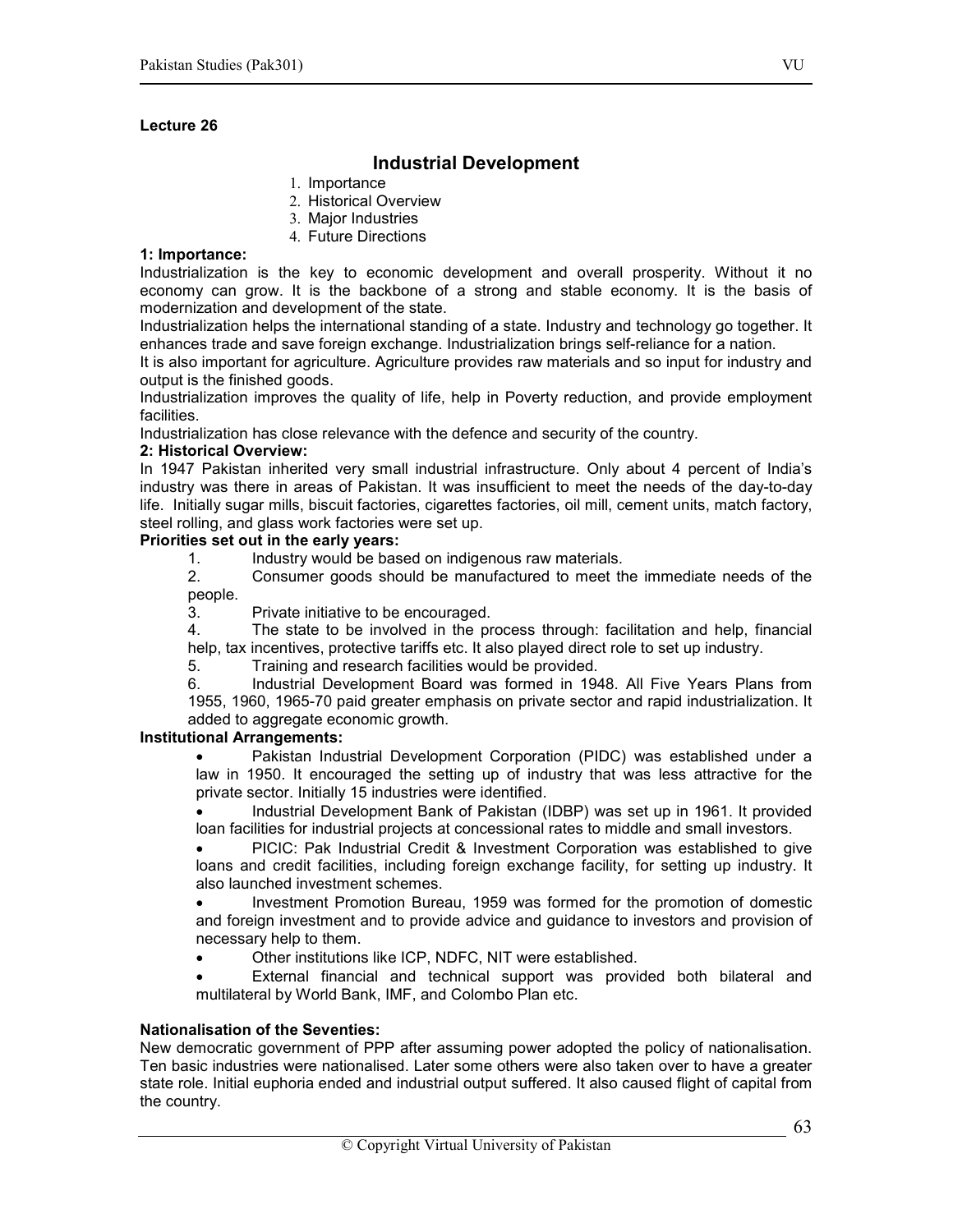#### Since the early 1990s:

The policy of the governments in 1990s changed. Since 1990s all the governments including that of PPP followed the policy of denationalisation and privatisation. They are promoting free economy, foreign investment, non-governmental initiatives, Foreign Direct Investment (FDI) and investment from Pakistanis settled outside the country.

# 3: Major Industries:

**Textiles:** It is major industry based on agriculture, heavy textile industry caters to domestic and external market. Major Centres are Faisalabad, Multan, Lahore and Karachi. Woollen Cloth is manufactured in Karachi, Lawrencepur, Harnai, Quaidabad, Multan and Bannu.

**Sugar:** Pakistan has made tremendous progress in this industry. It is a food item; agro based industry, located in Sindh, Punjab and Sindh.

**Cement:** This industry has gone through major expansion. Over 20 factories are established in the pubic and private sectors which cater to Pakistani needs. Still it is imported in limited quantity. Most of the sites are in Dandot, Daud Khel, Wah, Rori and Karachi.

• Vegetable Ghee: Cooking oil is a major food item. There is much expansion over the years both in private and public sectors. Now we are self sufficient, although some raw material for making cooking oil is imported. About 60 units are in Sindh, Punjab and NWFP.

Iron and Steel: Steel Mill near Karachi was set up with the help of the former Soviet Union. The major problem was that of raw material. The iron ore found in Pakistan is very poor in quality. Steel rolling units and iron related factories exist in different parts of Pakistan.

Paper: Major paper industry was in East Pakistan, which was lost in 1971. We had to face shortage of locally made paper after 1971. Now this industry is located in Noshera, Charsada, Gujranwala, Lahore, and Gharo. Some quality paper has to be imported.

• Machine, tools: Heavy Mechanical Complex (HMC) Texla serve this purpose. HMC was set up with Chinese cooperation.

• Machinery, industrial equipment, engineering goods, engines, machinery for sugar, cement, and fertilizer industry is prepared here.

**Defence Industry:** Wah Ordnance Complex is established for weapons and armaments. HMC is making Tank Rebuild Factory. Kamara Aircraft Rebuild factory overhaul F-6 and Mirage. It is also manufacturing Maashak, K-8.

#### Other Important Industry:

Fertilizer, Tobacco and cigarettes, Oil Refineries, Cars and Tractors production, Shipbuilding: Karachi Shipyard, Ship breaking.

#### Cottage Industry:

Industries established on small scale, involving a household or small number of people, use of limited resources, having less investment are called small or cottage industries e. g., Carpets, sports goods, toys, power or handlooms, handicraft etc.

#### 4: Future Directions:

There is no escape from industrialization. It is a must for prosperity and development.

We are having Mixed economy with an emphasis on private initiative. Privatisation and Foreign investment need appropriate conditions: political and economic stability, infrastructure, less bottle necks, corruption issue, low interest loans and state support and above all security of investment.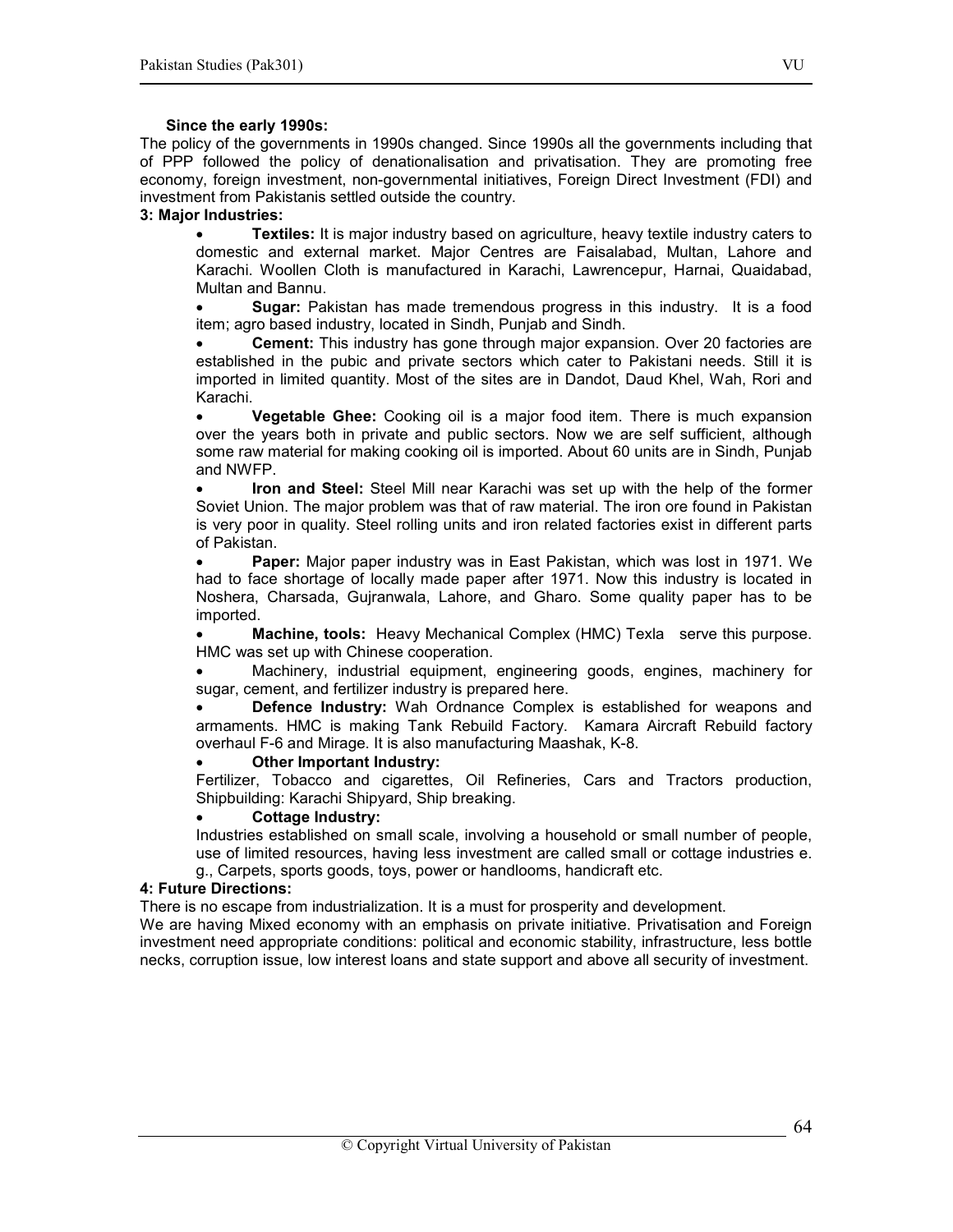# Education in Pakistan

#### Major Areas Covered:

- 1. Importance
- 2. Educational Issues
- 3. Kinds of Education

#### 1: Importance of Education:

Education is a key to development for individual, society and state. It shapes natural qualities and talents of the individuals. It has positive relevance to family and society. It also confers citizens' confidence to deal with environment, a sense of purpose. Education provides a goal orientation and is helpful to others by educating them.

Education provides entitlement to job and professions. It gives effective tanning to the citizens about their rights and duties. It plays a more constructive role in character building of the person and in turn society as a whole.

Education should be integrated to nation building and should be able to transmit the primary values. Education should be responsible for the formation of attitude.

It should transmit socialization among individuals.

Education system is designed according to the ideology of the state and its identity. Education is the indicator of socio-economic development. For the real progress proper educational facilities should be provided. Literacy rate should be enhanced. Trained and qualified human power can make a nation success. Only such educated people can better be equipped to deal with changing situations and challenges of the time. Education provides better understanding of international environment that affects all of us. Islam asks Muslims to get education. Other religions also value education.

#### 2: Educational Issues:

From historical perspective Pakistan has made commendable efforts for spreading education since independence. Funding, facilities and free primary education was introduced to enhance student enrolment. Following steps were taken for uplift of education:

- It made integral to development planning in all Five Year Plans and Yearly Plans.
- Education Commission was established and new Education policies were introduced.

• Critical evaluation points out serious issues requiring immediate attention for enabling education to achieve its goals.

#### Problem of Resources:

Resource allocation for education is far from satisfactory. It is much less than what a large number of countries spend on education, especially those having developed after World War II. Most of these allocations go to salaries and administration.

Fewer amounts are given for infrastructure, facilities of research and development.

#### Low Literacy:

In Pakistan literacy rate is 46 per cent. While meaningful literacy is far less. Female literacy is lower. In rural areas literacy is much low.

#### Enrolment and Retention:

All Children are not enrolled in schools. Drop out at the primary and high school level is very high. The incentive to send children to the school is to retain them there. Poverty and lack of appreciation cause drop out. Not enough schools with proper facilities. Number of schools exist on papers only i.e., Ghost schools.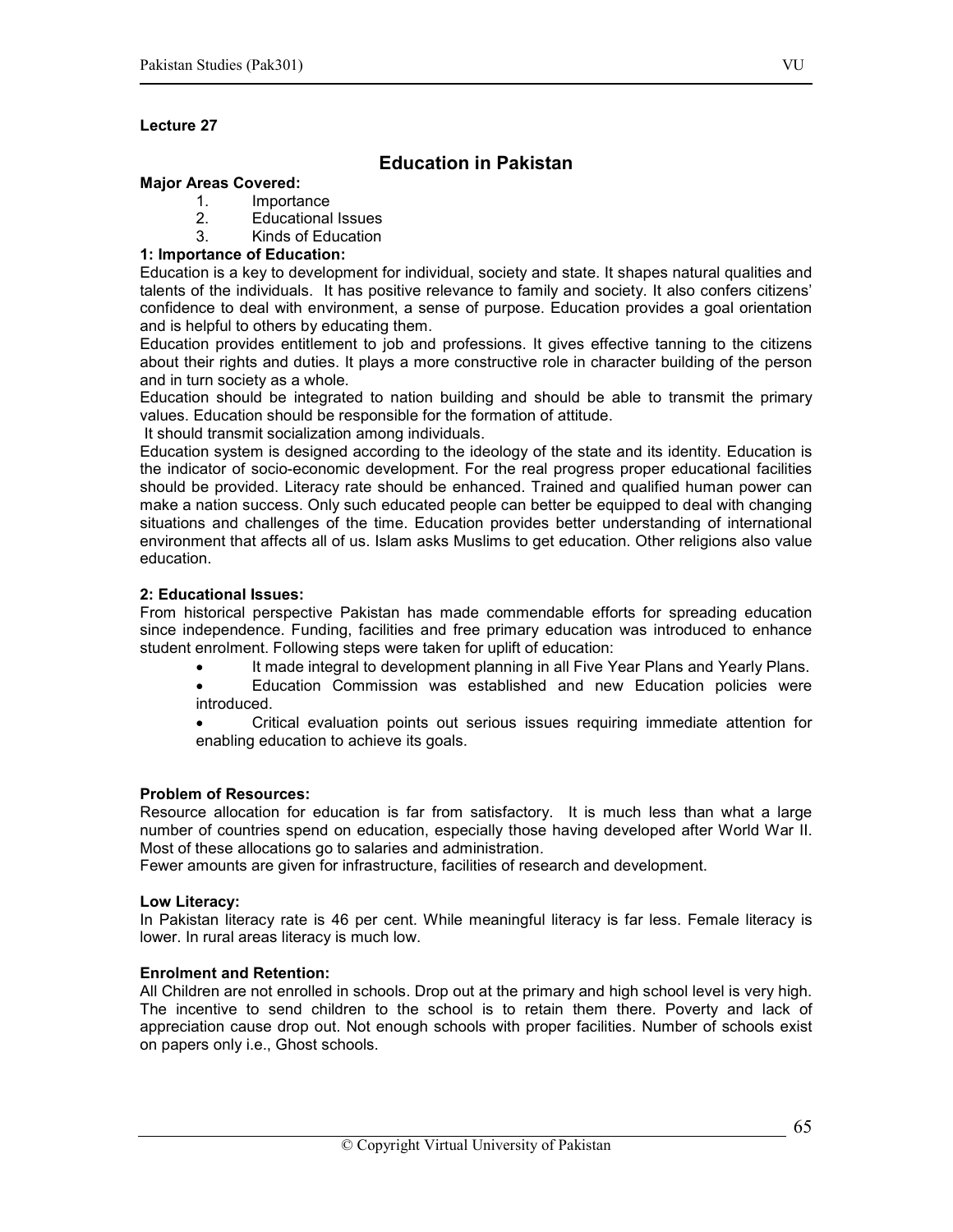#### Teachers related issues:

Shortage of qualified teachers at the lower levels is main cause of less interest of young students towards education. Student-teacher ratio is very high in Pakistan. So the teacher cannot properly treat students. Teachers are not given any incentives for devotion to the profession. Salary and other facilities especially at the lower levels are very disappointing. Training and refresher courses are also inadequate. New techniques of teaching and facilities needed for good teaching should be provided to the teachers.

#### Examination System:

Examination System remained a problematic issue in Pakistan. How to judge the performance of students is a difficult question. Instead of comprehension and depth of knowledge emphasis is laid on test of memory. Learning is geared to passing the examination. Some people work only at the end of the year and get good marks due to flaw in the system. Some of they use unfair means. Students have were little knowledge of how the papers are actually graded. This becomes a serious problem at the higher levels. Still there is a debate that whether Annual system or Semester system should be adopted.

#### Politicization:

Student groups have political links with outside groups. Political parties have their sub units in educational institutions, which result in use of violence and threats. This also damages the educational environment.

#### 3: Kinds of Education:

#### Primary:

From class 1 to 5 years is primary stage. Mosque schools are also working on this level. Efforts are being made to make it universal.

#### Middle Level:

It is from class 6 to 8.

#### Secondary:

It is from class 9 to 10.

#### Higher Secondary:

It is from class 11 to 12.

#### Degree Level:

It is a university level education for 2 or 3 years for the award of bachelor degree of Science/ Arts.

#### University, Post Graduate Level:

M. A., M.Sc., M.Phil. and Ph. D. Specialized diplomas and programs are also offered at this level. Colleges are also teaching at Postgraduate level. Now some Colleges are given university status.

#### Professional:

Professional educational fields are Medical, Dentistry, Engineering, Business and Commerce are Technical and professional degrees.

#### Adult Education:

For adults who could not get education in their early years adult education is introduced for them.

#### Distance Education: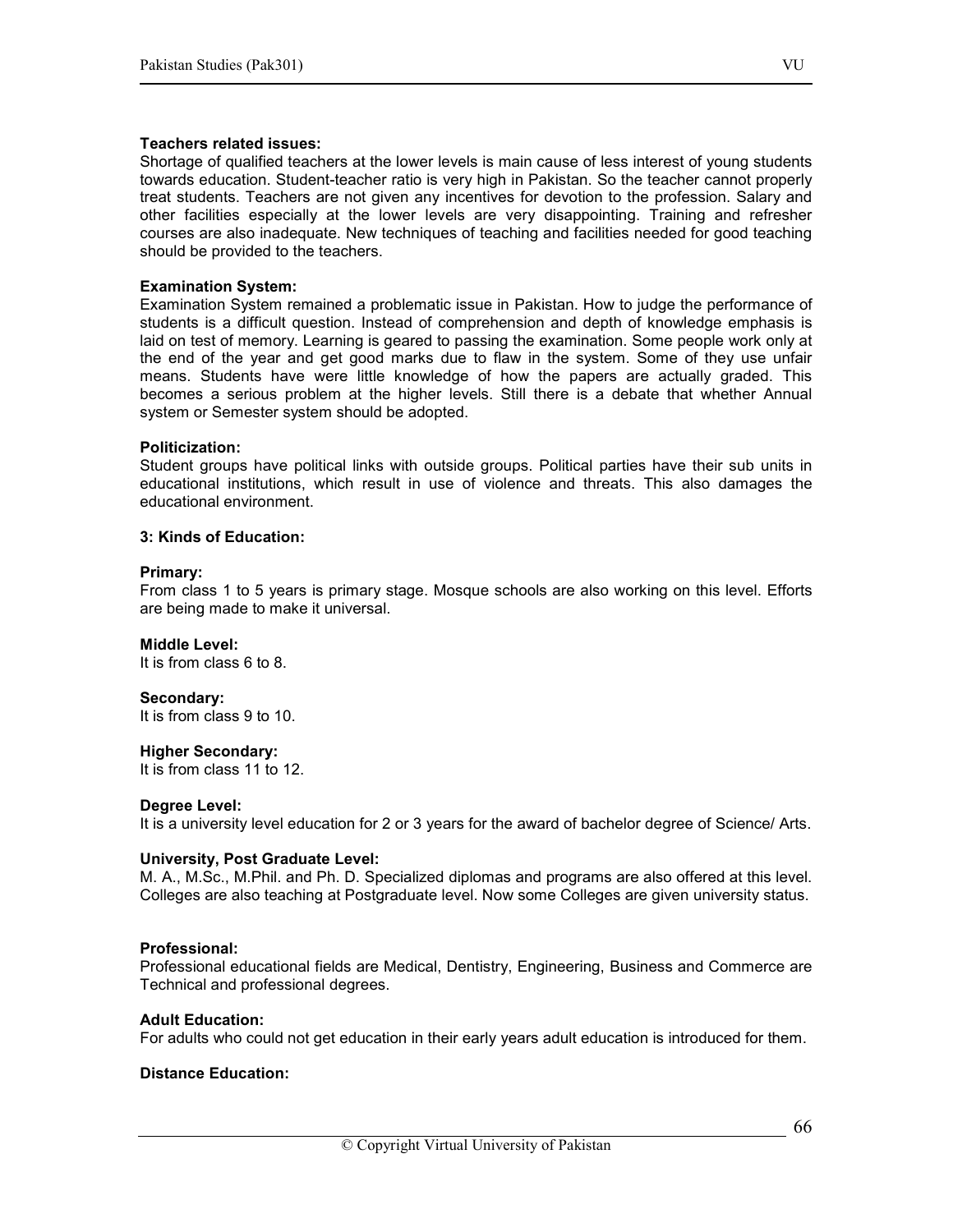People do not go to an institution but stay home and get education. This method is useful for people in service and for those living in remote areas. This is a method of Improvement of qualification without actually going to an institution.

It is a Flexible system in which Lectures and tutorial system are used through media. Examples are:

- Allama Iqbal Open University.
- Virtual University: TV and Internet.

#### Privatization of Education:

 Schools (English medium), Colleges and Universities are introduced in private sector. Some of them are imparting some good quality education but very expensive.

#### Military Foundations:

- Medical and IT education
- National University of Science and Technology
- Bharia University
- Air Force University

# Modern Technology and Education:

Technology education means education of IT, Computers- software and hardware. IT and regular education, Access to knowledge and technical education.

#### Concluding Remarks:

Education in Pakistan could not play a proper role. That's why Pakistan is much behind of some of the developing countries. The only way to meet the challenges of the time is to provide technical education at all levels. For that purpose spending on education should be raised. Primary education should be universal and women education should be enhanced. Only meaningful education can fulfill the demands of development.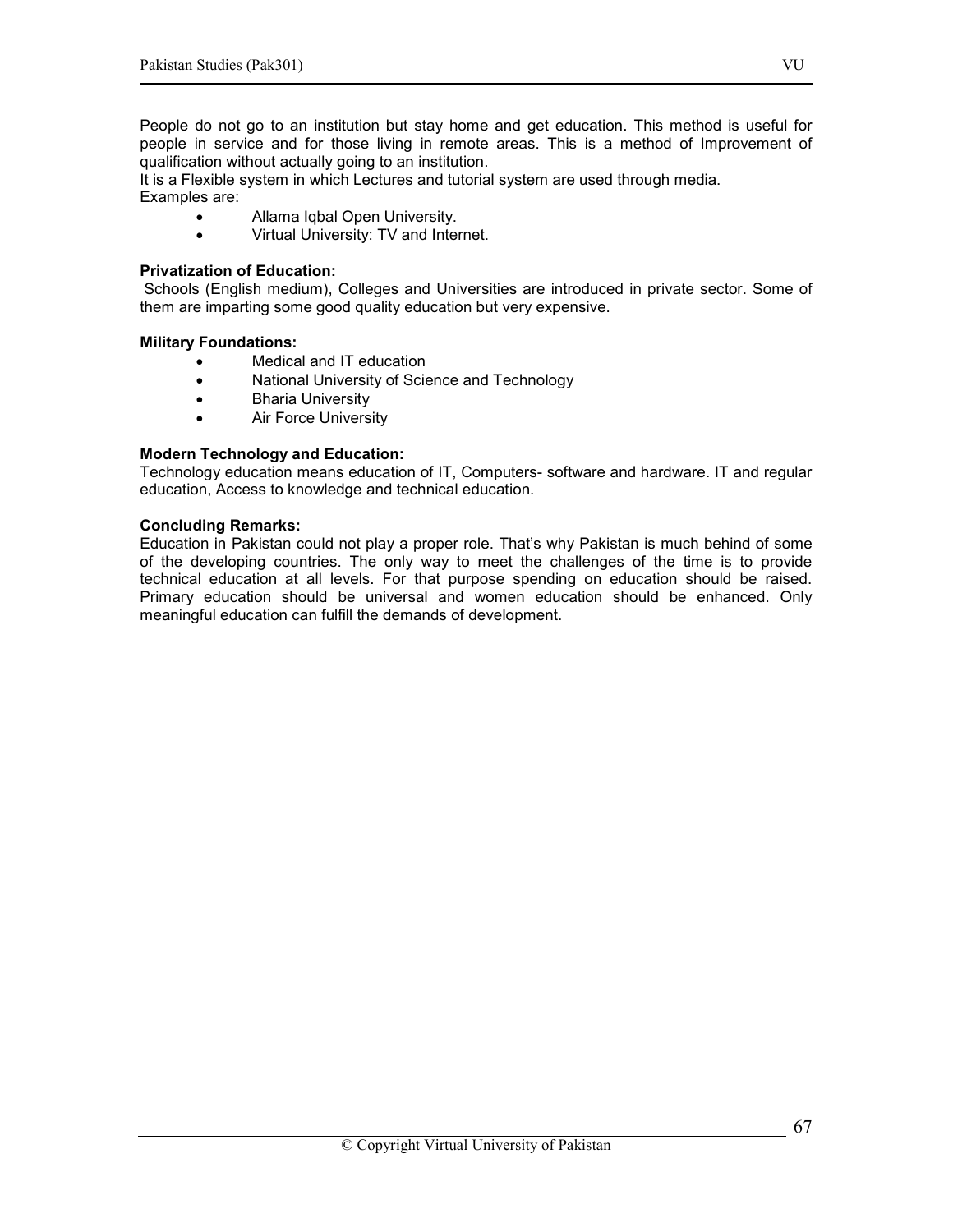# Foreign Policy of Pakistan

#### Features & Highlights

No state can live in isolation. There is a need of interaction. The linkages between internal & external environment are very necessary to create harmonious relations among the peoples living in the different regions. The national interests and identity, economic reasons, peace and stability are the motives of foreign policy of a country. Pakistan functions at different levels: Bilateral and Multilateral. It is also a member of the UN and other international organizations.

#### Features of Foreign Policy:

The main aims of features of 'Foreign Policy' are protection of- independence, Sovereignty and Territorial Integrity. Primary concern is the SECURITY through diplomacy and military security arrangements. National mobilization regarding Pakistan's security vis-à-vis India influenced foreign policy options. Strong defense is indispensable for survival.

#### Relations with All States:

Pakistan has good relations with almost all the nations of the world on the basis of mutuality of interests, cordiality, peace and non-interference in internal affairs. Pakistan believes that problems to be resolved peacefully.

#### Relations with Major Powers:

The nature of relations with major powers has varied.

#### United States

Pakistan-US relations have been generally friendly but problems developed from time to time on nuclear issue, arms sales, Kashmir etc.

#### China

China proved to be a reliable and consistent friend over the periods of decades. Pakistan supported China diplomatically in the UN and the Outside. Both the countries have developed close relations in all the areas including economic development and industrialization, defense, science and technology, environment and trade.

#### Russia

Pakistan has working relations with Russia but frequent problems remained unsolved during the period of Cold War. Russia remained favorable to India at the cost of its relations with Pakistan. On Kashmir issue, her attitude has been pro India.

Some economic relations strengthened the bilateral relations when Russia provided economic and technological assistance to Pakistan in establishing steel mill in Karachi. In post-Cold War era, Pakistan is trying to normalize the relations. The recent tour of President Musharraf is a step towards this goal.

#### Economic Issues, Trade, Investment:

 Greater importance is attributed to the issues like economic development, direct foreign investment and trade relations in international relations. Foreign policy is linked with foreign assistance from the World Bank, IMF, Asian Development Bank, International Development Bank and other sources. Economic relations are both bilateral and multi-lateral. Technology, trade, access to market and investment are keys to the cordial relations between the two countries. Pakistan is also trying to establish its relations with other countries on the same footings.

#### Muslim States:

 Being Islamic country, Pakistan has been always in search of good relations with the Muslim countries. It has been a central point in the ideology of Pakistan even before Independence.

#### Solidarity with the Developing States: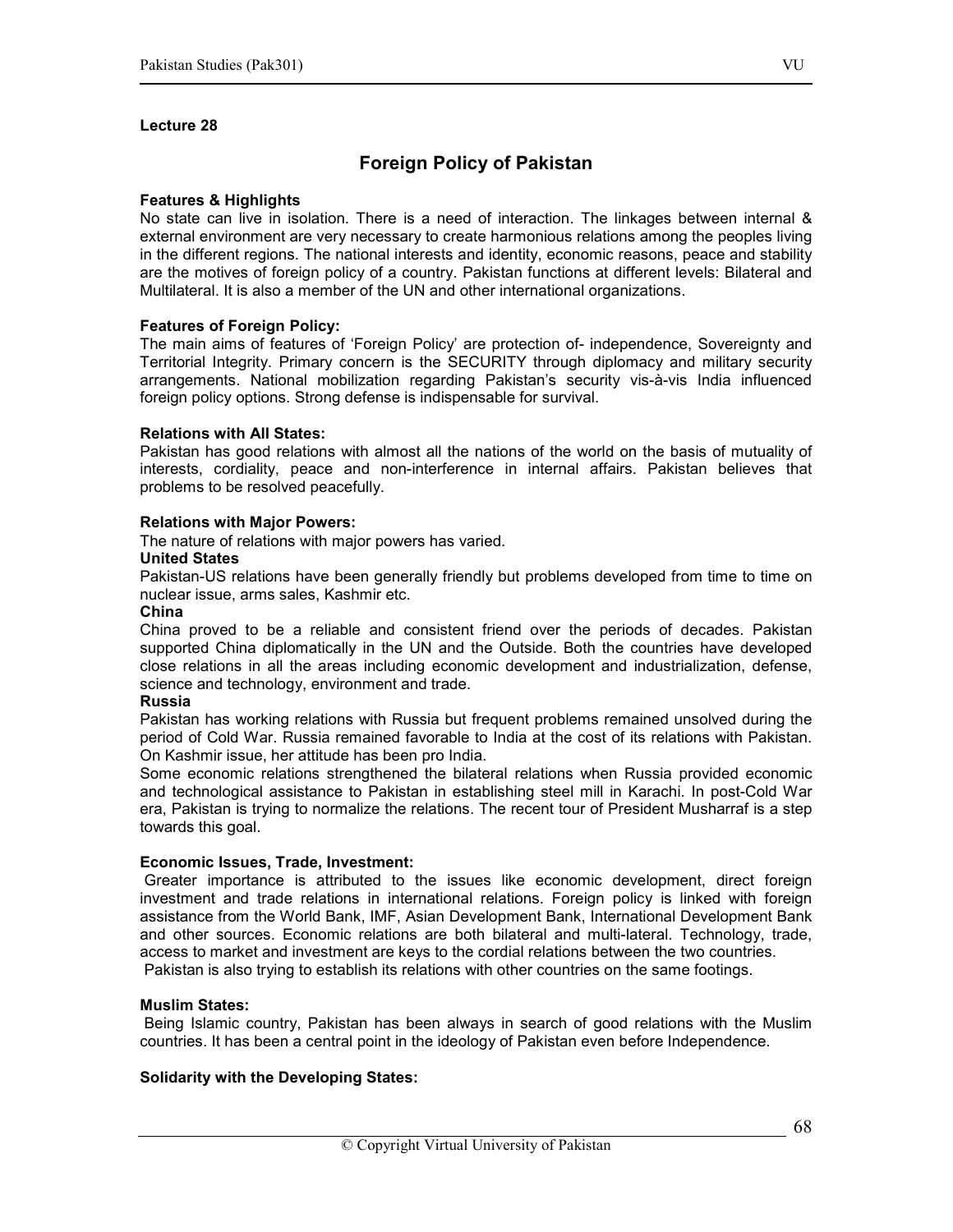Pakistan had been concerned with the issues and problems of the states of Asia, Africa and Latin America. As it is developing countries it is well aware of the problems of underdevelopment, poverty, disease, famine, civil strife and border disputes, refugees and drug addiction.

 Pakistan always emphasized on the UN and developed countries to help them. Peace cannot be maintained if humanity is suffering.

 Cooperation among developing countries in the areas of economic and technical assistance, trade and diplomacy support to these causes should be enhanced.

#### United Nations:

 Pakistan joined the UN on Sept. 30, 1947. It has commitment to the UN Charter and active in UN bodies. Pakistan has enjoyed the Security Council membership for 6 times. It has been a part of UN Peace-Keeping Missions all over the world.

#### Anti-Colonialism, Right of Self Determination:

 As we have been suffering from colonial rule we always support decolonization for Asia and Africa. Pakistan always opposed racial discrimination in Rhodesia (Zimbabwe), South Africa, Namibia etc. It always supported right of self determination for Kashmir, Palestine, Afghanistan and others.

#### Arms Control:

Pakistan believes that arms races to be controlled, resources to be used for human development. It has spoken for this cause in the UN and the outside. It opposed arms race not only at the superpower level but also at the regional and bilateral levels both for conventional and non conventional arms. It stressed that the root causes of arms races should be curtailed.

#### Nuclear Policy:

 Pakistan has been champion of peaceful uses of nuclear technology. Pakistan avoided nuclear explosions despite having the knowledge and capability of processing Uranium, Plutonium. It was only for the sake of deterrence and reaction to India's nuclear explosions.

#### Relations with India:

The most problematic area of Pakistan's foreign policy is the relationship with India. The relations have been strained since independence in 1947. There were periods of normal relations but generally it remained troubled marked with distrust and conflict. This bitterness caused three major wars in 1947-48, 1965 and 1971. Limited conflicts and trouble at LoC (Line of Control) along with propaganda war are common practices. Tension escalated when the troops on the border from both sides faced each other throughout 2002. India was not ready to open dialogue. But now there is a hope of bilateral dialogue on Kashmir and other issues. It is the only way to bring prosperity and peace for 1.2 billion people of South Asia.

#### Kashmir:

Main source of conflict between India and Pakistan is Kashmir dispute. It should be resolved under the UN Resolutions. But India has declared it as integral part of it. Instead of having plebiscite, she has blamed Pakistan for initiating insurgency in Kashmir since 1989. India claims that it is engineered by Pakistan and equates this with terrorism.

#### Control of Terrorism:

Pakistan is an active participant in global efforts to contain terrorism. Pakistan withdrew support to Taliban and joined hands with the international community. She also acted against terrorists within Pakistan, as it was victim of terrorism & sectarianism.

Pakistan believes that to eradicate terrorism first the root causes of the problem should be removed.

# Concluding Remarks: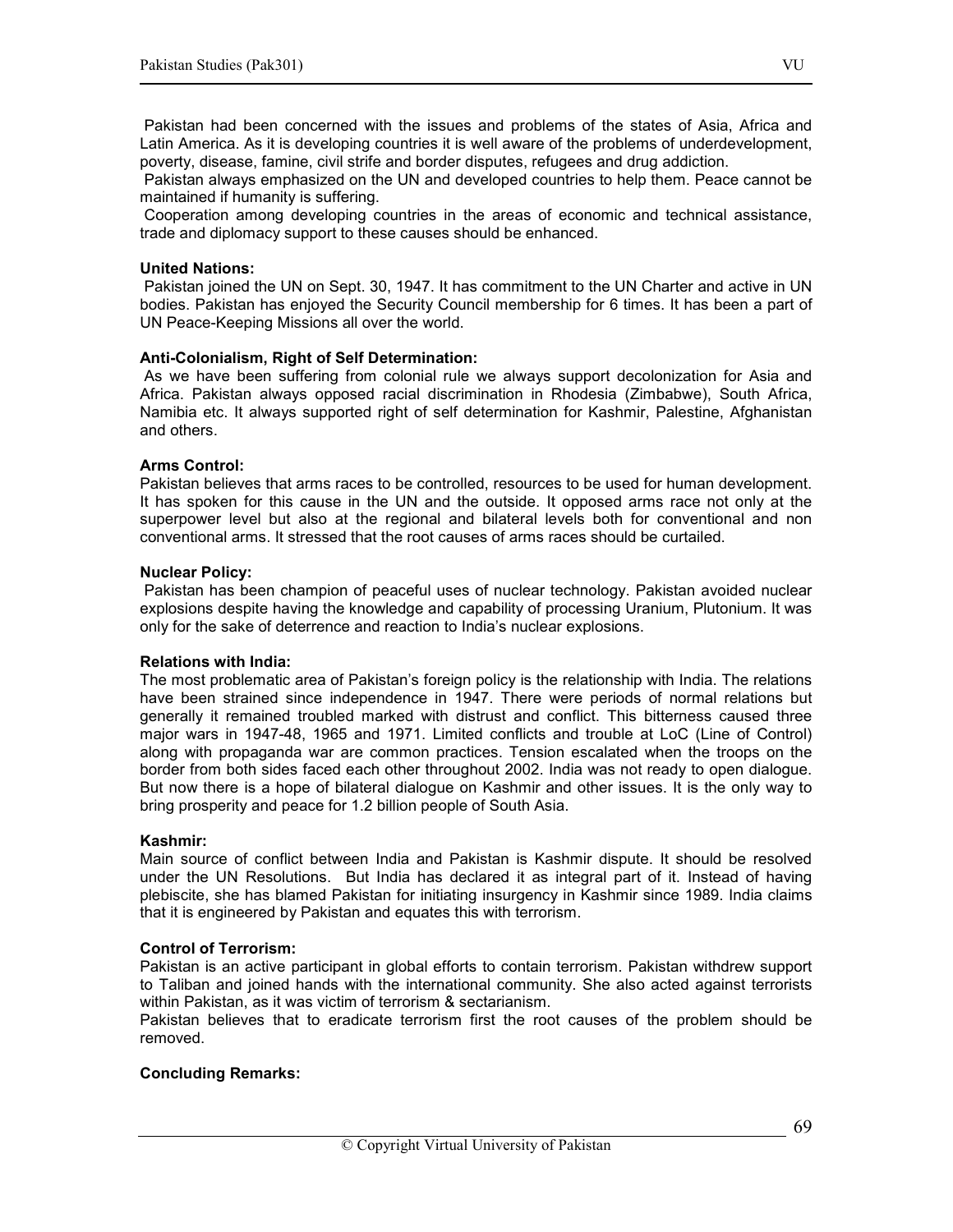Pakistan has been an active member of the international community. It has been balancing the diverse pressures through diplomacy, engagement and compromises for the betterment of humanity.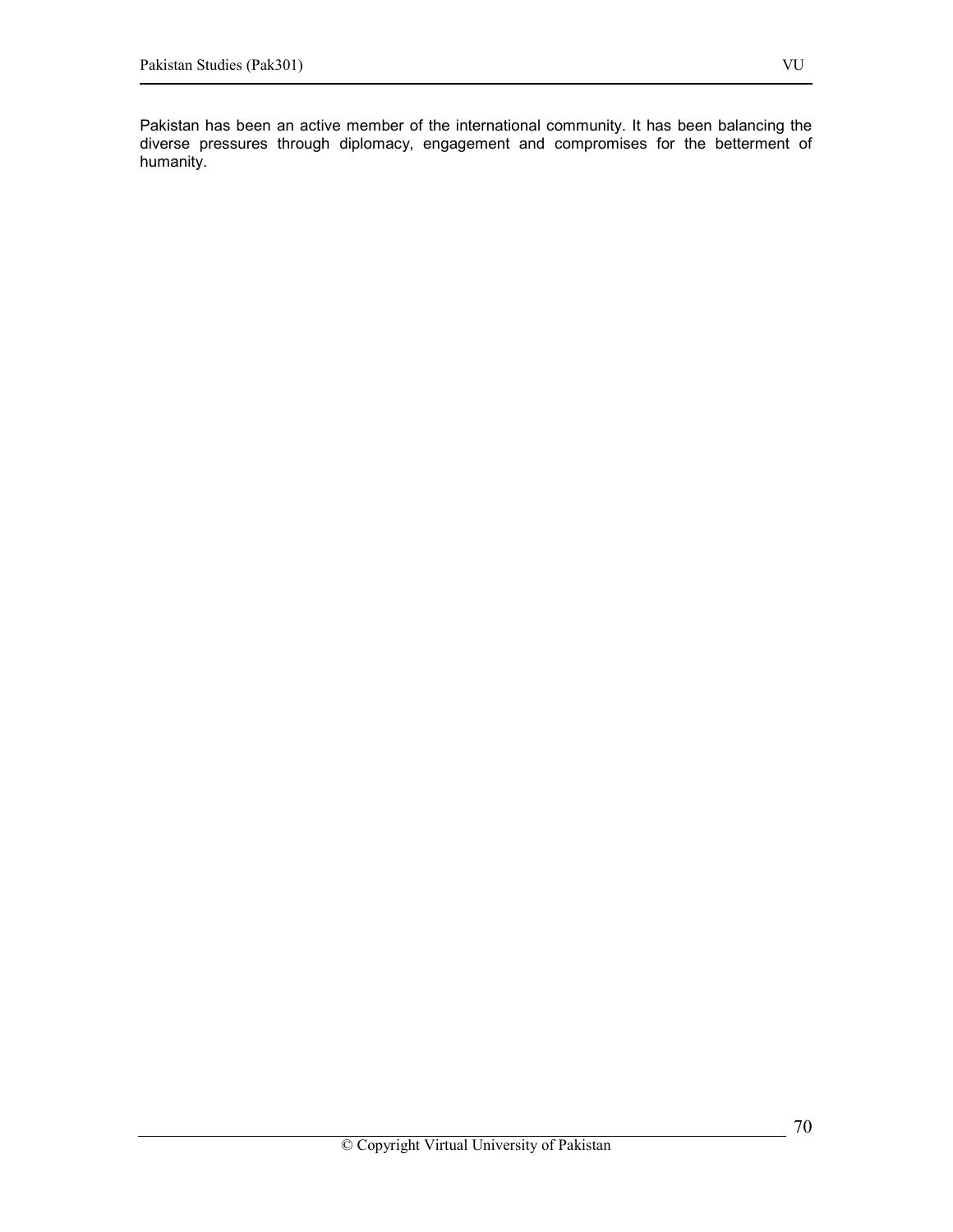# Pakistan and the Muslim World

#### Foundations:

The Muslims of the sub-continent have deep-rooted affiliation with the Islamic countries on the basis of religion. They demonstrated this zeal of brotherhood on many occasions. From the days of Pakistan movement, Muslims of India followed the traditional policy with the Muslim World. Pan-Islamism and Islamic values were the strongest motives behind the demand of a separate Muslim state. So after the partition, they always preferred close bilateral relations with the Muslim countries.

The principles of policy in all the constitutions carry special attachment for Muslims and their heritage. The love for Muslim brotherhood continued during and after the independence.

#### Support for Independence:

Pakistan rendered full moral support for the independence of Indonesia, Tunis, Morocco, Algeria, Libya, Sudan and Eritrea.

#### Palestine:

Pakistan, being a Muslim state, always sided with the national rights of the Palestinian people. It strongly supported the independent Palestinian state. Sharing grievous concern over the atrocities inflicted on the Muslims, it condemned the Israeli policies.

#### Organization of Islamic Conference:

Organization of Islamic Conference is the largest Muslim forum in the world. Pakistan was among the 51 Muslim nations which attended the inaugural session in Rabat (1969). Its second conference was held at Lahore in 1974. Pakistani desired to make it an effective forum to address the political, economic, technical, scientific matters. The OIC always supported Pakistan on Kashmir.

#### RCD and ECO:

Pakistan, Iran and Turkey signed Regional Cooperation Development in July 1964. It worked for economic development till 1985 when it was renamed as ECO. Later on, Afghanistan and five Central Asian Republics, Azerbaijan, Turkmenistan, Uzbekistan, Tajikistan, Kyrgyzstan, Kazakhstan joined it.

#### Muslim World:

Pakistan has good relations with all the Muslim countries.

#### Saudi Arabia:

Saudi Arabia being sacred country is a centre of the Muslim 'Ummah'. Both the Counties have conformity on major issues including Kashmir. The Saudi cooperation for the OIC and wars with India is unprecedented.

#### UAE, Kuwait and other Gulf States:

These countries and States have close and cordial relations with Pakistan. The ruling families make official and personal visits. The new era of economic relations has set in after the Gawadar port was built.

#### Iran:

Iran is a neighboring state with long historical and cultural ties. Iran was the first that recognized Pakistan. Iran's King was also the first head of state who visited Pakistan. Both had joint arrangements in regard to CENTO, RCD, and ECO. Iran supported Pakistan in the wars with India. It stressed on liberty of the people of Jammu and Kashmir. Pakistan welcomed the Iranian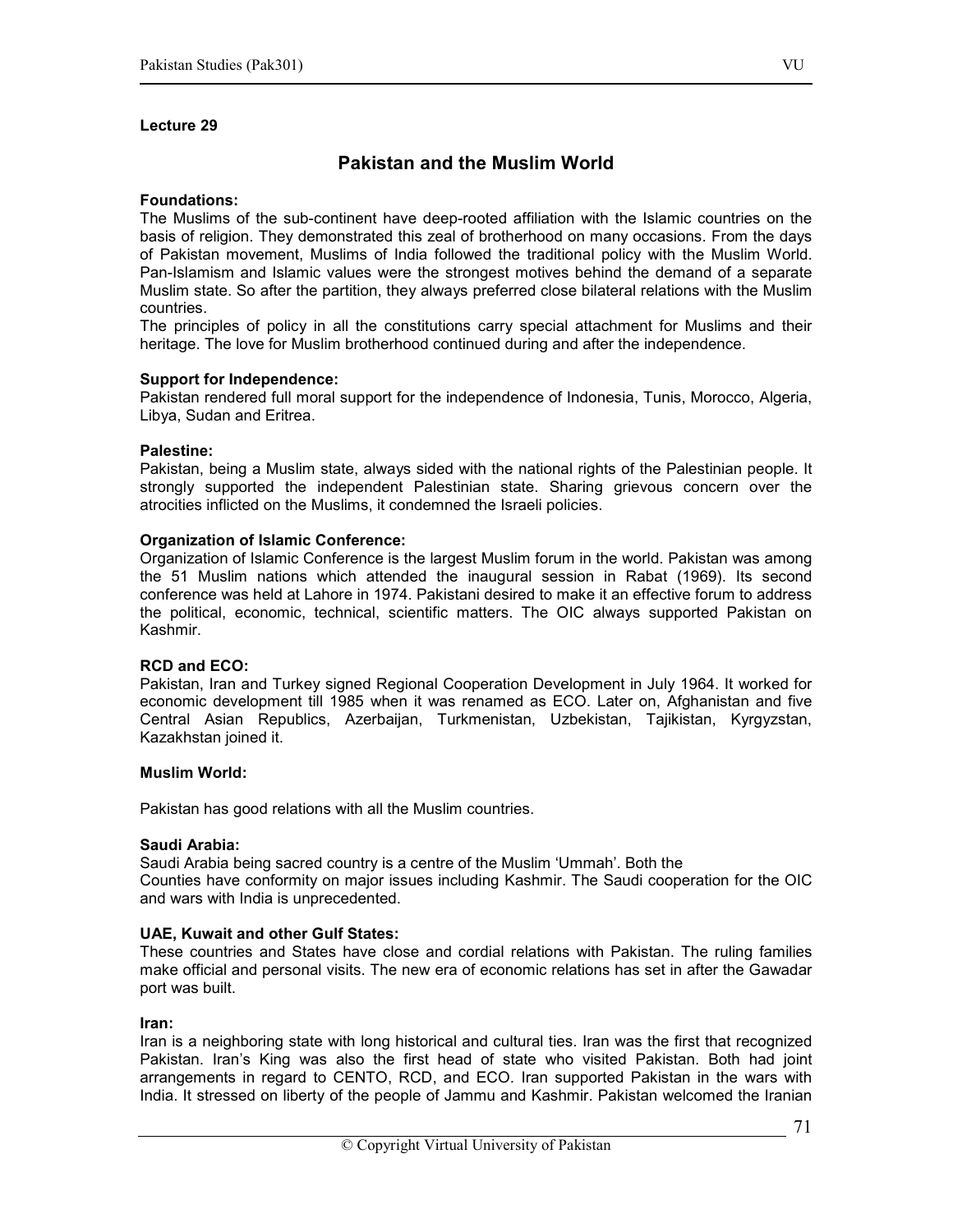Revolution of February 1979. In March 1997 President Rafsanjani and in December 2002, Khatami visited Pakistan.

## Turkey:

Turkey is another country with a long history of close and cordial relations with Pakistan. Both have great contribution in the multilateral arrangements of CENTO, RCD, ECO, etc.

## Egypt:

Egypt under Nasser had some reservations due to Pakistan's ties with the West. Pakistan supported Egypt when it was attacked by Israel in 1956, 1967, 1973. The relations began to improve since 1967 and especially after the death of Nasser in 1970.

#### Libya:

Col. Qazzafi has been a great well wisher and supporter of Pakistan. In American air raids in 1986, Pakistan condemned American attack.

## Jordan:

Jordan is another example of cordiality. King Hussain had special regard for Pakistan. He supported us on India-Pakistan issues. King Abdullah continued with this tradition. Both have military relationship, trade and diplomatic exchanges.

#### Afghanistan:

Afghanistan is a neighboring state. It sided with the 'Pakhtunistan' issue and created problems for Pakistan. The Soviet military intervention in Afghanistan gave birth to the Mujahideen groups, Taliban. The Sept 11, 2001 incident in America concluded major changes in the world diplomacy. After Taliban, Karzai government took responsibility of Afghanistan's reconstruction.

#### Bangladesh:

Bangladesh was East Pakistan but the internal instability and external conspiracies gave birth to Bangladesh. Pakistan had initially bitter relations but recognized it in 1974 that set in the normalization of relations. Both worked together in SAARC, OIC.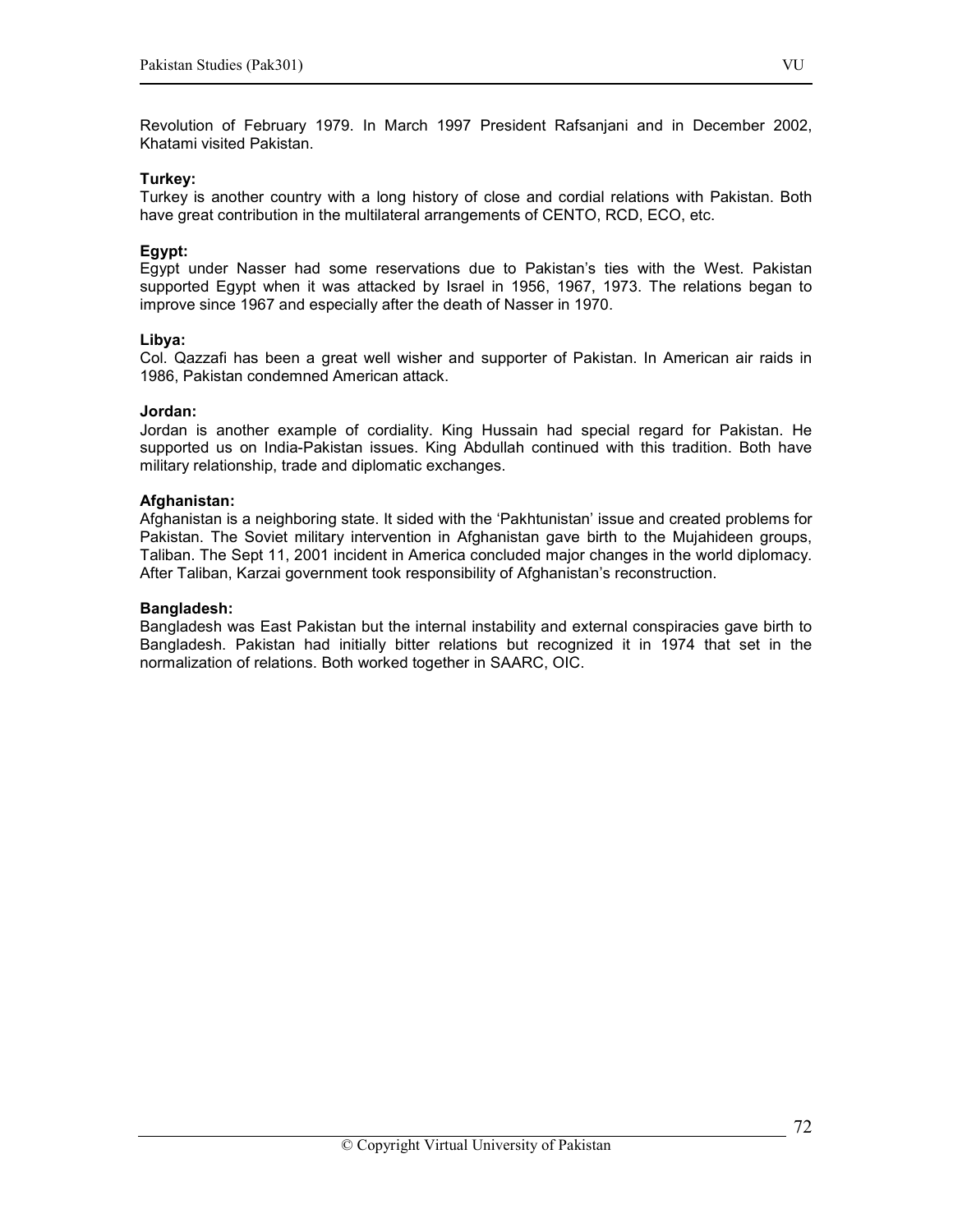### Lecture 30

## Course Review

This course of Pakistan Studies is aiming at to provide some basic data and information for updating our knowledge and to provide a better understanding of the past and the present with the objective of exploring prospects for the future.

#### Major Areas Covered:

- 1. Ideology of Pakistan
- 2. Freedom Movement
- 3. The New State, Constitutions and Political History
- 4. Basic Data on Pakistan
- 5. Foreign Policy

### 1: Ideology of Pakistan:

What is an Ideology? It is a set of BELIEFS, VALUES & IDEALS a group and a nation subscribes to ingrained in the social consciousness of the people over time. It provides:

- 1. Principles, Ideals, Vision for the future
- 2. Review of existing political, social and economic arrangements.<br>3. A consciousness based on its principles
- A consciousness based on its principles
- 4. A commitment and a sense of direction
- 5. Legitimization and De-legitimization
- 6. Leadership's role

Ideology of Pakistan is actually Two-Nation Theory, i.e., Muslims possess a distinct Socio-Political and Cultural Identity and are a separate NATION. This sentiment was provided and buttressed by ISLAM and its WORLDVIEW. Islam plays a CORE and CENTRAL role in creating this consciousness. Other factors like history, economy and political experience were also there. In India there was a gradual evolution of this consciousness among the Muslims.

#### 2: Freedom Movement:

Its study is important to understand why Muslim Identity acquired political salience. Why did the Muslims demand a separate state?

The reasons were:

- Muslim Political experience in India during 1857-1947 played vital role.
- Changed political environment under the British created a new situation
- Colonial Rule
- New Elite with Modern Education having Conscious of Rights and Interests.
- Competition with the majority community.

• Initial demands of the Indian Muslims were safeguards against encroachment of majority community, Constitutional Guarantees, a Federation of Provinces.

During the course of Indian Politics important topics covered were:

- **Lucknow Pact**
- Delhi Muslim Proposals
- Jinnah's 14 Points
- Roundtable Conferences.

When the Muslims demanded a separate state, a number of factors were responsible for that demand:

• Role of Nehru Report